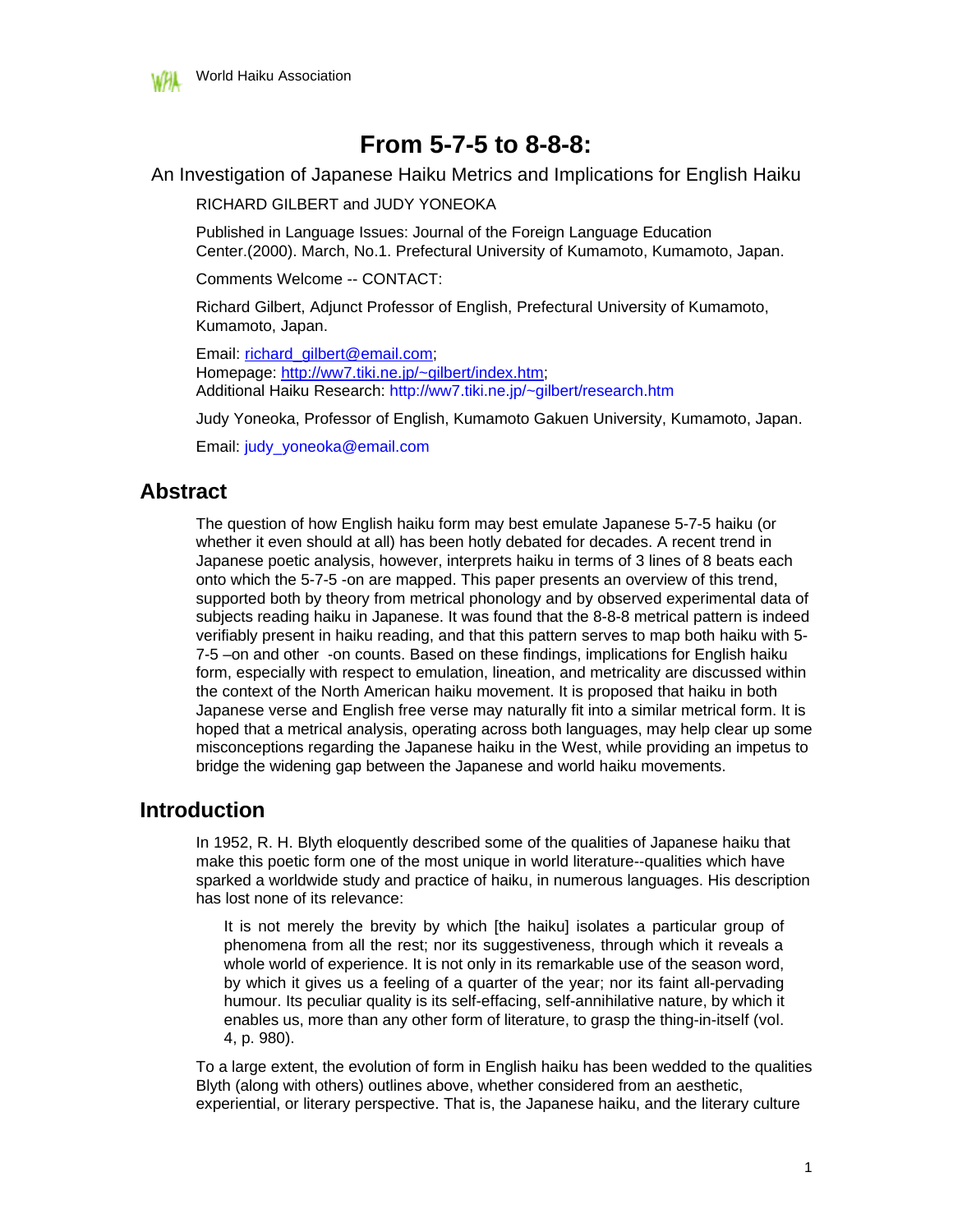

which bore it, has provided a model example for a new form of English, and indeed global, poetry. As this form has evolved, the question of how the English haiku might best emulate the Japanese has given way to a growing body of poetic works that maintain themselves autonomously, outside of clear Japanese haiku referents. Nowadays, some North American poets may be inspired by a growing body of English haiku composed by poets outside Japan, and have little interest in Japanese culture or literature. "An important change that is occurring in American haiku is the decrease in those being introduced to haiku through Japanese culture and an increase in those discovering haiku from the poetry-writing arena . . . I think that the world's haiku poets recognize our common heritage in Japanese haiku, and at the same time acknowledge that Japanese and American haiku will likely grow apart (Gurga, 1997)."

English haiku has firmly established itself as a distinct free-verse poetic form, and in general, the passion for some sort of "mirror-like" emulation of the Japanese haiku has in many quarters either devolved into or achieved (depending on your point of view) mere inspiration, complete autonomy, or divergence. Speaking of devolution, Ross (1993) writes that,

The fourth generation [of the mid-1980s on] of American haiku poets has through experimentation all but obliterated the requisite form and substance of classic Japanese haiku: there is a consistent lack of seasonal references, surrealist techniques and figurative expression are introduced, regular prosody is eliminated, and human, rather than nature, subjects are increasingly emphasized. Contemporary American haiku has been made a poetic vehicle for eroticism, psychological expression, political and social commentary. (p. xxiii)

One could argue that statements along these lines have likewise been made in recent decades in Japan, regarding the Japanese haiku, so perhaps t is modernity that is in question. Nonetheless, recent polemics beg the question of what English haiku form is, and how to delimit and define this form from other short poetic forms, as well as in relationship to the Japanese haiku. While questions of haiku content and aesthetics command our attention, and surely depend upon critical contributions for the English haiku to flourish, in this paper we would like to address the framework of haiku by taking a new look at the Japanese haiku, and then offering some suggestions for how a metrical approach might be considered as a bridge between haiku forms and languages, English and Japanese.

We wish to demonstrate the validity of a novel metrical approach to haiku form--whose theory and practical application has only recently been demonstrated in phonological studies.<sup>1</sup> We will show that the 5-7-5 moraic<sup>2</sup> structure of Japanese haiku "floats," as it were, upon a deeper template, a timed, metrical substructure, composed of three segments<sup>3</sup> of four bi-moraic feet, making for a total of 24 mora, into which the 17  $(+/-)$ mora of 5+7+5 mora fit. We will then apply an analogic form of this same metrical template to the English haiku. This metrical approach is not intended to provide a

 1 Cf. Cummins & Port (1998); Port, Cummins & Glasser (1995); Port, Cummins & McAuley (1995).

 $2$  Mora-- A linguistic term used to identify the sense of "phonic (hyouon) time-units" or "time-lengths" in Japanese speech. Mora, and morae, its plural, are English linguistics terms and also Japanese loanwords. Mora is defined by the American Heritage Dictionary, 1992, as "(Latin) The minimal unit of metrical time in quantitative verse, equal to the short syllable," and is used in Japanese linguistic circles as the katakana: mo-ra.

 $3$  The term segment is used here to mean one of the three traditional poetic or verse-lines (5-7-5) recognized in a Japanese haiku, to avoid confusion with the terms "line" (used in reference to lineation to mean a single line on paper) and "metrical line," used to mean the set of 8 beats on which a segment or poetic line may rest.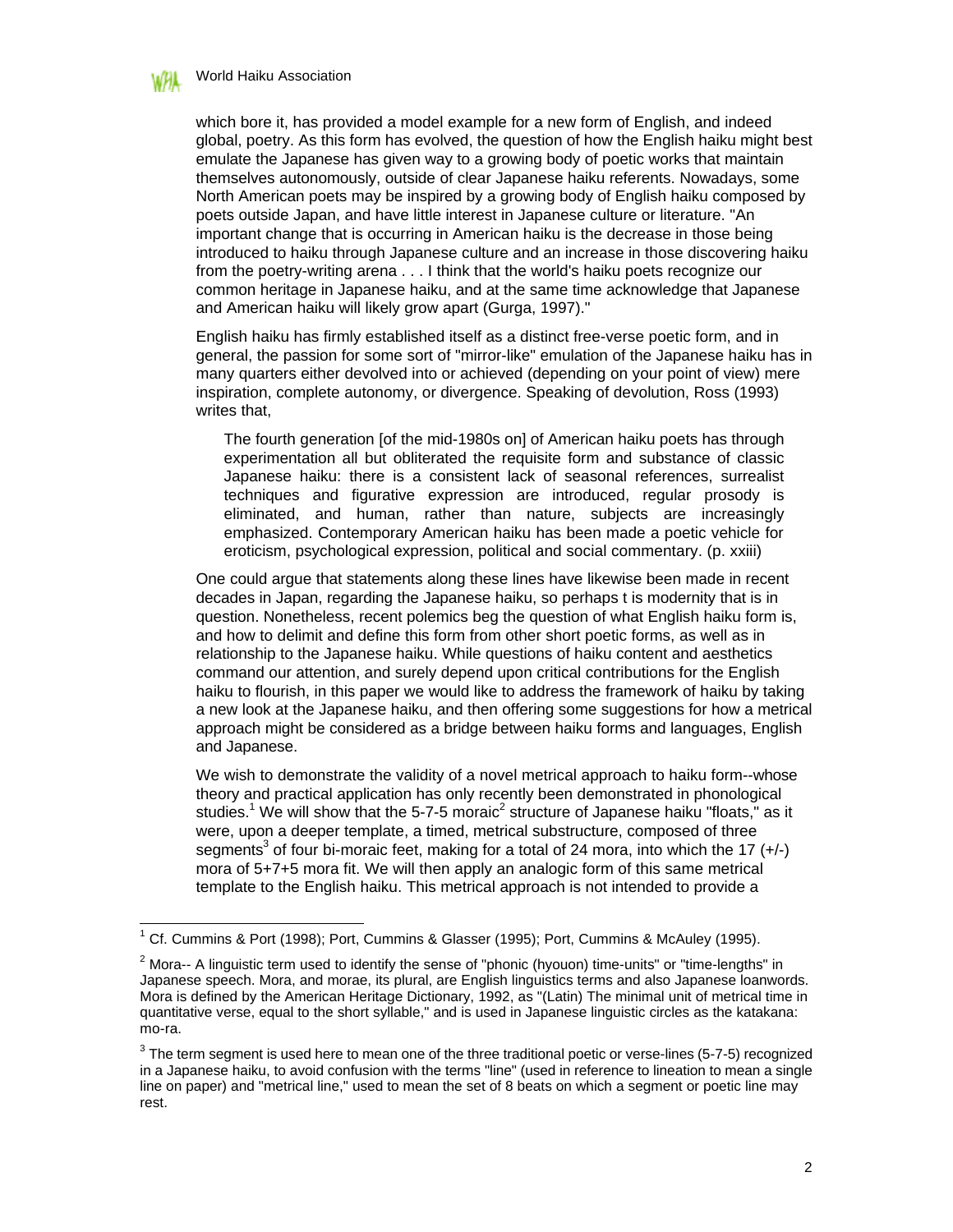

prescriptive "rule" for haiku composition in English in terms of a bilingual mirroring--in any case, the template is serendipitously inclusive of the bulk of acclaimed contemporary free-verse haiku. Since English haiku has (reasonably) abandoned strict syllablecounting, a metrical approach may serve to redefine, delimit, or refine English haiku length, meter, and closure, beyond the concept of "as long as a single breath," or "short," or "about X (choose your number) syllables." We might instead say that the English haiku approximates the tripartite, 24-mora metrical structure of the Japanese haiku, and that analogical forms of metrical emulation are possible. A metrical approach allows for a great deal of flexibility in the English haiku syllable-count, as an intrinsic constituent of its definition, while maintaining an identity to Japanese haiku metrical form. Some may find this an elegant solution. It seems that, as long as we continue to use the term "aiku" in English to define the poetic form, a linkage to the Japanese haiku is desirable.

In traditional Blues, a 12-bar musical structure, there are nearly an infinite variety of styles, tempos, and contexts. Blues-like musical structures can be heard in the indigenous musics of many countries. Thus, radically divergent contexts can share similar musical structures. As musicians know, feeling the sense of rhythm, and sharing rhythmic structures from beyond one's own shores creates a bridge across languages and cultures. At the dawn of the modern free-verse movement, the Imagist Manifesto (item three) stated: "As regarding rhythm: to compose in the sequence of the musical phrase, not in [the] sequence of a metronome."<sup>4</sup> Current linguistic theory, and public readings too, indicate that the English haiku has music and, as in all languages, metricality, though the English haiku may not possess as regular a meter as the Japanese haiku<sup>5</sup>. It may be that many English haiku abide analogically within the 24mora metrical structure of Japanese haiku, not in prosodic particulars (involving a one-toone identification of mora with English syllables), but in linguistically valid metrical terms. It is not our intention to provide a proof at this point in time, but rather to explore some implications. We hope that this paper serves to encourage further aural consideration and study of Japanese and English rhythmic haiku expression, and promote cross-cultural dialogue.

# **Contemporary English Haiku Examples and Issues**

Just as a person may best be known not through analysis in absentia but through actual meeting, the English haiku also is perhaps best met through example rather than definition or analysis. Although many authors discuss the "English haiku tradition," this tradition, traceable to the first haiku-like attempt in English by Ezra Pound (1913),<sup>6</sup> for the most part begins in the post-WWII era--so is a tradition barely fifty years old.<sup>7</sup> Variability, variation, and experiment remain rife and vital in all aspects of the poetic form.

Foment continues within English haiku circles regarding the definition and further evolution of English haiku. There are questions concerning emulation, including whether any formal emulation of the Japanese haiku is advisable or necessary; unresolved issues related to season words (kigo) and settings (kidai); syllable counting; lineation; content;

<sup>4</sup> *Poetry: A Magazine of Verse (1913).*

 $^5$  Japanese, being a moraic language, is more metrically regulated than English.

 $6$  "While the Imagists thought of the haiku as an ideal, none of them quite managed to ever write a true one. Pound's famous In A Station Of The Metro is often described as a haiku by persons with only a tenuous knowledge of the form (Swede, 1997)." The haiku aesthetic began to percolate through the English-speaking world from Pound on, influencing the Imagist and Objectivist poets, as well as those working in other artistic genres. A detailed history is beyond the scope of this article.

 $<sup>7</sup>$  Lamb (1994): "It was roughly the decade of the 1950s that saw the real beginning of what may be called</sup> the haiku movement in the Western world."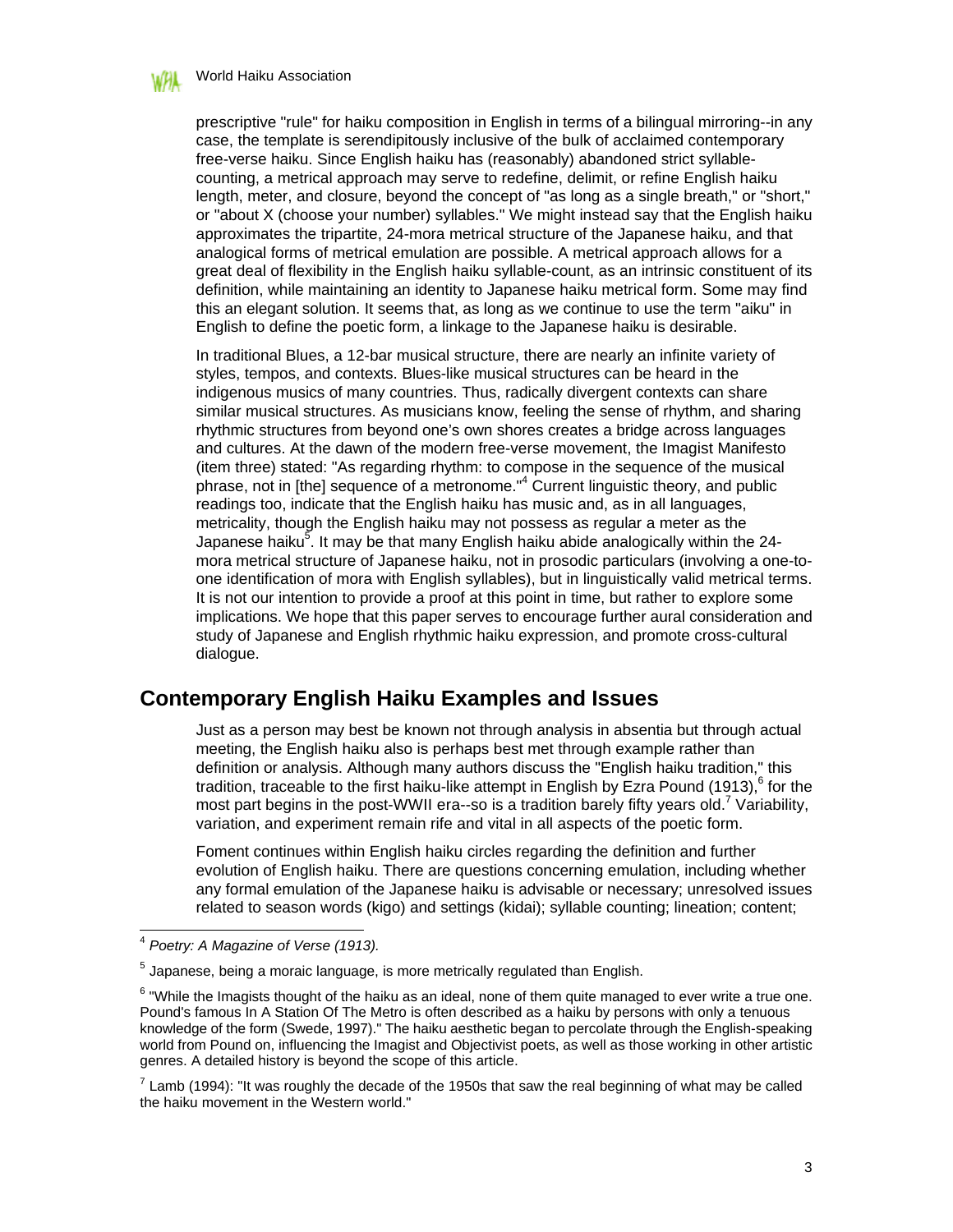

aesthetics; inclusiveness of contemporary Japanese haiku which substantially depart from traditional form--the list goes on. In fact, Sato (1999a) has suggested that, "Today it may be possible to describe haiku but not to define it. . . . All you can say is that a haiku, be it composed in English, Japanese, or any other language, is what the person who has written it presents as haiku."<sup>8</sup> The large majority of English haiku do have consistent defining features, both aesthetic and formal, as you may observe in the seventeen selections below, chosen to illustrate a range of presentational styles. Many are recently published in major anthologies, and/or have won prizes in national or international contests:

**From Snow on the Water: The Red Moon Anthology of English-Language Haiku,** 

| 1998:                                                                                             |                                                                  |  |  |  |  |  |  |  |
|---------------------------------------------------------------------------------------------------|------------------------------------------------------------------|--|--|--|--|--|--|--|
| my head in the clouds in the lake<br>- Ruby Spriggs (1)                                           | frost predicted<br>the sizzle                                    |  |  |  |  |  |  |  |
|                                                                                                   | of fried green tomatoes                                          |  |  |  |  |  |  |  |
|                                                                                                   | - R.A. Stefanac (2)                                              |  |  |  |  |  |  |  |
| Just enough of rain<br>To bring the smell of silk<br>From umbrellas                               | fog.<br>sitting here                                             |  |  |  |  |  |  |  |
|                                                                                                   | without the mountains                                            |  |  |  |  |  |  |  |
| - Richard Wright (3)                                                                              | - Gary Hotham (4)                                                |  |  |  |  |  |  |  |
| From Haiku in English, 1967. First Prize,<br>Japan Airlines and American Haiku<br>Contests, 1964: | From Yomiuri Shimbun, 1998. First Prize,<br>International Haiku: |  |  |  |  |  |  |  |
| $Lily$ :                                                                                          | spring wind --<br>too                                            |  |  |  |  |  |  |  |
| out of the water $\ldots$                                                                         | dust<br>am                                                       |  |  |  |  |  |  |  |
| out of itself.                                                                                    | -Patricia Donegan (6)                                            |  |  |  |  |  |  |  |
| - Nicholas Virgilio (5)                                                                           |                                                                  |  |  |  |  |  |  |  |
| From Haiku Moment, 1993:                                                                          |                                                                  |  |  |  |  |  |  |  |
| in morning sun two white horses                                                                   | the autumn aspen                                                 |  |  |  |  |  |  |  |
| - Elizabeth Searle Lamb (7)                                                                       |                                                                  |  |  |  |  |  |  |  |
| the old irrigation ditch gathering in                                                             | autumn dusthaze                                                  |  |  |  |  |  |  |  |
| - Elizabeth Searle Lamb (8)                                                                       |                                                                  |  |  |  |  |  |  |  |
| Listening                                                                                         | waterfall at night--                                             |  |  |  |  |  |  |  |
| as the wave retreats<br>into itself                                                               | her long<br>black                                                |  |  |  |  |  |  |  |
|                                                                                                   | hair                                                             |  |  |  |  |  |  |  |
| - Geraldine Little (9)                                                                            |                                                                  |  |  |  |  |  |  |  |
|                                                                                                   | - Charles Nethaway, Jr. (10)                                     |  |  |  |  |  |  |  |

 8 Sato's statement echoes one made by Henderson (1971): "It is hard enough to define poetry . . . a definitive definition of haiku is probably impossible. When I asked professor Yagi [Yagi Kanetaro, Professor of Linguistics, then President of Matsuyama University of Commerce] he answered, "There is no definition of haiku in Japanese. Haiku are what the poets make them.""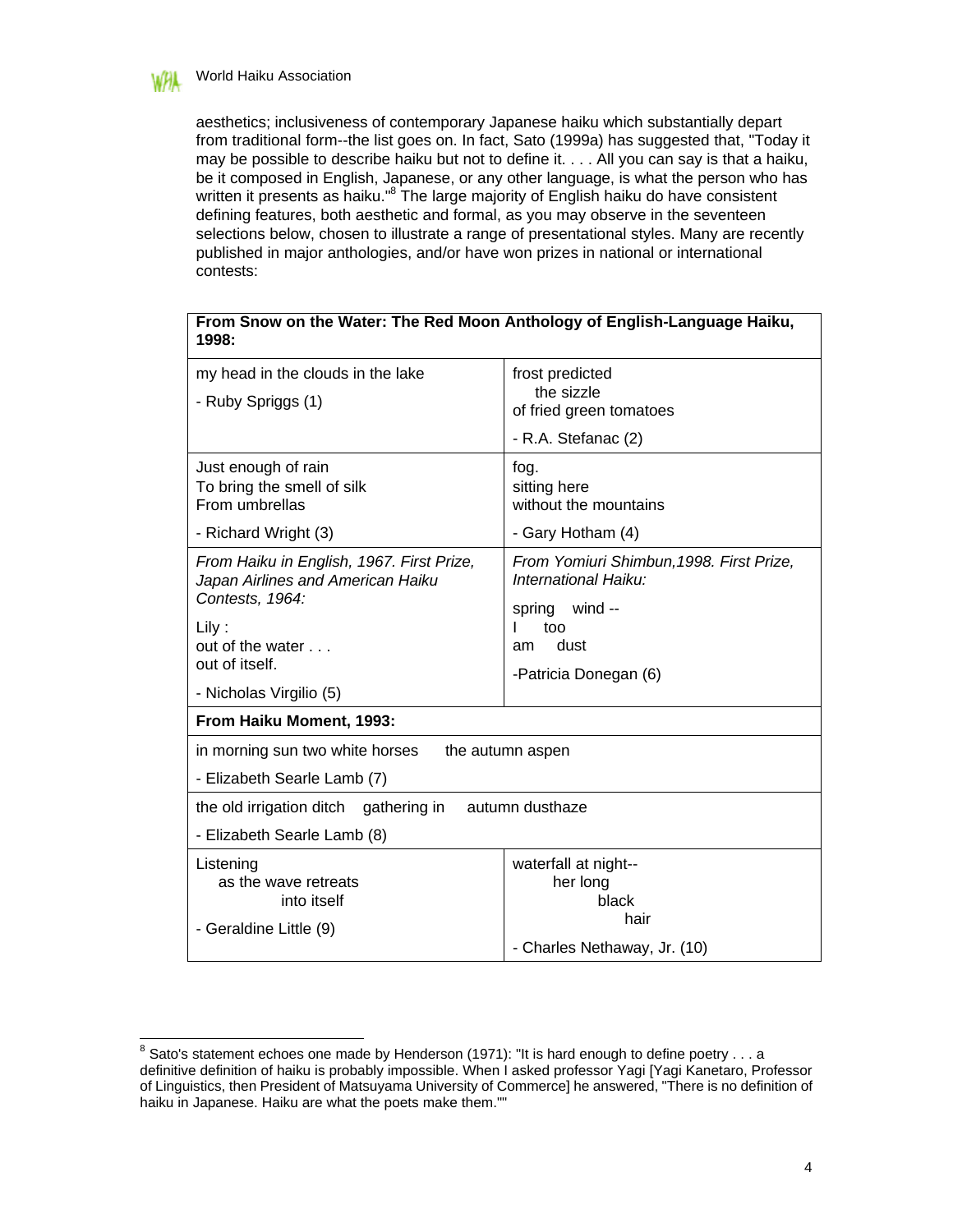| a barking dog<br>little bits of night<br>breaking off                            | arms folded<br><i>i</i> watch the crane<br>standing on one leg                                     |  |  |  |  |  |  |  |
|----------------------------------------------------------------------------------|----------------------------------------------------------------------------------------------------|--|--|--|--|--|--|--|
| - Jane Reichhold (11)                                                            | -Cor van den Heuvel (12)                                                                           |  |  |  |  |  |  |  |
| Letting<br>the cat in<br>the fog in<br>- Vincent Tripi (13)                      | From Red Moon Anthology, 1997:<br>the river<br>the river makes<br>of the moon<br>- Jim Kacian (14) |  |  |  |  |  |  |  |
| From The Haiku Anthology, 1999:                                                  |                                                                                                    |  |  |  |  |  |  |  |
| <b>JANUARY FIRST</b><br>the fingers of the prostitute cold<br>- Bob Boldman (15) |                                                                                                    |  |  |  |  |  |  |  |
| subway woman asleep<br>picked daisies<br>in her hand                             | 20,000 feet<br>traces of masking tape<br>on the jet engine                                         |  |  |  |  |  |  |  |
| - Raffael De Gruttola (16)                                                       | - Dee Evetts (17)                                                                                  |  |  |  |  |  |  |  |

In contrast to several of the above selections, many haiku typically take a "short-longshort" three-line form. Our acclaimed haiku range from 6-16 syllables, and the actual range goes both higher and lower. The overall locus of 11-12 syllables emulates the semantic reality (amount of information contained) within translated Japanese haiku, as divined by Higginson and others.<sup>9</sup> Nevertheless, as can be seen in our example haiku that vary from the average, information is also a qualitative affair. In English, a haiku with 6 syllables may "read" (be spoken typically) at a time-length similar to a haiku of 16 syllables. In terms of emulation of the Japanese haiku, translators give us a guideline, and a syllable-count locus, but the relation of total time-length and "amount of information" is a fuzzy logic equation in English.

Swede (1997) reports that in two surveys, the first conducted in 1980, and the second in 1997, roughly 93% of the haiku published in the two major North American periodicals, Modern Haiku and Frogpond, were presented in three lines. "Despite the efforts of some to promote one-, two-, and four-line haiku as well as visual haiku, the combined use of these forms has actually gone down . . . to an overall average of 6.6%." In terms of 5-7-5 syllable-counting in English, roughly 75%--80% of the haiku published in the abovementioned periodicals are "other-than," while some 22% on average are in a 5-7-5 form- actually, 9% in Frogpond and 35% in Modern Haiku. The editors of these periodicals report neither encouraging nor discouraging the 5-7-5 English-syllable form. In general, the evidence suggests that editorial criteria are not prejudicial. Clearly, a large majority of haiku are no longer being composed according to the 5-7-5 syllable count. Many familiar with English haiku, the present authors included, consider strict 5-7-5 syllable-counting to be a poor method of emulating the Japanese form, if that is one"s compositional intention.

 9 Cf. Higginson (1985, pgs. 101-102). Also see the section, "Critique of Higginson's Description of 'A Traditional Form' for English Haiku" in this paper.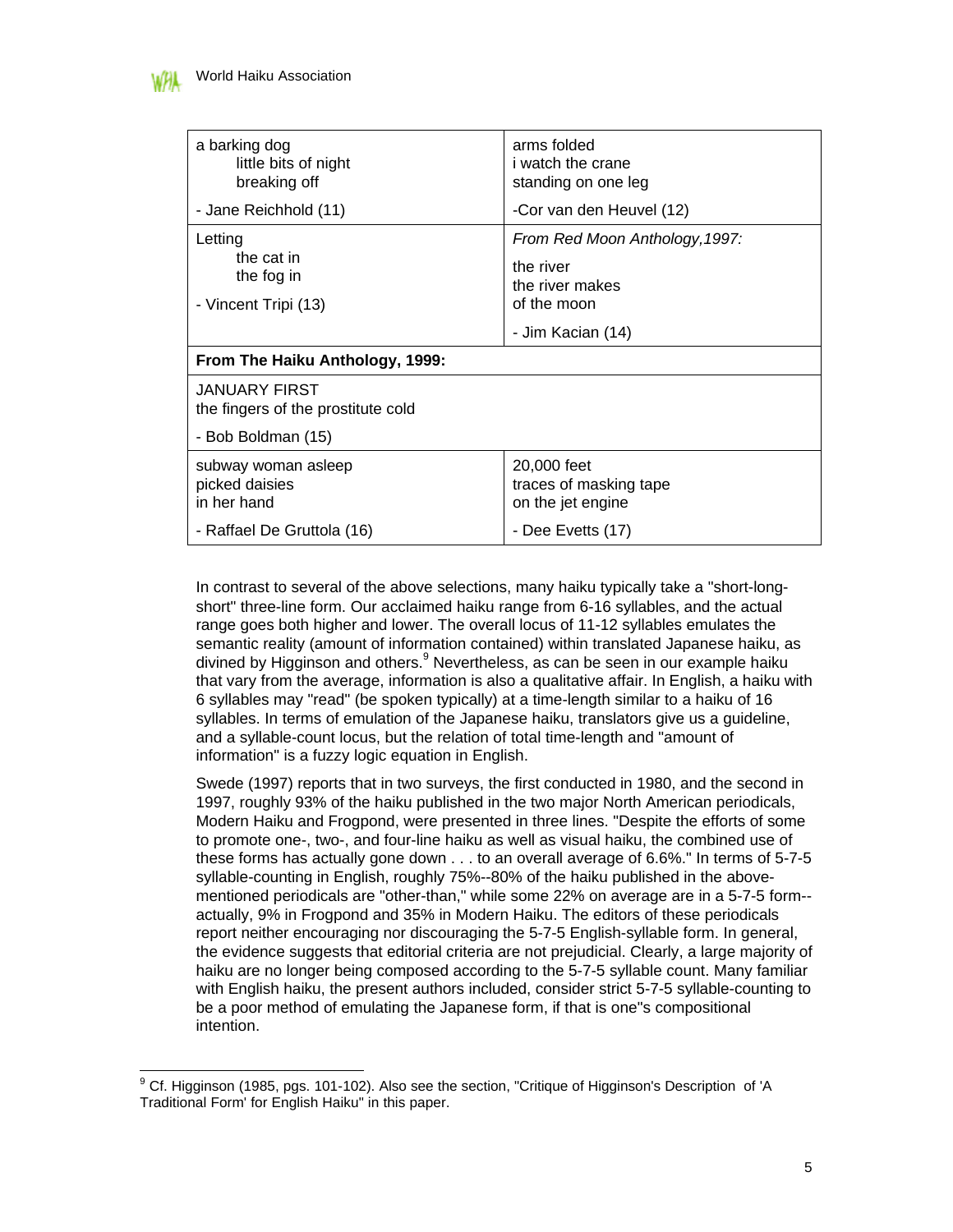

Some of the main issues in contemporary English haiku are that: 1) the syllable counts and 2) rhythms in English haiku are more variable than prescriptive guidelines for emulation of the Japanese haiku allow. Also, 3) rhythmical divisions are more varied. In Donegan (Ex. 5) we have a haiku of 6 total syllables. De Gruttola"s haiku (Ex. 15) contains 12 syllables, twice as many as Donegan. Which takes longer to read in a typical reading by the same individual? We can see that Donegan, through word-spacing and selection, choice of line breaks, and punctuation, has created qualities which suggest rhythmic lengthening. Thus, total syllable counts cannot be considered apart from their intimate relation with rhythm and phrasal cadence. Donegan"s haiku is a good example of the creative possibilities of free-verse English poetry, and it is this tradition that most adequately defines the basis of English haiku, in terms of rhythmic and verse-line variation. One of the foundational statements of the Imagist Manifesto (item #2), emphasizes the need for variability and creative novelty in free-verse poetry:

To create new rhythms -- as the expression of new moods -- and not to copy old rhythms, which merely echo old moods. . . . We believe that the individuality of a poet may often be better expressed in free-verse than in conventional forms. In poetry, new cadence means a new idea (Poetry, 1913).

One imagines many poets these days find substance in the above statement. Without such a basis, one might wonder whether English haiku form would have so rapidly evolved. It appears that, in terms of form, the English haiku movement is unabashedly a free-verse movement, and it resists or ignores attempts to restrict the main formally creative elements or tools of the free-verse poet: 1) the freedom to select a variety of syllable-counts (and accents) per line, 2) to select phrasing, 3) line-breaks, and 4) adapt the visual presentation to serve, on the whole, 5) the sense of cadence in its unique relationship to images and "idea." Of course, free verse "reedoms" must be seen as operating within the overall haiku aesthetic in the poem, which delimits its total length and influences its style and diction, thus creating a unique poetic form.

### **Historical Evolution, In Brief**

In the 1950s, works from R.H. Blyth, Harold Henderson, D.T. Suzuki, and Allen Watts became available. This was at a time when there was a resurgent interest in Asiatic arts, culture, and spirituality (especially Zen Buddhism), in the years following the American occupation of Japan, and also the following the Korean War.<sup>10</sup> It was this intellectual and spiritual ground that provided a means for haiku to firmly take root as a Western poetic form in English.<sup>11</sup>

Primarily, the two scholars, Blyth and Henderson, founded the tradition of English haiku, and their works (along with Yasuda, 1957), continue to remain important sources for haiku study. Both men served in Japan during the years of the U.S. occupation, sharing their interest in Japanese literature and haiku. (Blyth accepted a job offer from Henderson, then Special Advisor under General McArthur, but was unable to find housing in Tokyo, resulting in his accepting a professorship at Peers' School, and

<sup>&</sup>lt;sup>10</sup> Cf. Kacian (1999).

<sup>&</sup>lt;sup>11</sup> Swede (1997): "Thomas Lynch (1989) . . . posits that an influential group of nineteenth-century New England poets, writers, and philosophers. . . the Transcendentalists created an intellectual and emotional climate receptive to the haiku. Lynch argues that . . . Walt Whitman, Henry David Thoreau and Ralph Waldo Emerson, developed a homegrown philosophy quite similar to Zen Buddhism and that this way of thinking permeated their writing which, in turn, strongly affected the work of important twentieth-century poets such as Ezra Pound, Wallace Stevens, William Carlos Williams, Richard Wright, Allen Ginsberg, and Gary Snyder. Not surprisingly, these names appear whenever haiku scholars, such as Higginson (1985), list the major poets who have written haiku or haiku-like poems."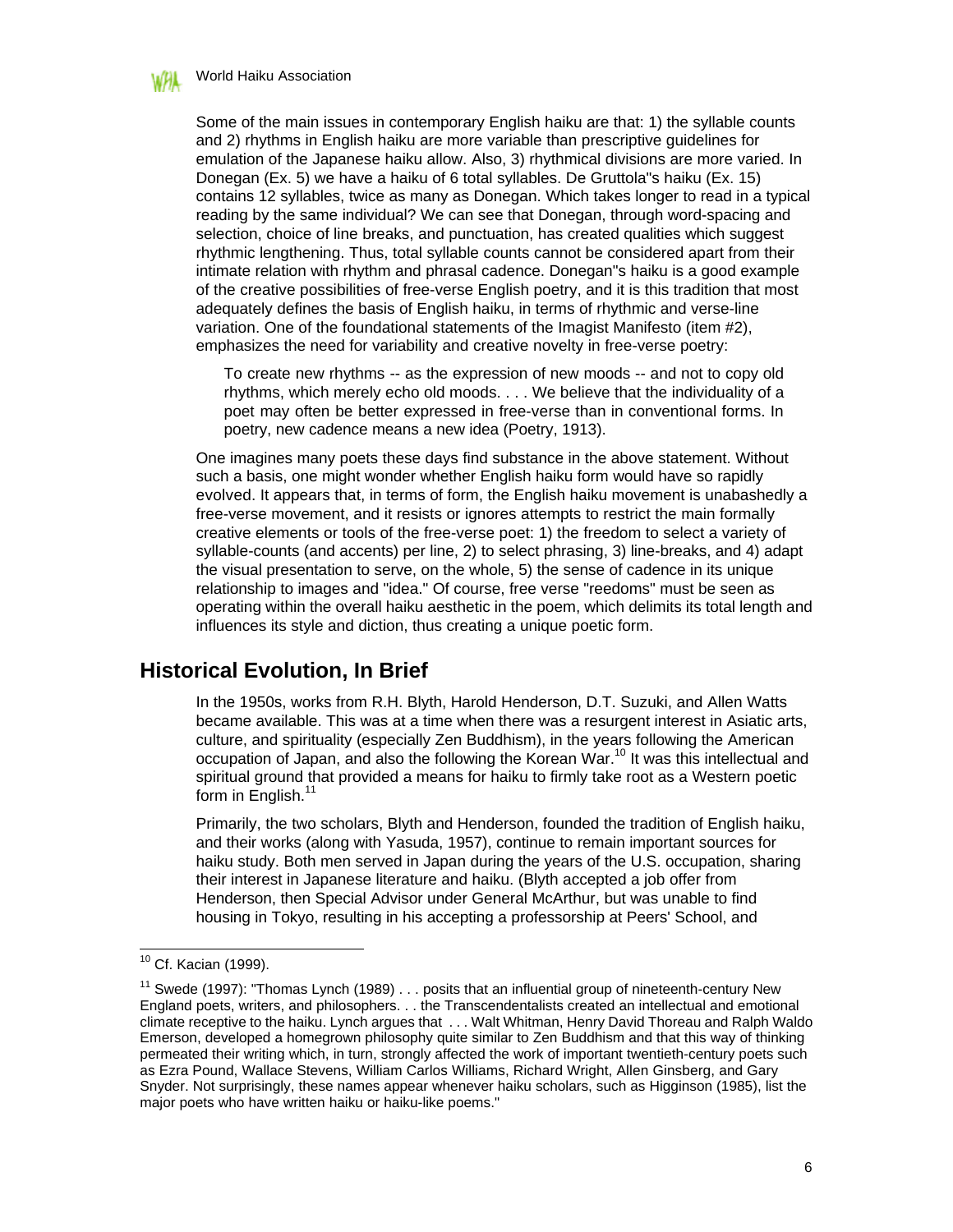

becoming tutor to the crown prince.<sup>12</sup>) In 1949, the first volume, Eastern Culture, of Blyth's four volume work, *Haiku*, appeared, followed in 1952 by the remaining volumes, *Spring*, *Summer-Autumn*, and *Autumn-Winter*. Henderson's *An Introduction to Haiku: An Anthology of Poems and Poets from Basho to Shiki*, appeared in 1958. This was an expanded and revised edition of his earlier work, Bamboo Broom, published in 1934.<sup>13</sup>

Even considering the increased interest in haiku form and its development, Japanese haiku and possibilities in English might have remained minor cultural footnotes if it hadn't been for the publication and popular success of Jack Kerouac's *The Dharma Bums*, in 1958. Kerouac did something for the haiku movement no amount of scholarship could do, in creating the character Japhy Ryder, a scarcely-veiled portrait of the poet Gary Snyder. Japhy transplants something of the Japanese haiku ethos, or an imagination of it, into the heart of American vernacular. Japhy seems like a modern-day gloss on Basho--a kind of Basho cum Li Po cum Oregonian lumberjack: "From the beginning a woods boy, an axeman, a farmer . . . . his face was a mask of woeful bone, but his eyes twinkled like the eyes of old giggling sages of China, over that little goatee . . . . he'll make the top of your head fly off, boy, with a choice chance word." In his pilgrimages into natural settings and intuitive feeling for nature, acquaintance with Zen practice and philosophy, simple lifestyle and dwelling-place, Japhy tantalized and inspired readers with novel possibilities for perception, spirituality, lifestyle, and poetic process.

Early in the novel, Kerouac (as Ray Smith), living in Allen Ginsberg's (Alvah Goldbook's) "rose-covered cottage" in Berkeley, California, notes that, "On the walls are hundreds of books everything from Catullus to Pound to Blyth . . . (p. 17)." These signal authors are the only ones mentioned. A few days later, Ray, hiking with Japhy, exults:

"Oh this is like an early morning in China and I'm five years old in beginningless time!" I sang out and felt like sitting by the trail and whipping out my little notebook and writing sketches about it.

"Look over there,"sang Japhy, yellow aspens. Just put me in the mind of a haiku . . . . A real haiku's gotta be simple as porridge and yet make you see the real thing, like the greatest haiku of them all probably is the one that goes 'The sparrow hops along the veranda, with wet feet.' by Shiki. You see the wet footprints like a vision in your mind and yet in those few words you also see all the rain that's been falling that day and almost smell the wet pine needles." (p. 59)

The haiku by Shiki is a quotation from Blyth (1952, vol. 2, p. 517), who provides commentary:

*Nureashi de suzume no ariku rouka kana*

The sparrow hops Along the verandah, With wet feet.

This might be taken as a model for all haiku. It is poetical and yet extremely matter-of-fact. It is like one of those perfect jokes, so simple, so inexplicable. The delicate three-pronged little marks on the floor of the verandah, so soon to dry up

 $12$  Cf. A Haiku Path (1994, p. 5).

<sup>&</sup>lt;sup>13</sup> This book presented Henderson's rhymed translations of Japanese haiku, a discussion of characteristics, and literal word-for-word translations. "Henderson spoke of his belief that there could and would develop an English-language haiku, but the time for that development had not arrived. With a few exceptions, serious interest in the study and writing of haiku would not come for another fifteen to twenty years (Lamb, 1994)."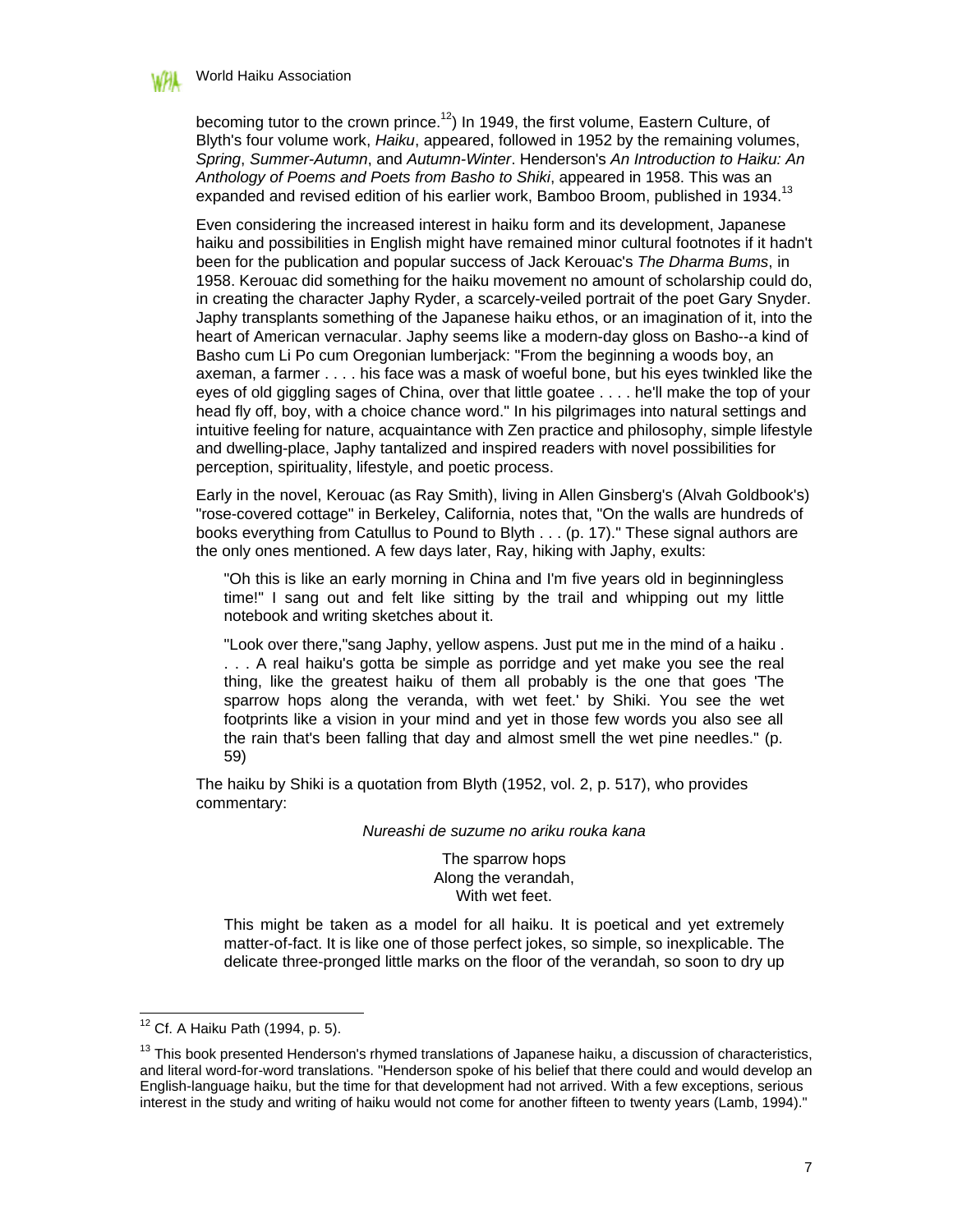

and vanish for ever, as transitory as the pyramids or the solar system, --what an infinity of meaning in them!

It is an interesting contrast, the almost domestic, earthy vision of Japhy and the sense of Buddhistic universals in Blyth's speculations on impermanence. These two contemplative polarities, the sensual and the philosophic (especially Buddhist), emanated as prime Western responses to the presentational immediacy of haiku, and continue to inform North American haiku culture.

Books devoted to haiku study, along with some excellent anthologies and chapbooks, might grace the Poetry bookshelves of the local bookstores--and are sought by those in pursuit of a deeper understanding. Kerouac's novel on the other hand, remains popular<sup>14</sup> and available in numerous languages, thus continues to provide an entree to haiku for younger generations of readers, for whom the book has a strong appeal.<sup>15</sup>

The 1960s saw the beginning of several important haiku periodicals, the first being American Haiku, in 1964. The same year, Japan Air Lines, which sponsored a number of national haiku contests, received over 41,000 submissions—these contests stimulating a further popular interest in haiku. In 1967, the first issue of the Canadian periodical, Haiku appeared, and the same year Haiku in English by Henderson was published. This book remains one of the few guides for those who wish to both study and teach haiku form and practice. In the following year, the Haiku Society of America (HSA) was founded by Henderson and Leroy Kanterman, with the encouragement of the Japan Society of New York. From this point on, haiku in North America began to be widely written; many local writing groups and societies sprang up, and numerous periodicals came into existence.

In the 1970s, the Western haiku flourished and became an international phenomenon. By this time haiku was being taught in many American grade schools,<sup>16</sup> often as a means of syllable-study. Thus, English haiku as 'ever and only' 5-7-5 syllables got caught in the cultural craw. In 1974, the first edition of *The Haiku Anthology*, edited by Cor van den Heuval, was published, attracting international attention, and the HSA became similarly well known. Along with haiku festivals, a raft of small press publications (in many ways the lifeblood of the haiku movement) came into existence. At this time, dissention increased concerning what exactly was and was not a haiku, in terms of form, style, and subject matter. To date, a careful chronicling of these debates has not been published. The publisher and *haijin* (haiku poet), Jane Reichhold, referring to the formal issue of syllable-counting, remarks:

Did you know that haiku wars were waged in the 70s over this issue of onji "syllable" counting? Friendships were permanently destroyed. Haiku groups split up. New ones formed. Persons were reviled. There was much sneering, jeering, and rejection. It was terrible. The problem remains and is just now entering the tanka scene. . . How can we count our syllables and equate them with this unknown factor which the Japanese count and hold in such high esteem? (J. Reichhold, July 11, 1998. Personal communication.)

The bizarre and mistaken term *onji,* and suitable replacement terms (*on, moji, ji*) are discussed in Sato (1999b) and Gilbert (1999). Arguments over terms, haiku form, and

<sup>&</sup>lt;sup>14</sup> The Dharma Bums is currently ranked at approximately 3,500 in a sales-related index, of the million-plus titles sold at Amazon.com; by contrast the *Haiku Handbook* is about 30,000th in ranking.

 $15$  Kerouac also went on to write and record haiku, though his published output was small.

<sup>&</sup>lt;sup>16</sup> The influential haiku critic Yamamoto Kenichi (1978), relates in a talk to the HSA: "Dr. Keene told me that the population of haiku makers in the States is probably larger than that in Japan and he smiled sort of mischievously. I was so surprised--so I asked him how that could be. In America, he said, haiku is very popular now and even in grade schools the teachers are getting students to write haiku."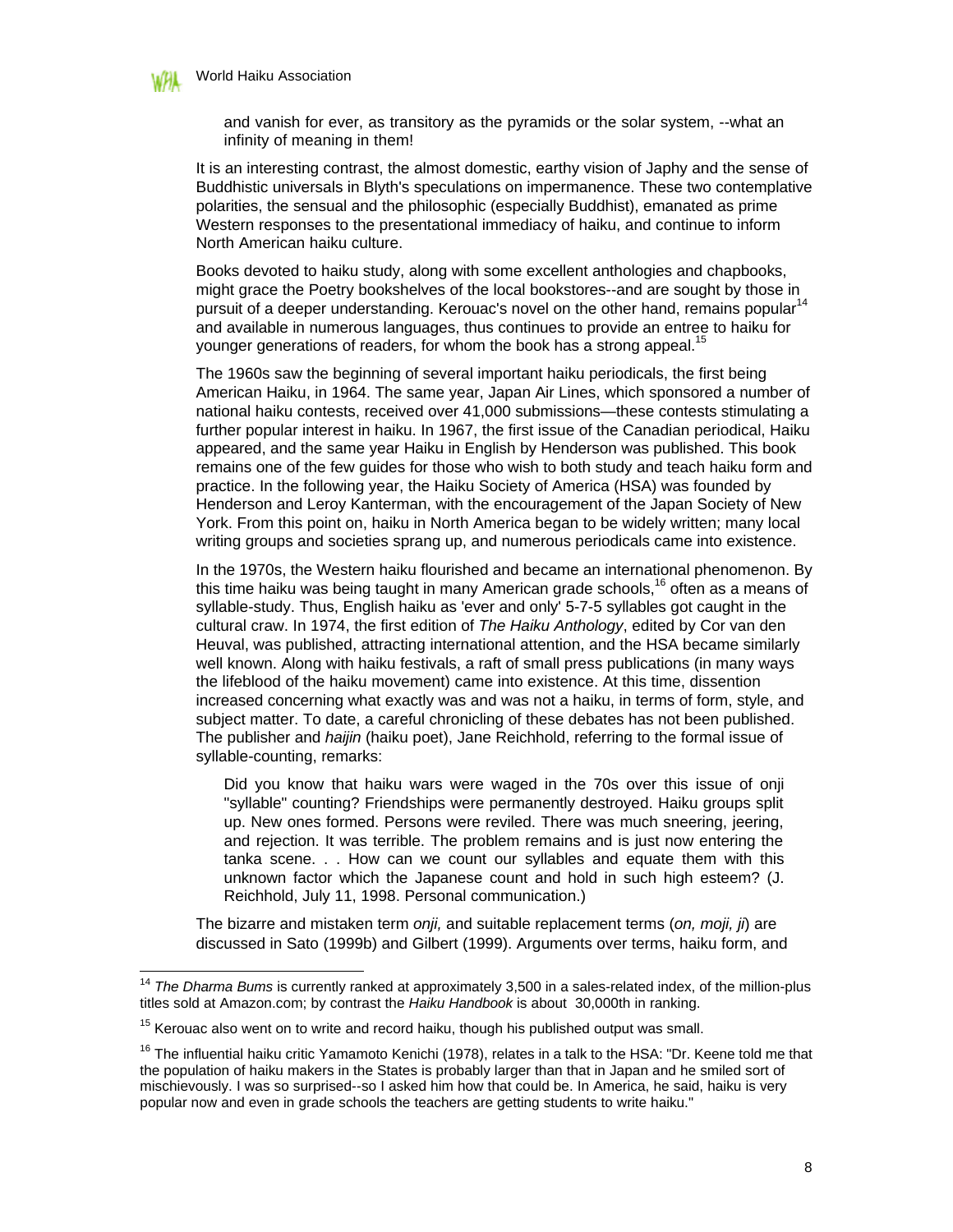#### World Haiku Association

 $\overline{\phantom{a}}$ 

syllable counting, were emblematic of misunderstandings and reductive half-truths (continuing to be promulgated), caused by language differences between Japanese and English, and a pervasive lack of information, scholarship, and cross-cultural dialogue. For the most part, useful new information continues to be published only in a small number of journals in limited circulation.

The majority of *haijin* in the West, while interested in the Japanese haiku aesthetic, are not engaged in studies of the Japanese language, and so must rely upon translated materials. Japanese scholars addressing North American audiences are likewise rarely well versed in the contemporary North American literary tradition, especially in terms of its vernacular rhythms, free-verse poetics, and other contextual intricacies. As you may notice from the contemporary haiku examples above, free-verse English haiku rely on a tradition intimately wedded to vernacular North American speech patterns--a most difficult area to attune to, except for a highly skilled second-language learner of English. A third element in continuing misunderstandings has to do with the lack of accurate information. One finds little academic research devoted to explanations of Japanese prosody in the available literature; what does exist has been written for Linguistics specialists, not practicing poets or students of the English haiku, who as a group find little benefit in these specialized discussions. Scholarly cross-cultural bilingual multi-disciplinary generalists with an ear for poetry and a desire to communicate to an audience of poets don't crop up often, though haiku literary culture is blessed when they do, as can be seen in the cases of Blyth, Henderson, Yasuda, Higginson, Ueda, Sato, and others.

The 1980s brought further refinement and questioning<sup>17</sup> of the English haiku tradition, as well as increasing recognition for individual poets. The year 1985 saw the publication of another important work *The Haiku Handbook: How to Write, Share, and Teach Haiku* by William Higginson. It remains the most comprehensive reference work in one volume for the aspiring *haijin*,<sup>18</sup> though it is in need of revision in some areas, in light of recent developments. Particularly, this essay will address Higginson's discriptions of traditional Japanese and English haiku form.

As the 1990s roll into the new millennium, North American haiku is rapidly becoming a subset of international haiku, with the common medium of exchange being the English language.<sup>19</sup> We are in the midst of another sea-change in the haiku movement; haiku appears to be the world's first global poetic form. Some fundamental questions regarding haiku definition and form are very much with us. The *haijin* Lee Gurga, quoted by Takiguchi (1999) states, "Some say that they are now tired of this 'What is haiku?' question repeated countless times. Others still insist that this and other fundamental questions on haiku 'have not become old questions.'" Takiguchi, organizer of the "World Haiku Festival 2000" in Britain among the first international conferences of its kind), writes:

While not only Japan but also the rest of the world seems to be enjoying an unprecedented popularity and proliferation of haiku, there are some worrying signs as well. The history of haiku is a succession of prosperity followed by decline. So, the ups and downs of the haiku movement are nothing new. What is

 $17$  Van den Heuval (1986, p. 19): "After about twenty-five years of English language haiku do we know what haiku is? . . .[the lack of general consensus on this question is] a sign of its health and vitality."

<sup>&</sup>lt;sup>18</sup> Cf. Van den Heuval (1999, Preface): "...The most comprehensive compendium of the haiku - its nature, uses and history - ever to appear in English, or any other language except Japanese."

 $19$  Recently acclaimed anthologies now include haiku submissions from around the world, translated into English. Particularly noteworthy are *Snow on the Water* (Kacian, 1999), *Knots* (Anakiev & Kacian, 1999), *The Red Moon Anthology* (Kacian, 1997, 1998), *Haiku Anthology*, 3rd ed (Van den Heuval, 1999) and *Haiku World* (Higginson, 1996).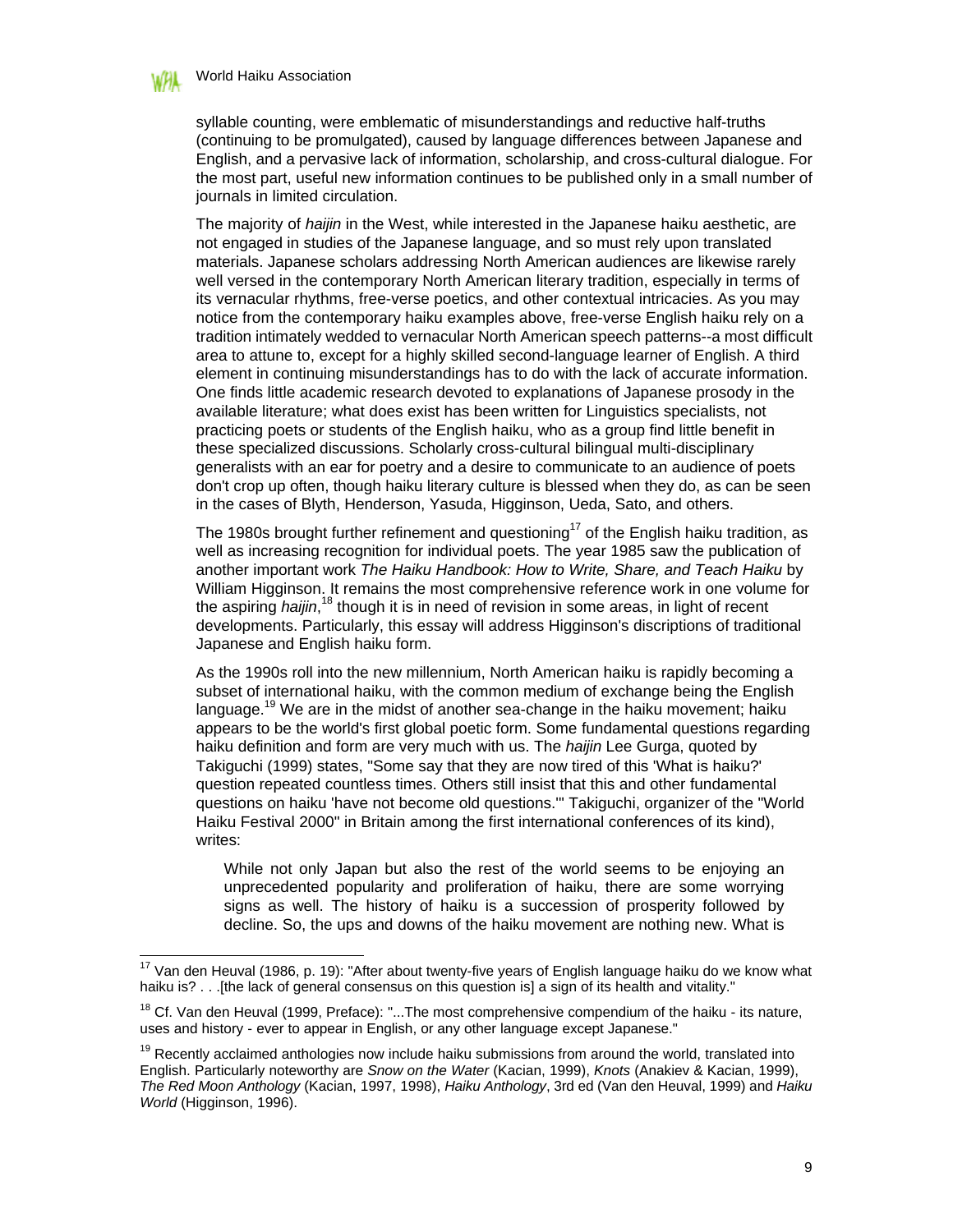

different in today's haiku scene is that prosperity and deterioration are there simultaneously. It has been pointed out symptoms of the include stagnation existing movements, lowering standards quality haiku, commercialization factional rivalries, self-aggrandizement corruption generally. They have seen to be sapping health vitality yet precious little seems done about it. How this state affairs come can we possibly free ourselves from situation? $2^{20}$ 

It is hoped that an investigation of Japanese haiku metrics will help vitalize the haiku movement by providing a new perspective on haiku rhythm, and aid in a redefinition of Japanese haiku, encouraging alternative modes of conceptualization and definition relating to English (and other-language) haiku.

# **Modes of Emulation**

Those only tangentially acquainted with English haiku may recall hearing that haiku are composed of five, plus seven, plus five syllables, equaling seventeen. Henderson, in a letter written in 1971, mentions that "the rigid 17-syllable requirement . . . does not exist in Japan . . . and who started it for English syllables I do not know." Probably, the 5-7-5 "rule" began after any number of people read that "aiku are composed of 5-7-5 syllables." Some few authors who described the Japanese haiku were aware they were not referring to English syllables, and were also aware of the moraic nature of Japanese. However, to this day these distinctions are rarely spelled out succinctly anywhere in the literature.

Henderson himself, in his *Haiku In English* (1967), seems a bit mixed concerning 5-7-5 syllable-counting in English. He states quite clearly that: "The 5-7-5 norm of durationcount has proved appropriate for classical Japanese haiku. What form is best for haiku in English is still an open question. It has, we think, been shown that an invariable 5-7-5 syllable count is not an adequate answer (p. 32)." Nonetheless, his advice to teachers (especially teaching beginners) is: "The most general area of agreement is on form. It is generally taught that the form should be 17 English syllables divided into three lines of 5, 7, and 5. A few modify this by adding "about" or "approximately." Almost all specify that a haiku should be unrhymed. [There are] advantages, for beginners, of using a strict form . . . (p. 47)" As well, the book contains twenty "Suggestions for Beginners and Others" by J. W. Hackett. Rule #7: ""don"t write everything in 5,7,5 form, since in English this often causes padding and contrivance." Rule #8: "Try to write in three lines of approximately 17 syllables." We also find that nearly all of the haiku quoted in the book are in 5-7-5/17 syllable form. So, we discover that an "invariable 5-7-5 syllable count" is not the answer, but the implication is that something quite close (nearly invariable?) is desirable. Hackett"s "don"t write everything in 5,7,5 form . . ." has a similar implication.

This influential book became counsel to many "who would like to write serious haiku," as the blurb mentions on the back cover of our edition. Indeed, this book remains valuable, with a wealth of well-presented information. Nevertheless, in the matter of form it has been misleading, due to the linkage of 17 "Japanese syllables" to 17 in English, and the implied approximate goal of how these syllables are divided.

As for Blyth, he did not choose to address the subject of how to write English haiku, concerning himself mainly with issues of translation and comparative literature. However in his sixth and last major work on Japanese haiku*, A History of Haiku, Volume Two* (1963), within the final chapter, "World Haiku," he addressed some formal concerns:

But wherever haiku are composed, the problem of the form must arise. Europeans and Americans have to decide whether their haiku are to be in rhyming couplets or triplets, alliterative verse, free verse, what some rude people

 $^{20}$  Similar concerns are also addressed by Gilbert (2000).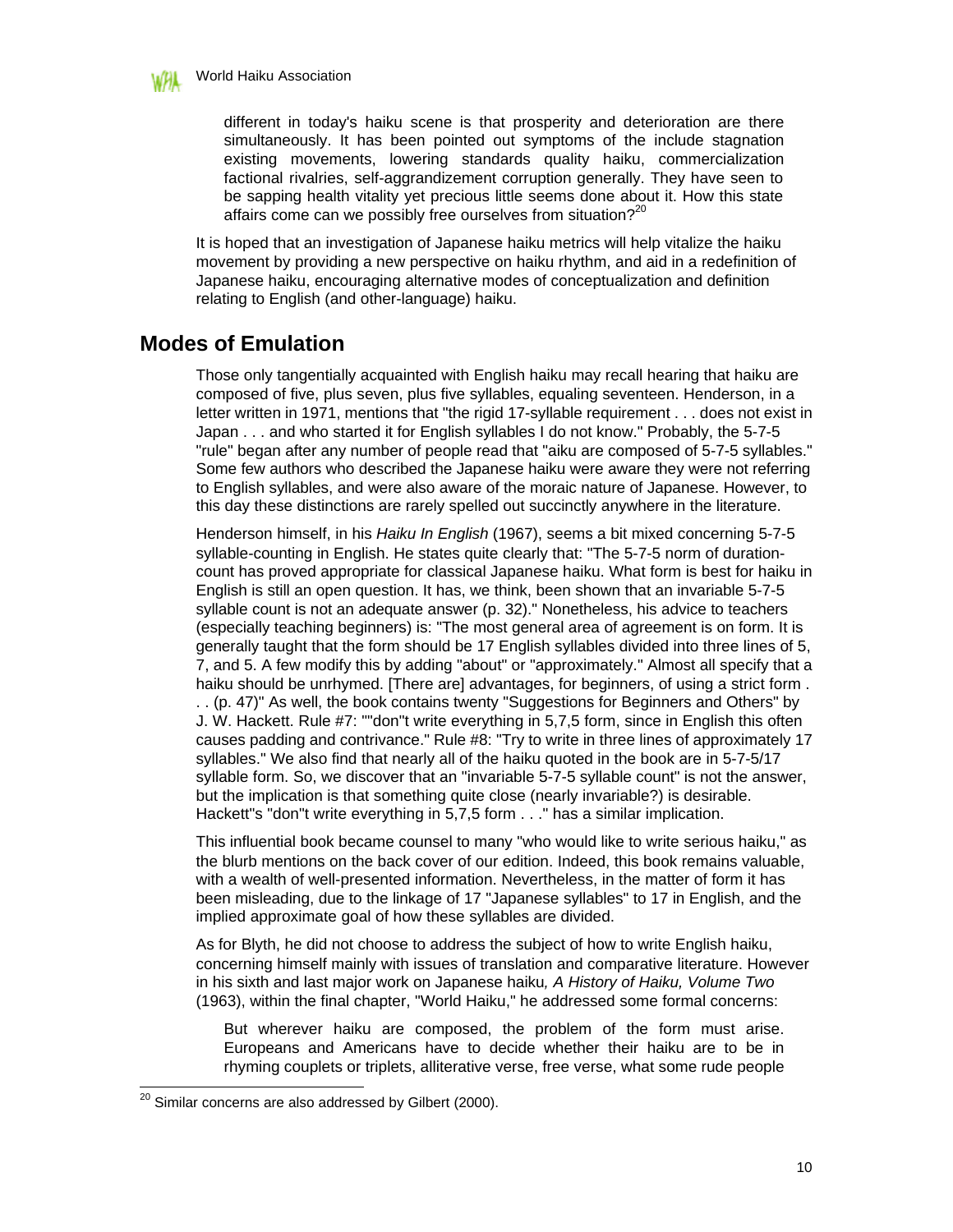

call "a dribble of prose," or in five, seven, five syllables as in Japanese. As far as the last is concerned, a strict adherence to 5, 7, 5 syllables in English has produced some odd translations of Japanese haiku. . . . The fact is that "syllable" does not have the same meaning for the Japanese, the Romans and Greeks, and the English.

In a potato,

 $\overline{\phantom{a}}$ 

Those groans whose forced prayers change nought, Can never occur

This is 5, 7, 5, but to eye and ear, and to the sense of counting, the 5, 7, 5 has no meaning whatsoever . . . . The haiku form is thus a simple and yet deeply "natural" form, compared to the sonnet, blank verse, and other borrowed form in English. The ideal, that is, the occasionally attainable haiku form in English would perhaps be three short lines, the second a little longer than the other two; a two-three-two rhythm, but not regularly iambic or anapestic; rhyme avoided, even if felicitous and accidental. A season word is not necessary, nor even a season, but is greatly advantageous, as suggesting one quarter of the year in time (pgs. 350-352).

Some of Blyth"s suggestions continue to be followed. The English haiku has settled on an unrhymed "dribble of prose" certainly, usually in three short lines, many with the second line longer than the first--and a number of haiku do fall into a 2-3-2 rhythm (though more do not; it seems doubtful this is a purposefully selected rhythm in the composition of a majority of contemporary haiku).

Other than discussions of ellipsis and how to break verse lines, often related to the kireji (the "cutting word" in the Japanese haiku), Blyth"s and Henderson"s suggestions seem to well-express the limits of formal description, in major published works until Higginson's *Haiku Handbook* (1985). By the 1980s, Higginson was able to state that, in terms of translation, "approximately twelve English syllables best duplicates the length of Japanese haiku in the traditional form of seventeen  $\text{[-on]}^{21}$  (p. 102)." Higginson also mentions independent corroboration by Sato and Maeda Cana. In the same chapter, "A Traditional Form for English Haiku," Higginson mentions these main points:

1. For haiku in English an overall form consisting of seven accented syllables, plus unaccented syllables up to a total of about twelve, would yield a rhythmical structure native to English and at the same time approximate the duration of traditional Japanese haiku. A major grammatical pause between the second and third or fifth and sixth accented syllables would provide the sense of division created by the Japanese kireji.

2. While Japanese are used to reading texts in which rhythms are not visually identified, the Western notion of a printed poem-text incorporates the idea of a line of type equaling a rhythmical unit, or verse-line. Therefore, a three-line structure of two, three, and two accented syllables, respectively, would establish rhythmical proportions similar to those of traditional Japanese haiku.

3. Since the most commonly encountered short structure in traditional English poetry is the "roic couplet" with two five-beat lines, the two-three-two beat

<sup>21</sup> *On*--(lit. "sound") A term used to count kana, or individual phonic units (*hyouon*) in poetry. It is this counter (or *-ji*), that is most commonly used to count the individual sounds in Japanese poetry. A Bracketed [-*on*] in this paper indicates that –on is replacing *onji*, a term not used in contemporary Japanese linguistics, and virtually unknown in Japan, which was mistakenly accepted as de rigueur in the West, after its introduction in the 70s.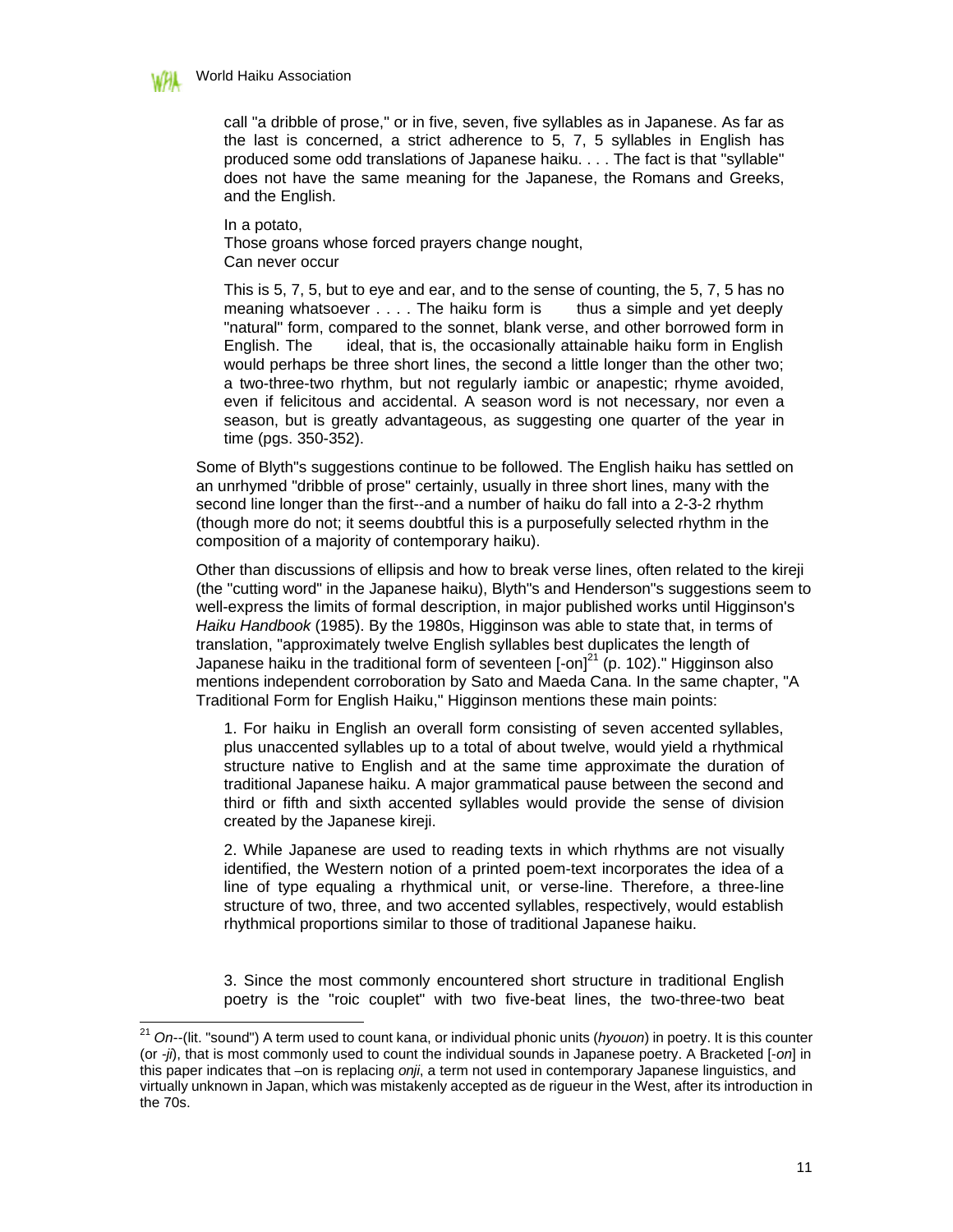

-

structure with a strong grammatical break after the second or fifth beat, as proposed, would yield a sense of rhythmic incompleteness similar to that in Japanese haiku.

4. Grammar should be stripped to the minimum that seems reasonably natural. Complete sentences may or may not occur; articles ("a, an, and the") and prepositions should be used sparingly, but not naturally omitted (pgs. 105-106).

Higginson added this caveat:

. . . those who wish to write what they think of as "traditional haiku" in English may use them as guidelines. But since haiku have only been written in English for a few score years, it seems a bit early to call any kind of haiku in English "traditional" (p. 106).

Higginson summarized the traditional form of the Japanese haiku as:

1. A Japanese haiku . . . usually has two rhythmical units, one of about twelve [ *on*] and one of about five, the break between them often marked with . . . a kireji.

2. Since the break between the two rhythmical units is equally likely to occur after the first five [-*on*] or after the first twelve, the normal rhythm . . . in Japanese is five, seven, and five [-*on*].

3. The form of traditional haiku originated in the incomplete opening stanza of a longer poem; the haiku form is therefore rhythmically incomplete.

4. Haiku often omit features of normal grammar . . . (p. 104).

Higginson's guidelines, being the most refined, extensively detailed, and widely known, will be addressed further on in the section "Implications for the English Haiku."

# **The Metrics of Japanese Haiku**

### *Of Moras and Syllables*

Every Japanese schoolchild knows traffic-crossing aphorisms such as *te o agete oudan houdou watarimashou* (raise your hand/to cross at the crosswalk) as well as the rather tongue-in-cheek anti-traffic *aka shingo minna de watareba kowakunai*. (at the red light/alltogether, crossing/is fearless!) Such aphorisms, called *hyogo* in Japanese, are almost invariably based on the traditional haiku pattern of 5-7-5 -on. Japanese children are thus exposed to this pattern from quite a young age. When they get a bit older, they study *hyakunin-isshu*, a set of 100 classical Japanese *waka*<sup>22</sup> patterned in 5-7-5-7-7, which form the basis of a card game often played around the New Year at home and in school. A popular TV program starts off each morning by introducing haiku sent in by viewers- but calls these haiku "5-7-5" (rather than haiku), presumably to avoid pedantism and encourage participation. A recent episode of the popular "*Chibi maruko-chan*" shows a reticent old man who ends up winning a haiku contest by inadvertently producing "masterpieces" such as *dou shiyou nani mo haiku ga ukabanai* (What to do? Not one haiku comes to mind.) These few examples show that rhythms based on 5s and 7s come quite naturally to people in Japan.

As discussed in the previous section, English speakers trying to discover the essence of haiku hit upon the magical mystical 5-7-5 -on triplet, and first decided that the closest equivalent to this would be 5-7-5 English syllables (this also turned out to be a boon for

<sup>22</sup> *Waka*--a traditional generic term for poem, often used to refer to a *tanka* of 5-7-5-7-7 -on. Cf. http://etext.lib.virginia.edu/japanese/kokinshu/intro.html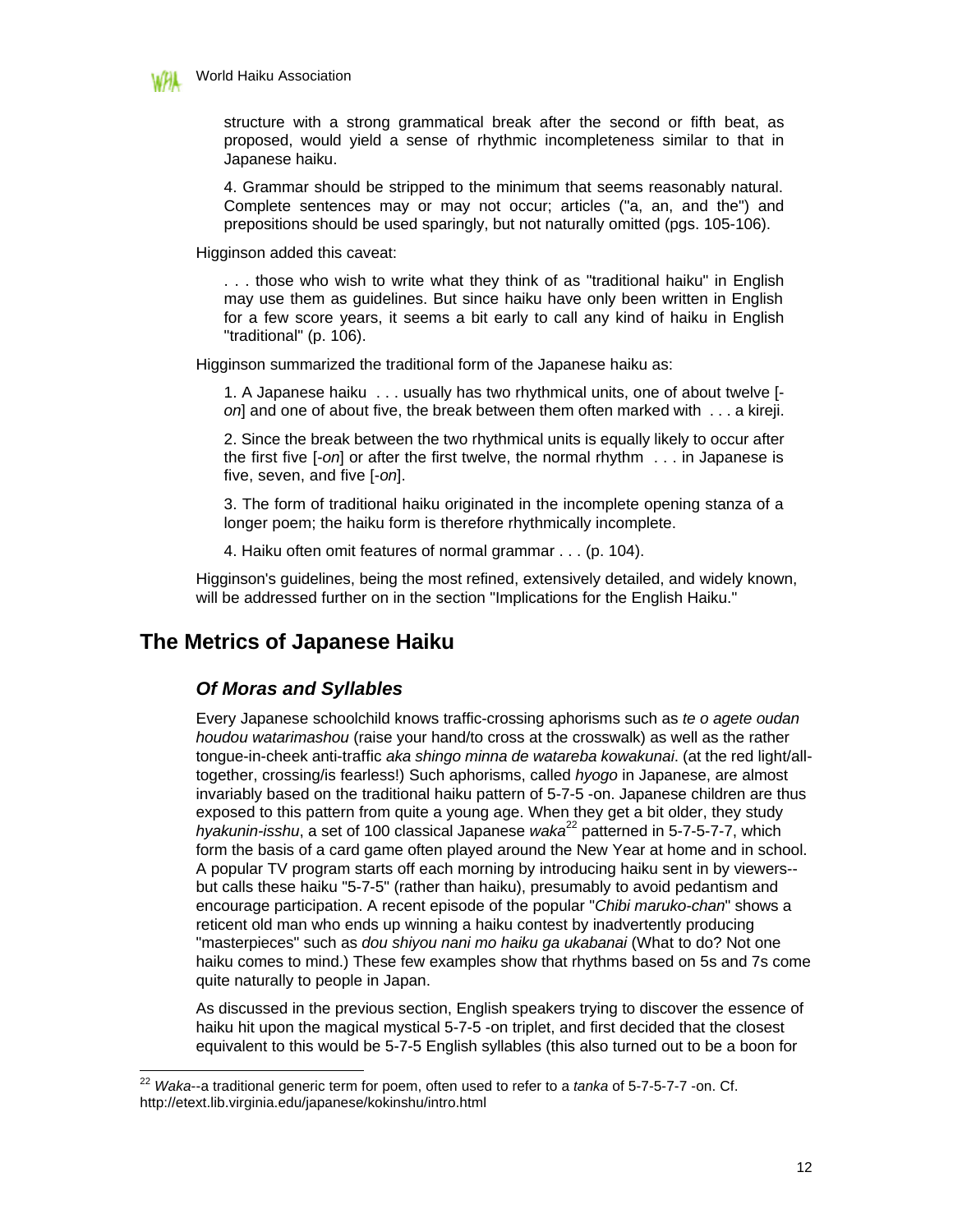

 $\overline{\phantom{a}}$ 

elementary schools trying to teach younger children about syllable structure). However, the difference between a syllable and a mora, the linguistic term for units which behave like Japanese -on, is great. The structure of an English syllable is usually linguistically characterized as a 3-part affair: onset (0-3 consonants), body (single vowel or diphthong) and coda (0-4 consonants). The latter two are often grouped together as the rime, a unit with which every preliterate child is at least somewhat familiar, thanks to the Cat in the Hat and Sesame Street.

The mora, on the other hand, comes in two kinds: the strong mora is linguistically structured as (C)V (consonant/vowel), but for many Japanese is barely conceivable as a set of one or two phonemes. A mora is a mora, not a set. It is written with a single graph:

か [ka] does not break down into /k/ and /a/ any more than English "I" /ai/ breaks into  $/$ a/ and  $/$ i $/$ .

There are also three weak mora in Japanese: /N/ (a syllabic nasal which cannot appear word-initially), /Q/ the first half of a geminate consonant, and /V/ or the second half of a long vowel. Naturally none of these comes anywhere near to syllabic standing, and yet they are all (usually) fully counted in Japanese haiku.

In terms of English syllable structure, it may be helpful to compare the strong mora to a unit equivalent to the onset plus the nucleus (with the caveat that the onset may be only 0-1 consonant and the nucleus a monopthong). The weak mora then approximates the final part of the syllable--the coda. In the illustration below, the Japanese "pan" contains two mora as: onset-nucleus /pa/ plus coda /n/.<sup>23</sup> It is clear from this conceptualization that the mora is at best only about 1/2 the length of an English syllable.



**Figure 1. Three syllable structures: flat, onset-rime (English), head-coda (Japanese, cf. Katada 1990) (Yoneoka, unpublished manuscript).**

This inherent difference in length between the mora and syllable (and consequent difference in terms of the volume of information that can be conveyed) was perhaps the biggest reason for reformulations of emulation in terms of "11 or 12 syllables," as Higginson concluded, or "usually . . . totaling fewer than seventeen syllables" as defined in the HSA haiku definition.<sup>24</sup> In the next section, we will see that this instinctive number of 11 or 12 is indeed a linguistically valid and appropriate figure, based on the underlying rhythmic template found in Japanese haiku.

 $^{23}$  This by no means implies any sort of moraic timing in English which might be equivalent to the onset-rime structure.

 $24$  Cf. Frogpond (1999): 1) An unrhymed Japanese poem recording the essence of a moment keenly perceived, in which Nature is linked to human nature. It usually consists of seventeen [-*on*]. 2) A foreign adaptation of 1, usually written in three lines totaling fewer than seventeen syllables.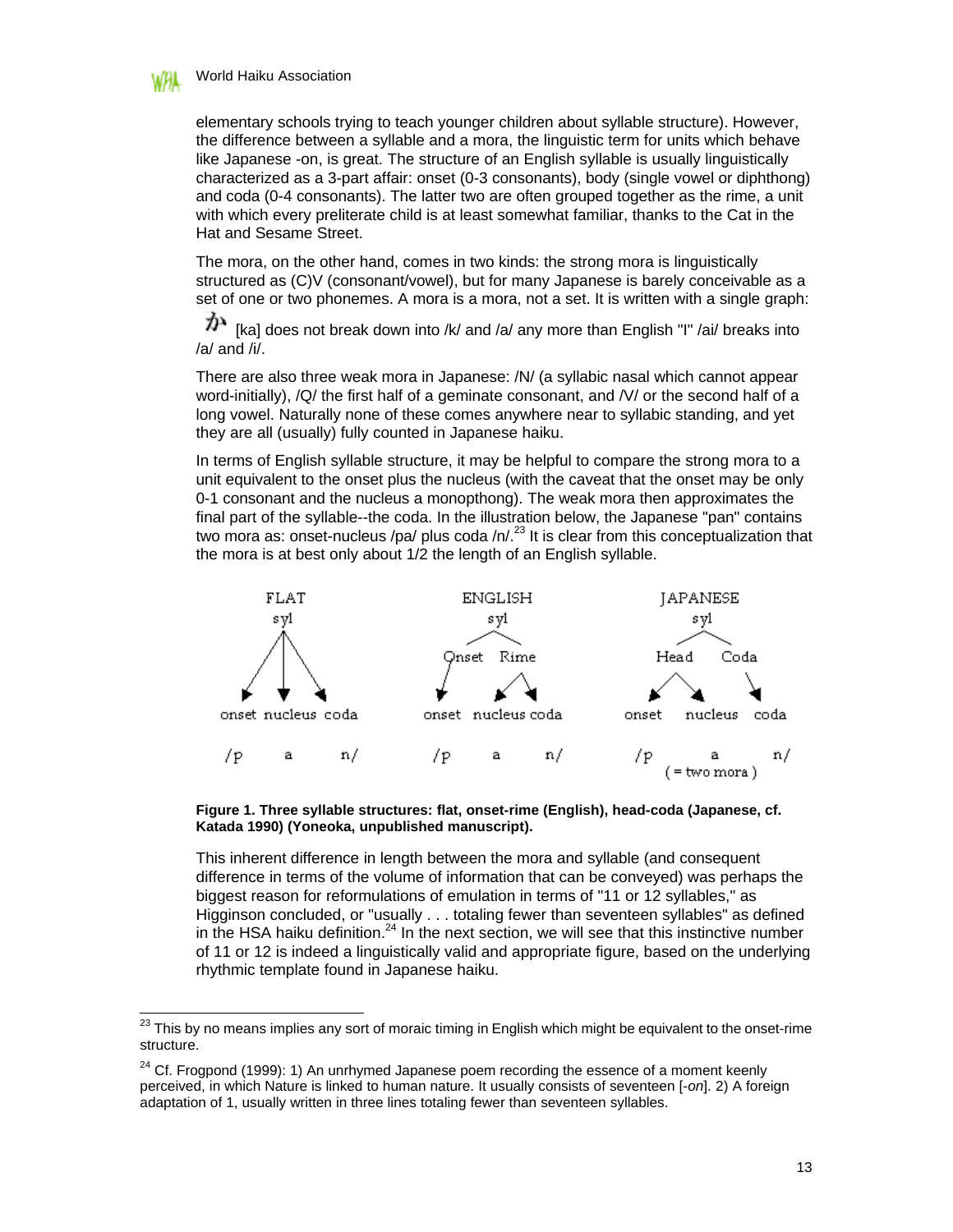

It should be stressed at this point that although we have been contrasting mora with syllables, the two are actually quite different units. Specifically, the mora functions in Japanese both as a temporal and as a structural unit, whereas the syllable is solely a unit of structure in English. Thus, the mora itself is considered to have a (not necessarily isochronous) temporal value, while the length of a syllable unit may vary greatly with the number and quality of phonemes, as well as with its suprasegmental qualities such as stress, intonation, etc. This is yet another reason why the equation 17 -*on* = 17 syllables just does not work for haiku.

### *A Foot-based Template*

Music is not the universal language; rhythm is. Plenty of people are tone-deaf, but everyone has a heartbeat.

- Chico Hamilton, Jazz drummer $^{25}$ 

Metrical phonology (cf. Hayes 1981, Goldsmith 1990, Kenstowitz 1979), a subfield of current linguistic theory, proposes a rhythmic structure in language made of metrical tiers. As put forth in Prince (1989, p. 50 ff), the lowest tier of this structure is the metrical position (MP) (cf. Halle and Keyser, 1966). The second tier is that of metrical foot (F), made up of two metrical positions, one of which is stronger than the other. Above the foot is the metron (D), made up of two feet with a similar strong/weak (S/W) pattern:



#### **Figure 2. Hierarchical organization of metrical structure in language (Prince 1989, p. 51, Figs. 5a and b, cf. Also Goldsmith 1990, p. 171)**

The assumption here is that all metric structure is essentially binary, although it is admissible for one MP per foot to further break into two sub-positions to account for ternary meters such as anapests. The foot itself, however, forms a temporal unit not unlike a measure in music, and is thought to be a universal phenomenon. The strong/weak alternation stipulated for the foot and metron tiers explains, for example, the phenomenon of stress clash in English, (where thirt'een shifts to th'irteen 'men, and Mississ'ippi shifts to M'ississippi R'iver).

With its strict moraic phonological structure and regularized timing (Port et al., 1985), Japanese would assumedly be a prime language in which to find evidence of foot structure, and the epithetic haiku form a prime context in which to look for it. And indeed, Japanese verse theorists of recent years have come to agree that the 17*-on* haiku is actually based on a 24-beat template which divides into 3 lines of 8 beats each, including 3, 1, and 3 silent beats, respectively. Figure 3 shows an example of (1) Basho's frog pond haiku and (2) a famed traffic aphorism (*hyogo*) superimposed on this template. Comparing the two, we can see how this template can handle not only 5-7-5 haiku, but haiku with a greater number of -on as well (specifically, 6-8-5 in the case of (2)):

 $\overline{\phantom{a}}$ <sup>25</sup> Kiparsky (1989, p. 1).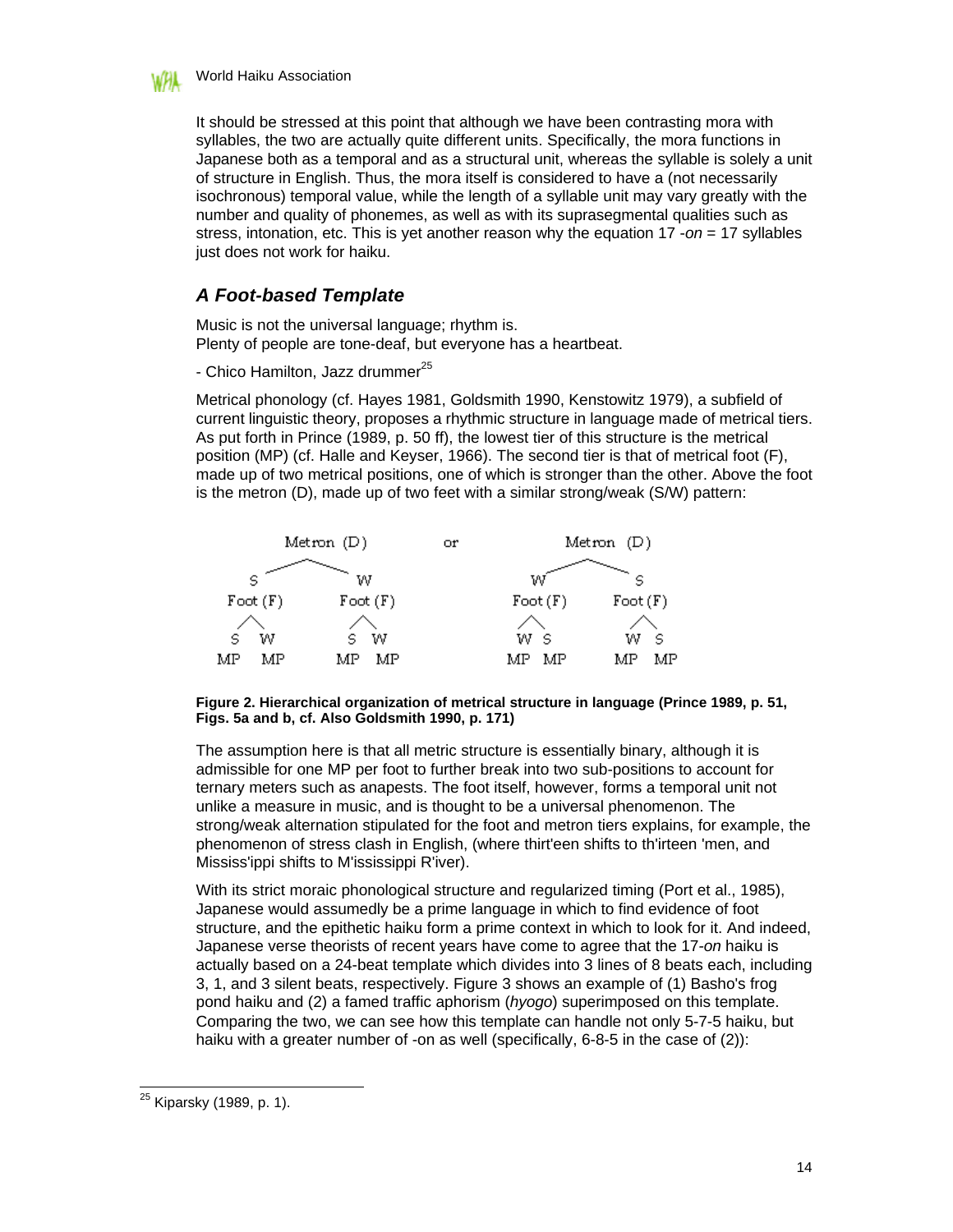| 3       | 2        |         |                                              | 3            | 2        |                    |
|---------|----------|---------|----------------------------------------------|--------------|----------|--------------------|
| mi      | O        | fu      | old pond -                                   | ko           | mi       | а                  |
| ZU.     | ka       | ru      | [a] frog jumps [in]<br>water's sound         | wa           | n        | ka                 |
| no      | wa       | 1       |                                              | ku           | na       | shi                |
| $\circ$ | 211      | ke      |                                              | na           | de       | n                  |
| to<br>O | to<br>bi | ya<br>О | [at the] red light<br>all-together, crossing | 1<br>O       | wa<br>ta | g٥<br>$\mathbf{u}$ |
| O<br>Ō  | ko<br>mu | О<br>О  | [is] fearless!                               | О<br>$\circ$ | re<br>Ъa | О<br>О             |

#### **Figure 3. Japanese Haiku Metrical Template: 24 mora in 3 segments of 4 bi-moraic feet.<sup>26</sup>**

We see also from Fig. 3 that the 8 beats in the segment are arranged into 4 sets of two beats each. Paralleling the discussion above in metrical phonology, we can consider these beats as similiar to metrical positions (or mora), thus we end up with 3 segments of 4 bimoraic feet, or 12 feet altogether for a full haiku. However, the analogy may be extended further, as these 12 feet may further be hierarchically arranged into binary sets of 6 metrons and 3 segments, as follows:



#### **Figure 4. Hierarchical organization proposed for Japanese haiku. (Sakano 1996, p. 132)**

The hierarchy shown in Figure 4 looks suspiciously like the one in Figure 2. In other words, we have a clear binary pattern which, except for the stress patterns, would seem to perfectly match the proposals of the metrical phonologists. As for stress, the concept of strong/weak itself is lacking in Japanese prosody; however, we do find evidence in haiku for the prominence of the first position of each foot, in that (1) morophological markers (such as *kireji*) tend to occur or end on these positions and (2) pauses do *not* occur in such positions (except in cases of syncopation, see below).

#### *Variations in the base template rhythm*

Henderson (1971) has gone so far as to say the rigid 17-syllable requirement for haiku does not exist in Japanese. Indeed, it is true that even traditional Japanese haiku form allows for a certain "aboutness" in number of -*on* and that variations such as 6-8-5 (=19), 5-7-4 (=16), etc., are often found. It is telling that such variations are called *hachou* or broken rhythm (rather than broken form) in Japanese, implying an underlying conscious or unconscious conceptualization of haiku as a meter rather than a form. Within the 8-8-8 template, however, such variations are easily accounted for.

 $\overline{\phantom{a}}$ <sup>26</sup> Adapted from Jyouo Hakutarou (1989).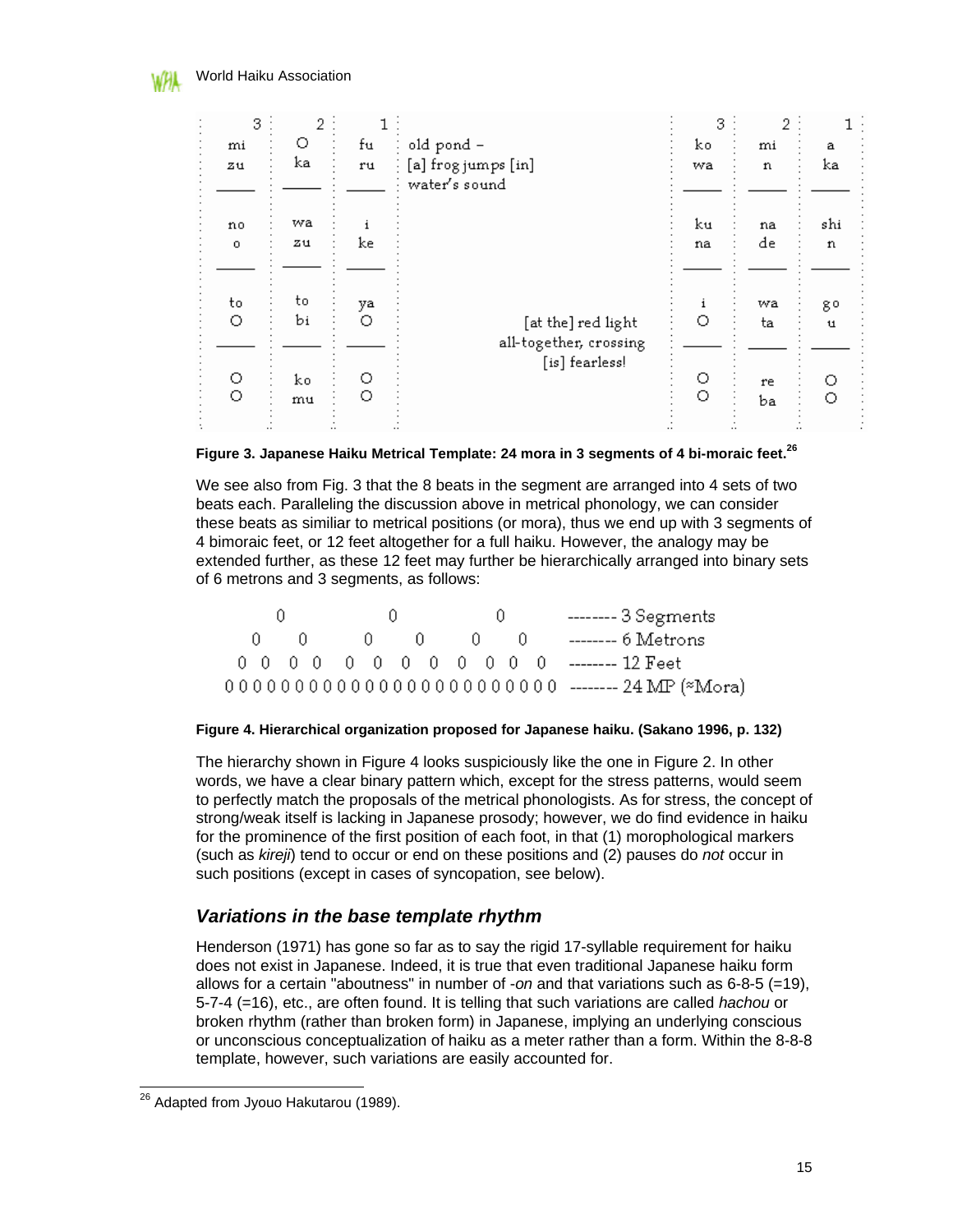

However, variation in haiku metrics does not come about solely because of a different number of *-on*. The internal structure of the haiku itself may lead to other variations of 5- 7-5 within the 8-8-8 base template, especially with respect to the placement of silence beats. Such variation usually comes about because the internal structure of the poem may differ from the most common 5-(fragment)/7-5 (phrase) structure, and therefore pauses must be rearranged in order to keep the semantic units intact. Especially, it is common to find haiku that have natural breaks at about the middle of the haiku, on the 8th or 9<sup>th</sup> beat. Even if they differ from the base, however, silence beats generally occur only in a weak MP position (i.e. in the second half of the foot) or at the beginning of a segment, creating syncopation. In the following sections, both *hachou* alternativephrasing and silence beats will be discussed in some detail.

### *Hachou (Broken Rhythm)*

Broken rhythm or *hachou* in Japanese is the product of a haiku with either more (*jiamari*  or *amariji*) or fewer (=*jitarazu*) than 17 -*on*. The 24-mora template provides a structural basis for *jiamari*, the little "xtra" mora often found in most of the classical masters' works. One example Is (Sakano 1996, p. 140):

*yuki wa shizukani yutakani hayashi kabaneshitsu* - Hakyo

The first segment of this haiku contains 7 beats rather than 5, which are grammatically and semantically connected with the second segment. Thus Sakano recommends the following as the preferred reading:

1 2 3 4 5 6 7 8 9 10 11 12 13 14 15 16 17 18 19 20 21 22 23 24 Yu ki wa shi zu ka ni yu ta ka ni ha ya shi ka ba ne shi tsu

We will see later that this recommended reading, with its initial syncopation, did not prove to be the most popular reading in our pilot tests; nevertheless the initial extra beats do throw a monkey wrench into the works, which is best taken care of by utilizing the available silence beats in some manner.

In cases of *jitarazu*, or haiku having fewer than seventeen syllables, Sakano suggests two methods of compensation. First, a mora can "double" once or more in order to fill out the missing beat(s), as in the following (Sakano 1996, p. 144):

*taka no su ya taikyo ni kiyomeru hi (--) hitotsu* - [Hashimoto] Keiji

In this haiku, the final *hi* of *hi hitotsu* naturally lengthens to fill out the second beat of the final segment. It is not shown in writing, but rather felt intuitively through the structure of the overall haiku. From our experimental results, we will see that such -on lengthening over two or even three beats seems to be common, not only for *jitarazu* haiku, but for the final fifth beats of the first and third segments of 17-syllable haiku as well. Alternatively, the silence between the -*on* may be lengthened, as in the first segment of this tanka (Sakano 1996, p. 144):

> *Fu-i ni kokoro wa kanashi yuki furi hairu furusato no ike ni mogoi wa ikimu fu-i ni X X X X X / kokoro wa kanashi*

#### -Miya Shuji

Here, the added length between the *fu-i ni* (suddenly) and *kokoro wa kanashi* (heart is sad) may serve to stress the shock of the suddenness expressed in the first segment. This added space is not necessarily actually preserved in terms of temporality when the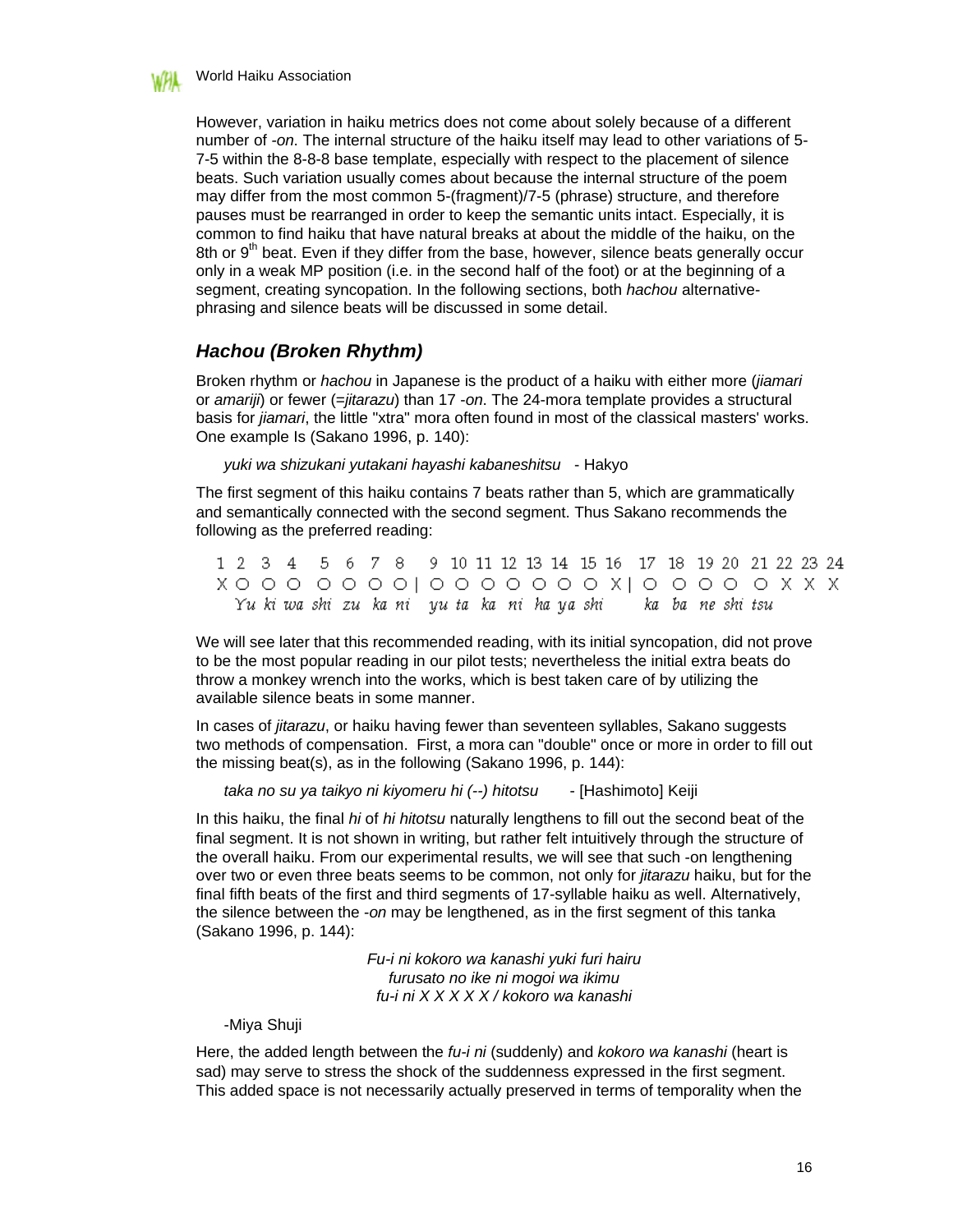

 $\overline{\phantom{a}}$ 

World Haiku Association

haiku is read aloud, but is probably more felt through the absence of the final two spoken beats in the first segment.

### *Pauses and Syncopation*

The superimposition of a 17-mora verse on a 24-mora template means that 7 mora are left "floating" to provide *ma*, or meaningful pauses. In principle, six of these are to be found in the first and last segments, and the 7th, in the middle segment. For the sake of simplicity and ease of analysis, we will limit our discussion of pauses to this midline beat.

Conceivably, the midline beat could occur in eight different positions within the segment. In classical haiku, however, it is said to occur only at the eighth, fourth, or sixth position in descending order of frequency (Sakano 1996, p. 172). This is to be expected, as each of these positions falls on a weak beat in the foot structure of the template. Similarly, classical five-beat segments include two silent beats at the 7th and 8th beats of the first segment, and silence either at the 6th beat (i.e. the last three beats are silent), or the fourth beat. Both of these patterns, too, respect the foot structure, falling only on the weak beat of each foot. Note that we do not find pauses on the second beat of the first foot, even though such a placement would not violate the foot structure. This reflects the tendency to avoid a stranded single mora (Sakano 1996, p. 172), which in itself provides further evidence for an underlying foot structure in general in Japanese.

Where there are feet, and pauses, there is also the possibility of syncopation. We have already seen examples of syncopation in haiku with *jiamari* in the previous section. The question of syncopation use in haiku, however, often seems to be one of fashion and personal taste. For example, Basho's frogpond poem is found superimposed on the 8-8-8 template in two different ways in the literature<sup>21</sup>

| 1 2 3 4 5 6 7 8   9 10 11 12 13 14 15 16   17 18 19 20 21 22 23 24 |  |  |  |  |  |  |  |  |  |  |  |  |
|--------------------------------------------------------------------|--|--|--|--|--|--|--|--|--|--|--|--|
| furu i ke ya OOO   ka wa zu O to bi ko mu  mi zu no o to OOO       |  |  |  |  |  |  |  |  |  |  |  |  |
| furu ike ya OOO   Oka wa zu to bi komu  mi zu noo to OOO           |  |  |  |  |  |  |  |  |  |  |  |  |

Although both conform nicely to the 24-mora template, the two versions represent different interpretations of how these haiku might be spoken. The pauses in the former version serve to support the internal foot structure of the template. On the other hand, the latter example includes syncopation, which serves to keep the 12*-on* phrase together. These two versions may be interpreted as reflecting a choice on the part of the reader to preserve the foot structure of the haiku over its internal semantic structure, or vice versa. They also may reflect the desire to preserve word pitch accents, which are known to differ in different regions of Japan.

It is well known that most haiku are composed of a fragment, or shorter portion giving an idea or concept, and a phrase, or longer portion concerned with some aspect of the fragment. According to Imaoka (1999), "classic Japanese haiku are composed of two major parts of varying lengths, such as 5-12, 12-5, 8-9, 9-8, 7-10, and 10-7, in the generally decreasing order of prevalence...". The commonest break by far between fragment and phrase occurs at 5-12, coinciding with the end of the first segment. Breaks after the 12th mora, too, coincide with the end of the second segment.

Note that the next two sets of numbers (8-9, 9-8) place the break between fragment and phrase exactly at the middle of the second segment. Thus, we may conceive of a kind of caesura occurring at exactly half the length of the poem. Haiku that break into a fragment/phrase of 8 and 9 *-on* respectively do so at this caesura, for example:

 $^{27}$  Cf. First version: Doi, 1922, quoted in Sakano 1996, p. 180 Second version: Jyouo 1989, p. 172.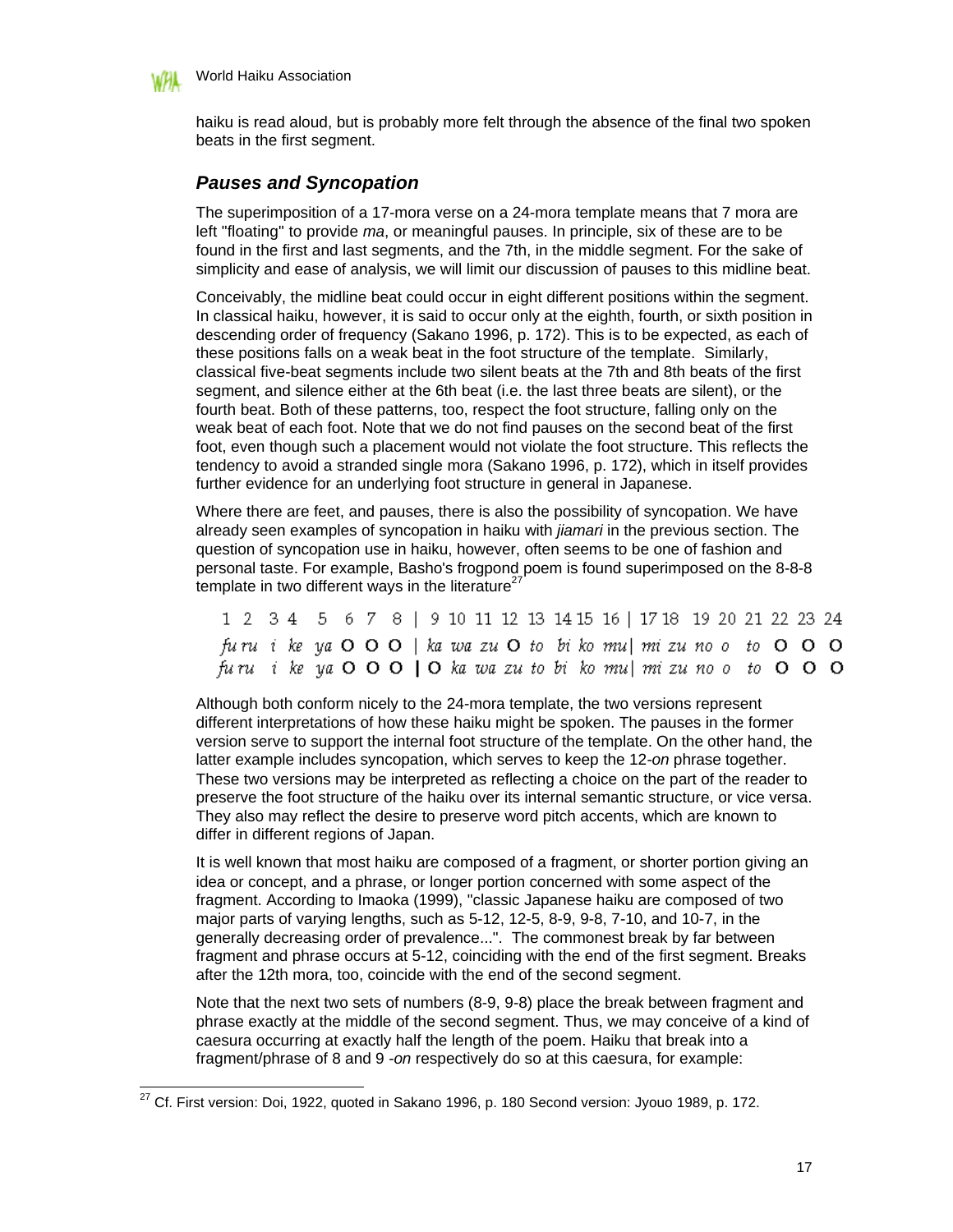

*ware-to kite asobe-ya* (9) *oya-no nai suzume* (8) (come play with me -- you motherless sparrow) - Issa

*uguisu-no naku-ya* (8) *chiisaki kuchi akete* (9) (*uguisu* singing -- with the small mouth open) - Buson<sup>28</sup>

This midpoint caesura was noted by Sakano (1999, p. 132) as a hidden element providing symmetry within the haiku, as follows:

OOOOOXXX OOOO||OOOX OOOOOXXX **or** OOOOOXXX OOOX||OOOO OOOOXXX

The symmetry here provides a mirror image of 5+4||3+5 or 5+3||4+5 respectively. It can be argued that this mirror-image symmetry, along with the existence of the 8-8-8 template, gives the overall poem a sense of closure within its "incompleteness."

# **In Search of the Japanese Template: Some Experimental Observations**

To understand more about the Japanese haiku metrical template and how it is internalized in the language, we plan to conduct a large-scale experiment in the future. Preliminary pilot studies, however, have in themselves shown some useful results, which will be summarized in this section.

### *Pilot Test 1: Metronome-timed Readings of Classical Japanese Haiku with a 5-12 Structure*

The six haiku, shown below, with an internal structure of 5-12 morae (in other words, a *kireji* was present at the end of each first segment) were given to 7 Japanese (5 female, 2 male) between the ages of 14 and 23. After studying the meaning of these haiku and practicing to their satisfaction, the subjects were asked to read the haiku into a computer microphone. They were then instructed to use a metronome placed at a comfortable speed and read the same haiku again using the metronome as they felt natural. This procedure resulted in a set of 84 readings (12 for each subject). The readings were then measured and analyzed by computer using a Goldwave digital audio editor.<sup>2</sup>

Pilot Test 1: The Six Haiku (from Blyth, *Haiku*, 1952)

- 1. *furu-ike ya kawazu tobikomu mizu no oto* Basho (vol. 2, p. 246) The old pond; / A frog jumps in,-- / The sound of the water.
- 2. *Yoku mireba nazuna hana saku kakine kana* Basho (vol. 2, p. ix) Looking carefully, / A shepherd's-purse is blooming / Under the hedge.
- 3. *Asagao ni tsurube torarete morai-mizu* Chiyo-ni (vol. 1, p. 219) The well-bucket / Having been taken by the morning-glory, / I borrow water.
- 4. [w]*Ochi kochi ni taki no oto kiku wakaba kana* Buson (vol. 1, p. 245) Listening to waterfalls / From here and there: / The young leaves!
- 5. *Sabishisa ni meshi wo kuu nari aki no kaze* Issa (vol. 1, p. 411) Eating a meal / In loneliness, / The autumn wind blowing.

<sup>-</sup><sup>28</sup> Adapted from Imaoka (1999).

<sup>29</sup> Shareware, available at http://www.goldwave.com.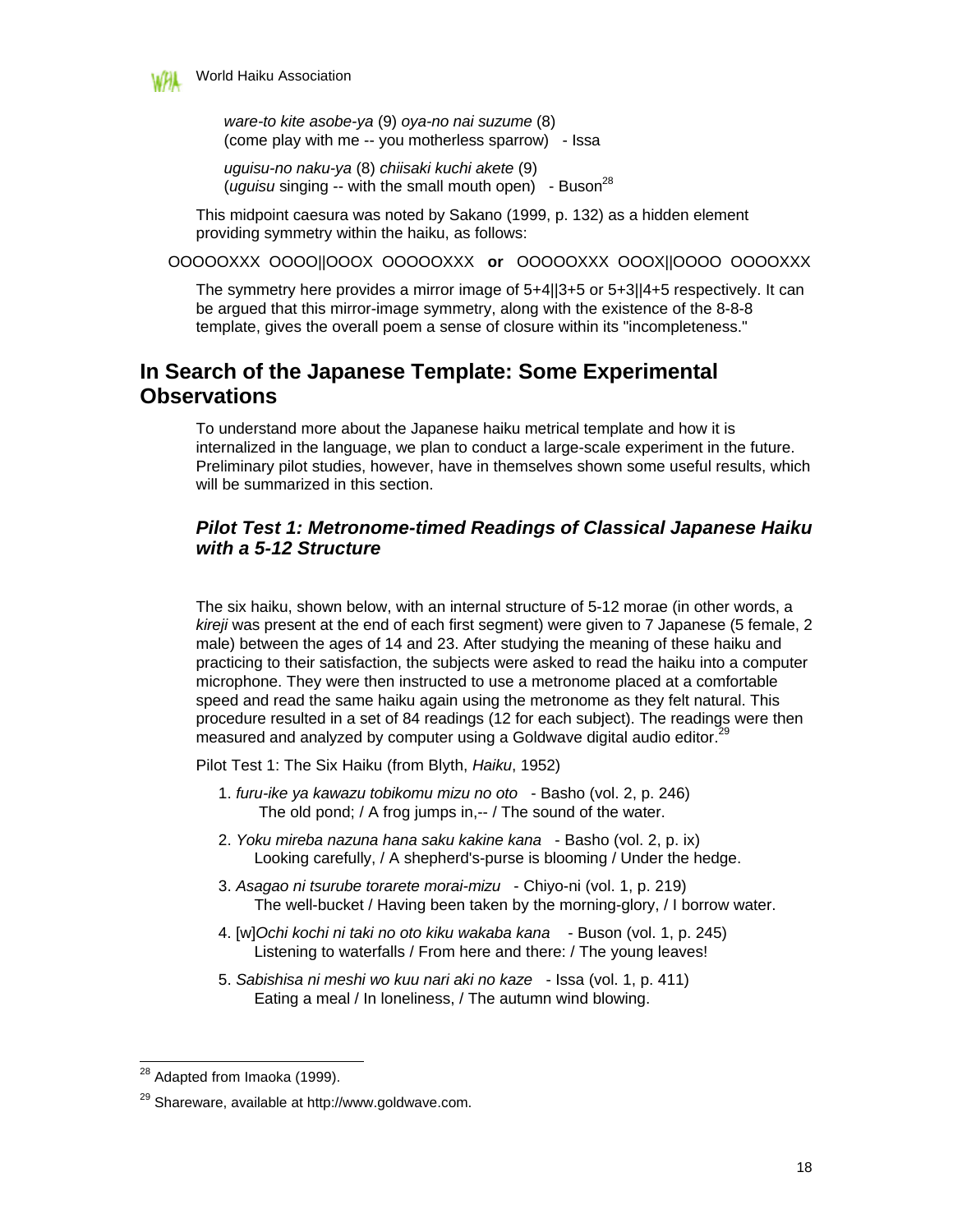

 6. *Yuku ware ni todomaru nare ni aki futatsu* - Shiki (vol.2, p. 97) I going, / You remaining,-- / Two autumns.

### **Overall Lengths**

Table 1 shows the relative lengths of the metronome and non-metronome files for each subject. It can be seen that each haiku tended to become longer with each reading. With the exception of the first haiku (3.49), however, we find the average lengths to be remarkably similar, between 3.62 and 3.73. In other words, although individual variation in speed was great between the subjects (with F.U. being especially fast), there was no large variation between the speeds of the individual haiku themselves. This indicates that the overall haiku tempo may be felt to be more or less invariant. (The relatively faster tempo used in the first haiku may be attributed to the fact that this particular haiku is well known to most Japanese, and this familiarity could have led to a high level of comfort and hence higher speed. It may also be due to initial nervousness regarding the experiment itself).

| Subject     |    |   | Age   Sex   Metspd | Haiku 1 | Haiku2 | Haiku3 | Haiku4 | Haiku 5 | <b>Haiku6</b> | <b>AVES</b> | Wo/Wmet |
|-------------|----|---|--------------------|---------|--------|--------|--------|---------|---------------|-------------|---------|
| FU          | 21 | F |                    | 2.20    | 2.41   | 2.24   | 2.24   | 2.54    | 2.60          | 2.37        |         |
| lmetronomel |    |   | 180                | 2.93    | 2.96   | 2.64   | 2.59   | 2.79    | 2.64          | 2.76        | 86%     |
| MЕ          | 16 | F |                    | 3.34    | 3.74   | 3.38   | 3.76   | 3.52    | 3.49          | 3.54        |         |
| lmetronomel |    |   | 132                | 4.57    | 4.66   | 5.13   | 4.58   | 5.03    | 4.67          | 4.77        | 74%     |
| м           | 20 | F |                    | 3.39    | 3.55   | 3.75   | 3.75   | 4.40    | 4.07          | 3.82        |         |
| metronome   |    |   | 131                | 4.44    | 4.55   | 5.10   | 4.87   | 4.54    | 4.87          | 4.73        | 81%     |
| TO          | 20 | F |                    | 3.22    | 4.53   | 3.60   | 4.1    | 4.37    | 4.49          | 4.05        |         |
| lmetronomel |    |   | 121                | 5.16    | 4.63   | 4.88   | 5.5    | 5.71    | 5.53          | 5.24        | 77%     |
| YU          | 23 | F |                    | 2.76    | 2.91   | 2.92   | 2.91   | 2.70    | 3             | 2.87        |         |
| lmetronomel |    |   | 94                 | 3.31    | 3.33   | 3.29   | 3.27   | 3.41    | 3.36          | 3.33        | 86%     |
| TA          | 22 | М |                    | 3.02    | 3.19   | 4.21   | 3.21   | 3.05    | 3.26          | 3.32        |         |
| metronome   |    |   | 90                 | 3.40    | 3.44   | 3.36   | 3.66   | 3.48    | 3.42          | 3.46        | 79 %    |
| MО          | 15 | М |                    | 3.47    | 3.19   | 3.15   | 2.96   | 3.23    | 3.21          | 3.20        |         |
| metronome   |    |   | 89                 | 3.60    | 3.62   | 3.35   | 3.32   | 3.28    | 3.56          | 3.46        | 93%     |
| w/o met     |    |   |                    | 3.06    | 3.36   | 3.32   | 3.28   | 3.40    | 3.45          | 3.31        |         |
| w/met       |    |   |                    | 3.92    | 3.88   | 3.96   | 3.97   | 4.03    | 4.01          | 3.96        |         |
| <b>AVES</b> |    |   |                    | 3.49    | 3.62   | 3.64   | 3.62   | 3.72    | 3.73          | 3.64        |         |

#### **Table 1. Haiku lengths for each subject with and without metronome (measured in seconds).**

Table 1 also shows that the average lengths of haiku readings without metronome (3.31) were shorter than those with the metronome (3.96), indicating that the task of "timing" the haiku slowed the subjects down considerably. Just how considerably can be seen from the percentages of non-metronome reading lengths with respect to the timed ones for each reader, which varied from 74% to 96% (shown in the final column of Table 1).

The metronome speeds chosen seemed to have a direct effect on these percentages: three of the subjects chose speeds around 130 and spoke their haiku with a 2/2 footbased rhythm, whereas another three chose speeds around 90 and spoke their haiku with a 4/4 metron-based rhythm. Finally, F.U. alone read haiku with a foot-based rhythm and metronome speeds averaging 179, exactly twice as fast as the metron-based rhythm group. It is interesting to note that both F.U. and the subjects who chose a 4/4 metronbased beat rhythm (=lower metronome speed, ca. 90) over a 2/2 foot-based rhythm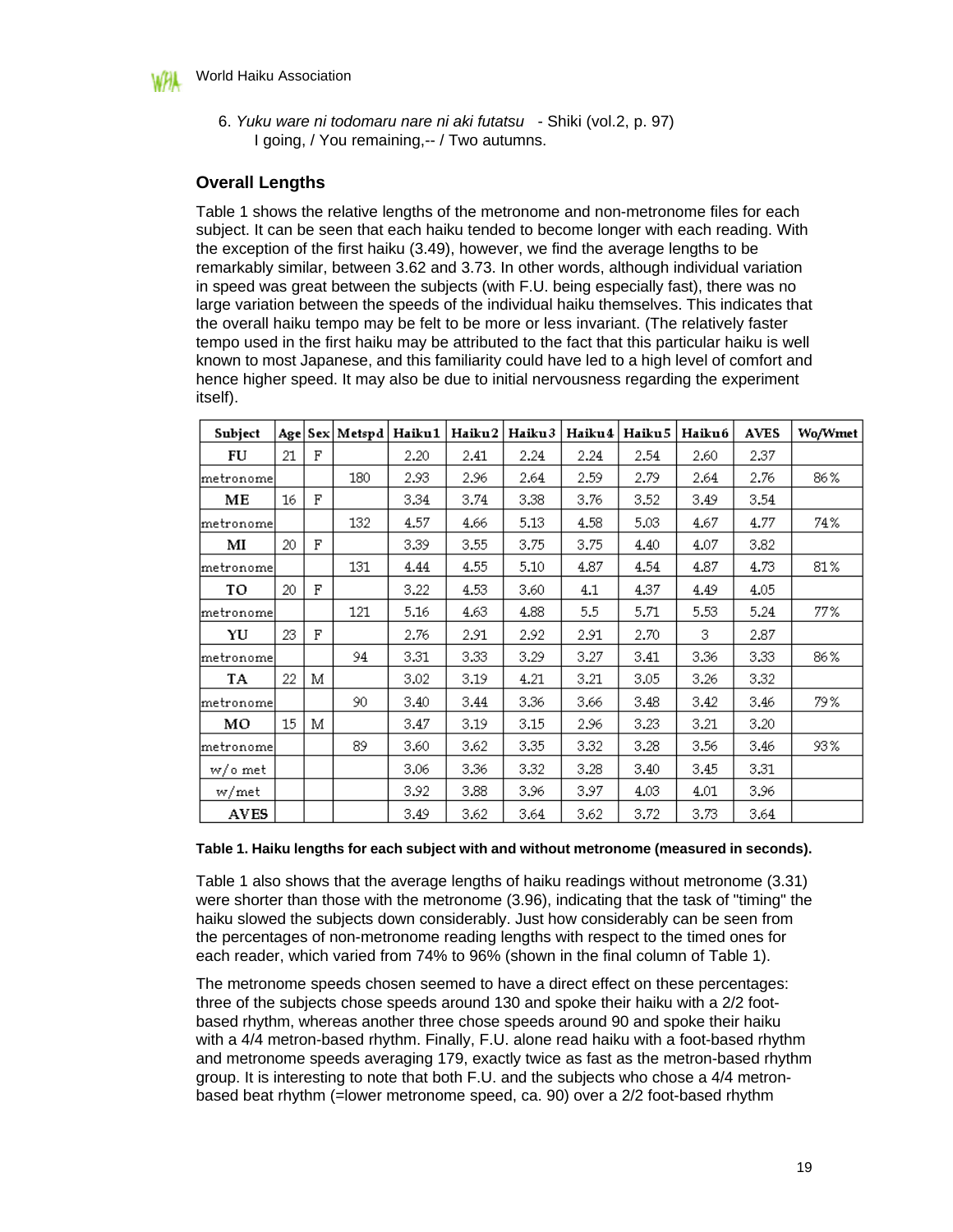

-

(=higher metronome speed, ca. 130) came closer to imitating their original speeds (86% to 96%) than did the latter (74% to 81%).

In theory, the 24-beat 8-8-8 template should yield a tempo which equally divides into both 8 and 24 -- either a foot-based tempo for 12 metronome clicks (or 11, with the last beat on silence after the haiku ends), or a metron-based tempo with 6 metronome clicks altogether.<sup>30</sup> This is exactly the number of clicks we find consistently from our pilot tests: = 11 for the foot-based readers, and 6 for the metron-based readers.

Interestingly there were several cases of *-on* lengthening to fill out the 8-8-8 pattern. The former group often lengthened their final *-on* to meet the final 12th beat (such cases are marked with a final (x) in Table 4). In addition, we observed three occasions where metron-based readers got ahead of the beat, but in each of these cases they used a similar compensatory lengthening technique to fill in the space up to the final 6th beat.

The only exception to this regularity in number of metronome clicks was F.U., who started out with 11 beats, but consistently sped up until she got to 8. It is suspected that F.U. tended to ignore the metronome rather than work with it, as we find metronome beats falling between *-on* as well. For this reason, F.U.s results were omitted from further analysis.

#### **Relative Lengths of Portions of the Haiku to the Whole**

In order to judge the relative similarity of the rhythmic patterns with and without the metronome, measurements were taken of two sections of each metronome-timed and untimed reading: (1) the length of the second segment and (2) the length of the initial pause between the first and second segments. These measures are shown in Tables 2 and 3, respectively, as proportions of the overall haiku lengths. Proportions of the untimed readings to the timed readings are shown as well.

 $30$  We could also conceivably have had 3 8-beat measures, which would have yielded an extremely slow metronome tempo of around 35-45.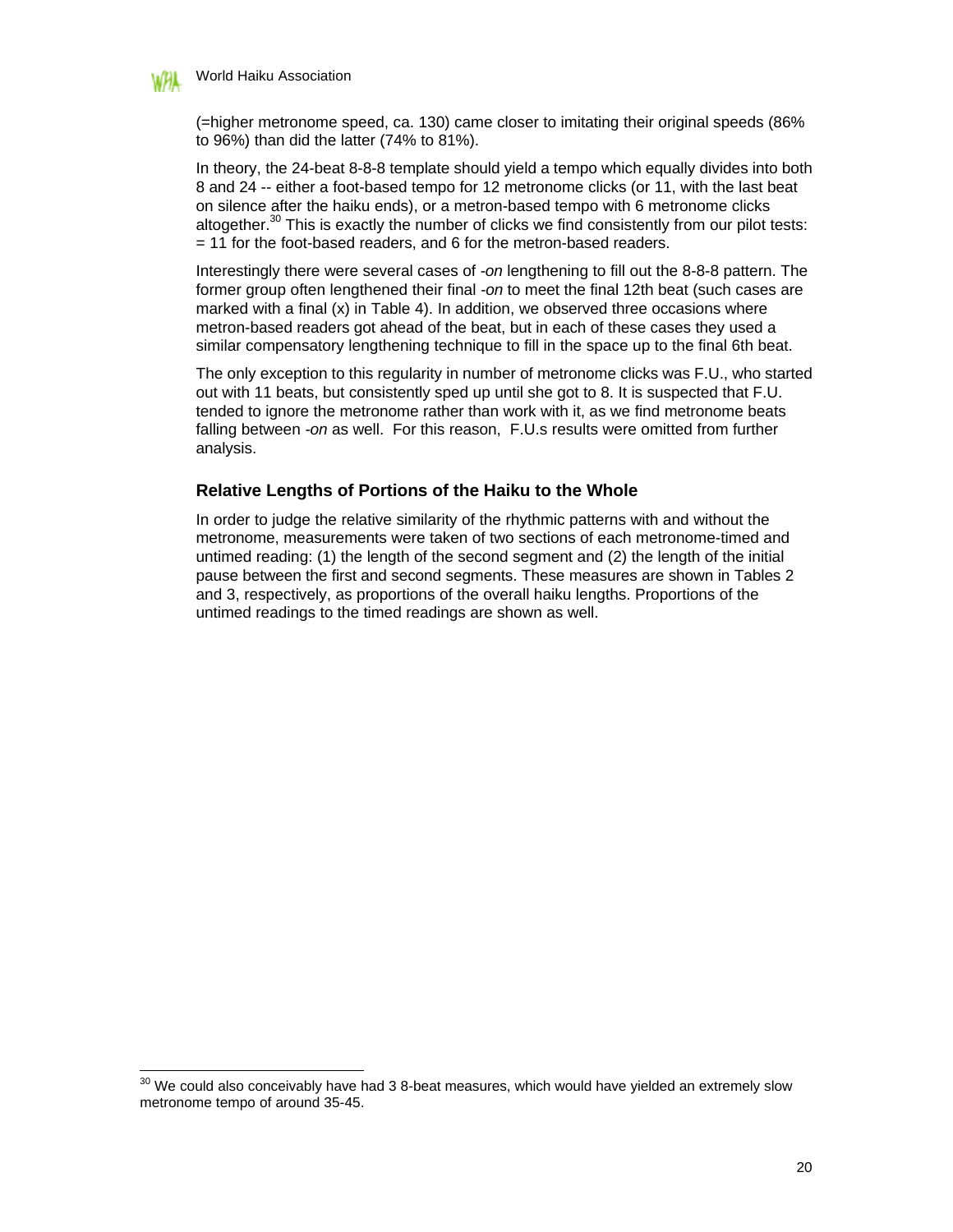-

|             |         | <b>% of Middle Segment</b><br>Length/Overall Haiku Length |         |         |         |         |             |        |
|-------------|---------|-----------------------------------------------------------|---------|---------|---------|---------|-------------|--------|
| Name        | Haiku 1 | Haiku 2                                                   | Haiku 3 | Haiku 4 | Haiku 5 | Haiku 6 | <b>AVES</b> |        |
| FU          | 37%     | 34%                                                       | 32%     | 35%     | 34%     | 31 %    | 34%         | AVE    |
| w/met       | 35%     | 33%                                                       | 34%     | 35%     | 33%     | 30%     | 33%         | w/omet |
| ME          | 34%     | 36%                                                       | 33%     | 30%     | 34%     | 30%     | 33%         | 33%    |
| w/met       | 30%     | 32%                                                       | 29%     | 33%     | 31%     | 33%     | 31%         |        |
| м           | 34%     | 37%                                                       | 30%     | 42%     | 24%     | 27%     | 32%         |        |
| w/met       | 29%     | 33%                                                       | 30%     | 36%     | 32%     | 32%     | 32%         |        |
| то          | 37%     | 33%                                                       | 38%     | 40%     | 39%     | 34%     | 37%         | AVE    |
| w/met       | 35%     | 39%                                                       | 38%     | 40%     | 37%     | 33%     | 37%         | w/met  |
| YU          | 35%     | 35%                                                       | 36%     | 36%     | 38%     | 33%     | 34%         | 33%    |
| w/met       | 37%     | 38%                                                       | 34%     | 34%     | 36%     | 36%     | 36%         |        |
| ТA          | 34%     | 36%                                                       | 27%     | 35%     | 38%     | 33%     | 34%         |        |
| w/met       | 38%     | 36%                                                       | 38%     | 37%     | 37%     | 30%     | 37%         |        |
| Ю           | 29%     | 32%                                                       | 31%     | 36%     | 29%     | 32%     | 31%         |        |
| w/met       | 31%     | 30%                                                       | 29%     | 32%     | 33%     | 33%     | 32%         |        |
| <b>AVES</b> | 34%     | 35%                                                       | 33%     | 36%     | 34%     | 30%     | 33%         |        |

#### **Table 2. Average proportions of middle segments to overall haiku length.**

If the haiku readings with and without metronome are similarly patterned, we would expect to find that the proportions of the parts (i.e. the second segment and initial pause lengths) are similar to the proportions of the whole. Specifically, our 8-8-8 template indicates that the second segment should take 1/3 or approximately 33.3% of the whole poem.<sup>31</sup> Table 3 shows that this 33% is *exactly* the average percentage we find for both the timed (which should be expected) *and the untimed* haiku. Moreover, the averages for each haiku deviate little from this norm, ranging from 31% to 37%. For individual readings, we do find values ranging from 24% to 42%, but of course the more extreme percentages could be to "mistimings" on the part of the readers. This fact that the untimed haiku show the same patterning as the timed haiku is especially revealing, and indicates the regularity and consistency of the overall rhythm.

 $31$  In practice, as the haiku were measured from the beginning to the end of utterance, we are actually measuring only 21-22 beats rather than 24, because of the final silence beats. However, the 2nd line was measured in the same way, and thus for the most part only contained 7 (occasionally 8) beats; thus the overall proportions remain the same as those of the entire haiku.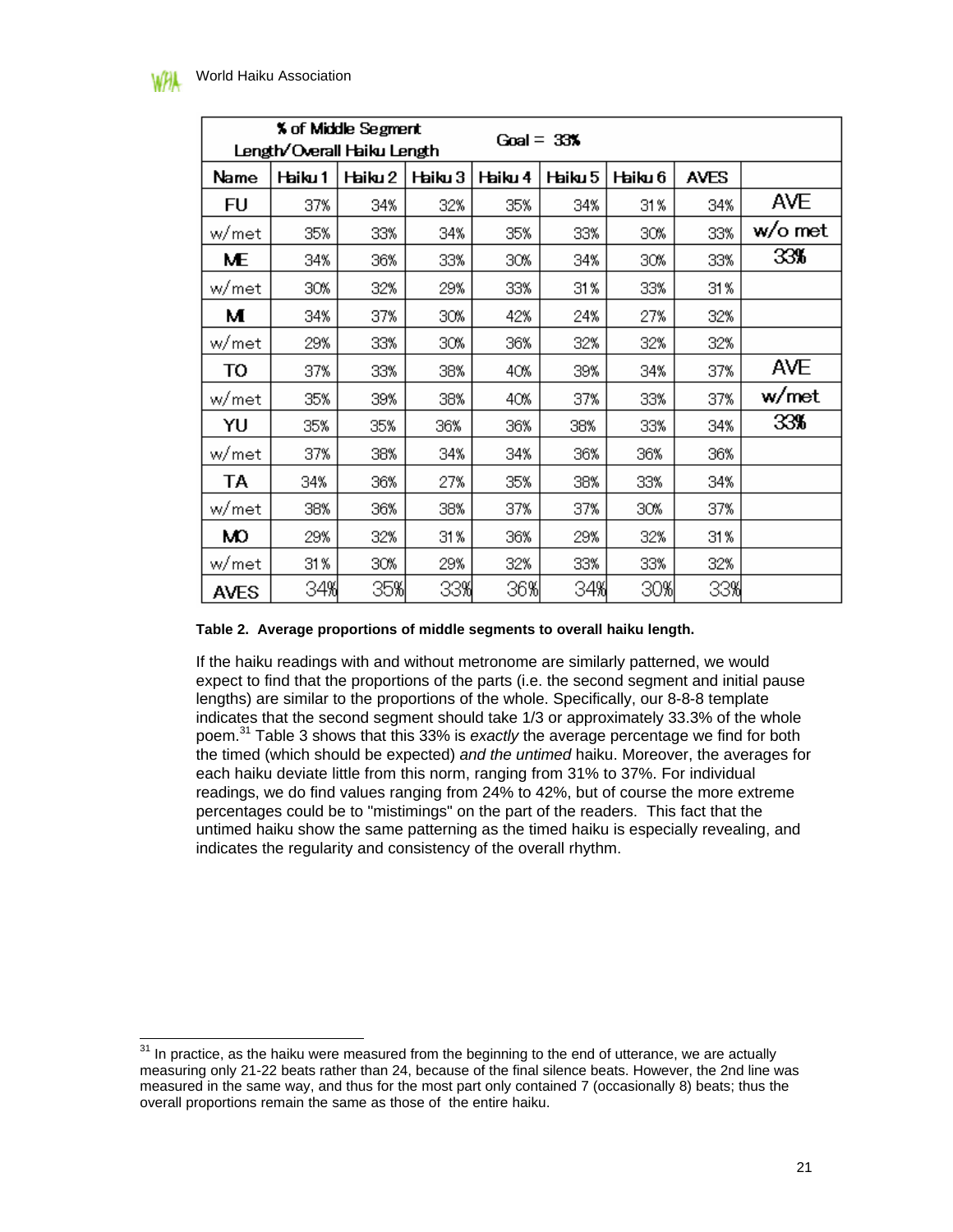|             |         | % of Pause Length/Total<br>Haiku Length |         |         | Goal = $13.6$ |         |             |            |
|-------------|---------|-----------------------------------------|---------|---------|---------------|---------|-------------|------------|
| Name        | Haiku 1 | Haiku 2                                 | Haiku 3 | Haiku 4 | Haiku 5       | Haiku 6 | <b>AVES</b> |            |
| FU          | 7%      | 11%                                     | 9%      | 8%      | 9%            | 11%     | 9%          | <b>AVE</b> |
| w/met       | 11%     | 14%                                     | 12%     | 10%     | 11%           | 9%      | 11%         | w/omet     |
| ME          | 13%     | 13%                                     | 12%     | 15%     | 13%           | 11%     | 13%         | 10%        |
| w/met       | 13%     | 15%                                     | 14%     | 13%     | 14%           | 10%     | 13%         |            |
| м           | 15%     | 14%                                     | 14%     | 6%      | 10%           | 13%     | 12%         |            |
| w/met       | 13%     | 11%                                     | 16%     | 13%     | 15%           | 13%     | 14%         |            |
| TO          | 7%      | 10%                                     | 4%      | 8%      | 10%           | 12%     | 9%          | <b>AVE</b> |
| w/met       | 12%     | 13%                                     | 11%     | 10%     | 11%           | 13%     | 11%         | w/met      |
| YU          | 11%     | 15%                                     | 16%     | 15%     | 12%           | 18%     | 16%         | 12%        |
| W/met       | 12%     | 14%                                     | 14%     | 12%     | 16%           | 13%     | 14%         |            |
| ТA          | 11%     | 11%                                     | 26%     | 7%      | 9%            | 20%     | 14%         |            |
| w/met       | 13%     | 13%                                     | 15%     | 15%     | 14%           | 14%     | 14%         |            |
| Ю           | 5%      | 4%                                      | 5%      | 9%      | 4%            | 4%      | 5%          |            |
| w/met       | 7%      | 9%                                      | 11%     | 4%      | 11%           | 9%      | 9%          |            |
| <b>AVES</b> | 11%     | 12%                                     | 13%     | 10%     | 11%           | 12%     | 12%         |            |

#### **Table 3. Average proprtions of initial segment pauses to overall haiku length.**

Likewise, the initial pause in the first segment should most typically extend over three beats, and thus the proportion we would expect would be approximately 3/21, or about 13.6%. As Table 3 shows, we do find a percentage that approximates this number for the timed haiku: 12%. For the untimed haiku, however, the percentage falls to only 10%. There are two main reasons for these lower figures: (1) many readers extended their fifth *-on* in the first segment at least to the sixth beat (as noted previously, this seems to be common), and (2) there was a slight tendency to jump the gun and to begin the second segment before the beat. The first tendency could be seen especially in the case of M.O., who had recently experienced several *hyaku-nin isshu* (100 *waka*) contests in which such elongated readings tend to be the norm. The second tendency was common among many of the subjects, especially for the untimed readings.

This "pause-shortening phenomenon" indicates that the metricality of Japanese haiku may be more subjectively relative than temporally isochronous, which is exactly what we should expect from a poetic form. It also indicates that variation in the tempo of haiku probably occurs with more frequency at the initial 3-beat pause space than anywhere else.

#### **Positioning of the beats**

The next question we asked was whether the beats fell consistently at similar positions within the haiku as read by different readers. Table 4 compares the placement of beats used by each subject (except F.U., who results were discarded due to the irregularities in tempo mentioned above):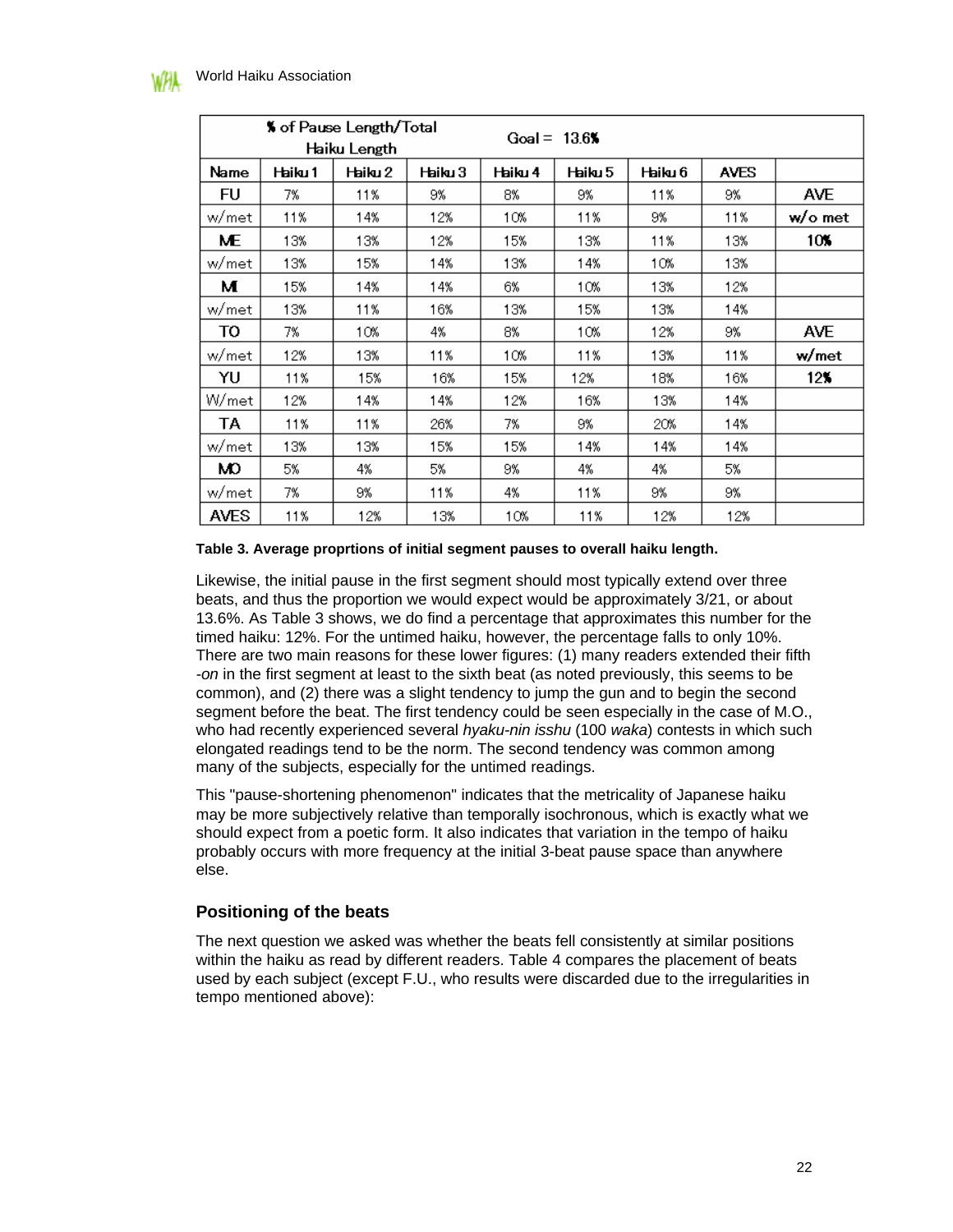|                |         |     |          |         |    |          |   | Beat Patterns Observed in Metronome-timed Haiku (Pilot study 1)                                      |          |           |         |    |          |    |    |                                  |     |          |         |     |    |                            |
|----------------|---------|-----|----------|---------|----|----------|---|------------------------------------------------------------------------------------------------------|----------|-----------|---------|----|----------|----|----|----------------------------------|-----|----------|---------|-----|----|----------------------------|
|                |         |     |          |         |    |          |   | $X =$ metron beats $(T.A., M.O., Y.U.)$                                                              |          |           |         |    |          |    |    | x = foot beats (M.E., T.A., MI.) |     |          |         |     |    |                            |
| <b>MP</b><br>→ | 1       | 2   | 3        | 4       | 5  | 6        | 7 | 8                                                                                                    | 9        | 10        | 11      | 12 | 13       | 14 | 15 | 16                               | 17  | 18       | 19      | 20  | 21 | <b>Silent</b><br>$22 - 24$ |
| А              | ×       |     | ×        |         | ×  | $\times$ | × |                                                                                                      | $\times$ |           | ×       |    | $\times$ |    |    | ×                                |     | $\times$ |         | ×   | ∞  | ME/M                       |
| в              | x       |     |          |         | ×  |          |   | x                                                                                                    |          |           |         | x  |          |    |    | x                                |     |          |         | x   |    | MO.                        |
| ō              | ×       |     | ×        |         | ×  |          |   | x                                                                                                    |          | ×         | ×       |    | ×        |    |    | x                                |     | $\times$ |         | x   |    | <b>TA / TO</b>             |
| 1              | fu      | ru  | i.       | ke      | ya |          |   | ka                                                                                                   | wa       | zu        | to      | Ьi | ko       | mu |    | mi                               | zu  | no       | $\circ$ | to  |    |                            |
|                |         |     |          |         |    |          |   |                                                                                                      |          |           |         |    |          |    |    |                                  |     |          |         |     |    |                            |
| А              | x       |     | ×        |         | x  | ×        | x |                                                                                                      | $\times$ |           | x       |    | ×        |    |    | x                                |     | ×        |         | x   | ∞  | ME/M                       |
| в              | x       |     |          |         | ×  |          |   | x                                                                                                    |          |           |         | x  |          |    |    | x                                |     |          |         | x   |    | МO                         |
| с              | ×       |     | ×        |         | ×  | ×        |   | ×                                                                                                    |          | ×         | ×       |    | ×        |    |    | x                                |     | ×        |         | x   |    | TA / TO                    |
| 2              | yo      | ku  | mi       | re      | bэ |          |   | nа                                                                                                   | zu       | nа        | hэ      | nа | S9       | ku |    | ka                               | ki  | ne       | ka      | nа  |    |                            |
|                |         |     |          |         |    |          |   |                                                                                                      |          |           |         |    |          |    |    |                                  |     |          |         |     |    |                            |
| А              | ×       |     | ×        |         | ×  | ×        | × |                                                                                                      | ×        |           | ×       |    | ×        |    |    | ×                                |     | ×        |         | ×   | ∞  | <b>ME</b>                  |
|                |         |     |          |         |    |          |   |                                                                                                      |          |           |         |    |          |    |    |                                  |     |          |         |     |    | <b>TA 7 TO</b>             |
| с              | x       |     | ×        |         | x  | ×        |   | x                                                                                                    |          | ×         | ×       |    | ×        |    |    | x                                |     | ×        |         | x   |    | МO                         |
| D              | x       |     |          |         | x  |          |   | x                                                                                                    |          |           |         | x  |          |    |    |                                  | x   |          |         |     | ∞  | ነሀ                         |
| E<br>3         | x       |     | ×        |         | x  | ×        |   | x                                                                                                    |          | ×         |         | x  |          | ×  |    | x                                |     | ×<br>i   |         | x   | 60 | м                          |
|                | a       | sa  | gа       | $\circ$ | ni |          |   | tsu                                                                                                  | ru       | be        | to      | ra | re       | te |    | mo                               | ra  |          | mi      | zu  |    |                            |
| А              | x       |     | $\times$ |         | x  | $\times$ | × |                                                                                                      | ×        |           | x       |    | ×        |    |    | x                                |     | ×        |         | x   | ∞  | ME                         |
| в              | ×       |     |          |         | ×  |          |   | ×                                                                                                    |          |           |         | x  |          |    |    | x                                |     |          |         | ×   |    | ٦U                         |
| с              | x       |     | $\times$ |         | x  | $\times$ |   | x                                                                                                    |          | ×         | ×       |    | ×        |    |    | x                                |     | ×        |         | x   |    | π∧ / m το                  |
| D              | ×       |     |          |         | ×  |          |   |                                                                                                      | ×        |           |         |    | x        |    |    |                                  |     | x        |         |     | 60 | MО                         |
| 4              | $\circ$ | chi | ko       | chi     | ni |          |   | ta                                                                                                   | ki       | no        | $\circ$ | to | ki       | ku |    | wa                               | ka. | bа       | kal     | nа  |    |                            |
|                |         |     |          |         |    |          |   |                                                                                                      |          |           |         |    |          |    |    |                                  |     |          |         |     |    |                            |
| А              | x       |     | ×        |         | ×  | ×        | × |                                                                                                      | ×        |           | ×       |    | ×        |    |    | x                                |     | ×        |         | x   | 60 | ME/M                       |
| в              | x       |     |          |         | ×  |          |   | x                                                                                                    |          |           |         | x  |          |    |    | x                                |     |          |         | x   |    | MO                         |
|                |         |     |          |         |    |          |   |                                                                                                      |          |           |         |    |          |    |    |                                  |     |          |         |     |    | ᇄᅎᅚ                        |
| с              | x       |     | ×        |         | x  | ×        |   | x                                                                                                    |          | ×         | x       |    | ×        |    |    | x                                |     | ×        |         | x   | ∞  | TO                         |
| 5              | S9      | Ыi  | shi      | sa      | ni |          |   | me                                                                                                   | shi      | <b>WO</b> | ku      | u  | nа       | ۲i |    | a                                | ki  | no       | ka      | ze  |    |                            |
|                |         |     |          |         |    |          |   |                                                                                                      |          |           |         |    |          |    |    |                                  |     |          |         |     |    |                            |
| в              | x       |     | ×        |         | x  | ×        |   | x                                                                                                    |          | ×         |         | x  |          | ×  |    | x                                |     | ×        |         | x   |    | ME/M<br>TO                 |
|                |         |     |          |         |    |          |   |                                                                                                      |          |           |         |    |          |    |    |                                  |     |          |         |     |    | $W \setminus 0$ M          |
| в              | x       |     | ×        |         | x  |          |   | x                                                                                                    |          |           |         | x  |          |    |    | x                                |     |          |         | x   |    | TA                         |
| б              | yu      | ku  | wa       | re      | ni |          |   | to                                                                                                   | do       | ma        | ru      | nа | re       | ni |    | å                                | ki  | fu       | ta      | tsu |    |                            |
|                |         |     |          |         |    |          |   | A = pause on first beat, B = pause on last beat, C = pause on 4th beat, D = ahead of beat, E = other |          |           |         |    |          |    |    |                                  |     |          |         |     |    |                            |

**Table 4. Location of metronome beats in the haiku (pilot study 1).**

#### **(X = beats used by both the metron- and foot-timed readers; x = beats used by foot-timed readers alone.)**

Depending on the haiku, we see quite a bit of variation between readers. This variation, however, tends to occur mainly in the second segment, with the metrical phrasing of the first and third segments being remarkably uniform. Specifically, we find three main patternings of the second segment: (A), with the pause falling on the final beat (=classical); (B), in which the pause falls on the first beat (=syncopation); and (C), with the pause falling on the fourth beat (=pre-caesura lengthening). These three patterns occur in 6, 5 and 4 of the haiku respectively.

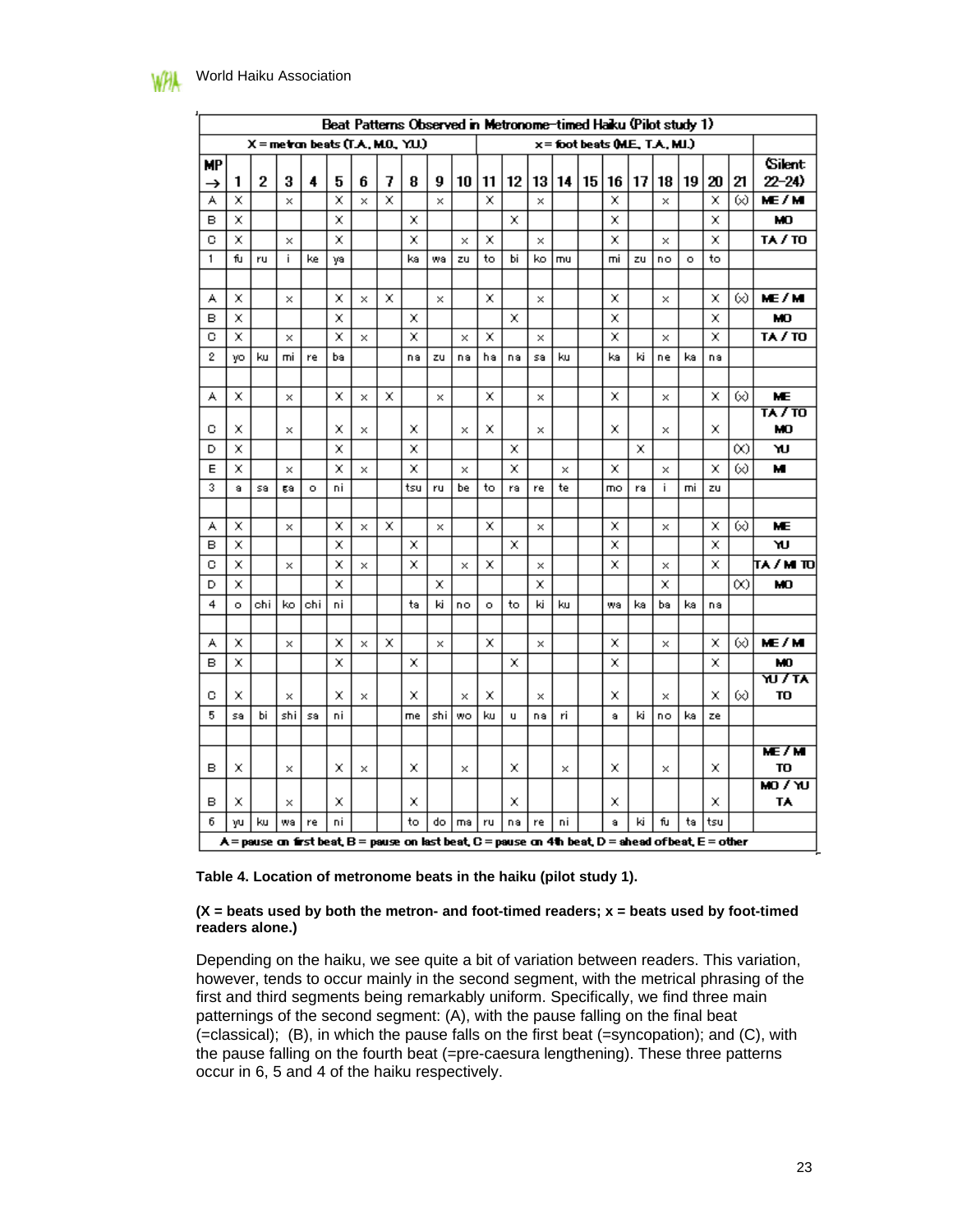

In addition, two aberrant rhythms were found; two readings are marked pattern (D), indicating that the reader got ahead of the beat. This phenomenon occurred once for M.O. (haiku 4), in which the first mora of the second segment was pronounced before the beat, and once with Y.U., whose second segment did not contain a pause beat. The end result was that both of these haiku ended before the  $21<sup>st</sup>$  beat of the template, but in both cases the final syllable was extended to cover this beat.

Finally, we see a case of miscalculation and adjustment of timing in pattern (E). Here, the actual rhythm used by M.I. was as follows:

x  $a$  sa

In other words, two *-on* ended up sharing the same metrical position both with /tsuru/ and /(#)to/, where # indicates a slight pause in the rhythm, almost as if the following /t/ of *to* had been geminated (i.e. a little tsu was placed before the /t/). This "beat-splitting", which parallels the MP splitting phenomenon in metrical phonology discussed earlier, seems to occur as a repair strategy. M.I. had used the syncopated pattern A for the previous two readings, but this pattern places the /ru/ of tsurube in a strong metrical position, which may have sounded odd to her ears. To repair this situation, the /ru/ shifted back to share the preceding weak beat with /tsu/ placing the word-final *-on* /be/ in an appropriate footinitial position. This |da da DA| pattern was then repeated in the next foot by inserting a weak mora *tsu*, perhaps to achieve a rhythmical symmetry.

Before we leave this section, it should be noted that haiku 6 was the only one which showed a single patterning (B). This is due to the fact that the internal structure of the second segment of this haiku is 4:3 (to do ma ru na re ni) rather than 3:4 as with the other 5 haiku. This internal structure requires the fourth *-on* /ru/ to fall on a foot-final position, resulting in only two possible meters:

X X Х X. to do ma ru na reni (= pattern  $(B)$ ) Or x x X. Х to do ma ru na reni

Thus neither pattern (A) nor (C) could have been employed for this haiku.

### *Pilot Test 2: Metronome-timed Readings of Classical Japanese Haiku with a Non-5-12 Structure*

To find out whether variation is naturally felt and expressed within the 8-8-8 template, the following four irregular (in the sense that they do not follow the most typical 5-12 pattern) haiku were selected to be read:

- (A) *ware to kite asobeya* (9) *oya no nai suzume* (8) Issa
- (B) *neko no meshi shouban suru ya* (12) *suzume no ko*(5) Issa
- (C) *nagorinagori* (6*) chirumade wa mizu ume no hana* (12) Chiyo-ni
- (D) *yuki wa shizuka ni* (7) yutaka ni hayashi kabaneshitsu(12) Hakyo

(A) and (B), taken from Imaoka (1999), have breaks in places other than the 5th mora; specifically after the 9th and  $12<sup>th</sup>$  mora respectively, as noted. (C) and (D), on the other hand, were chosen for their extra *amariji* morae in the first segment. Also, as discussed above, (D) prefers a reading of the first and second segments without a pause; thus, the first segment should either begin after the beat or contain an extra internal beat.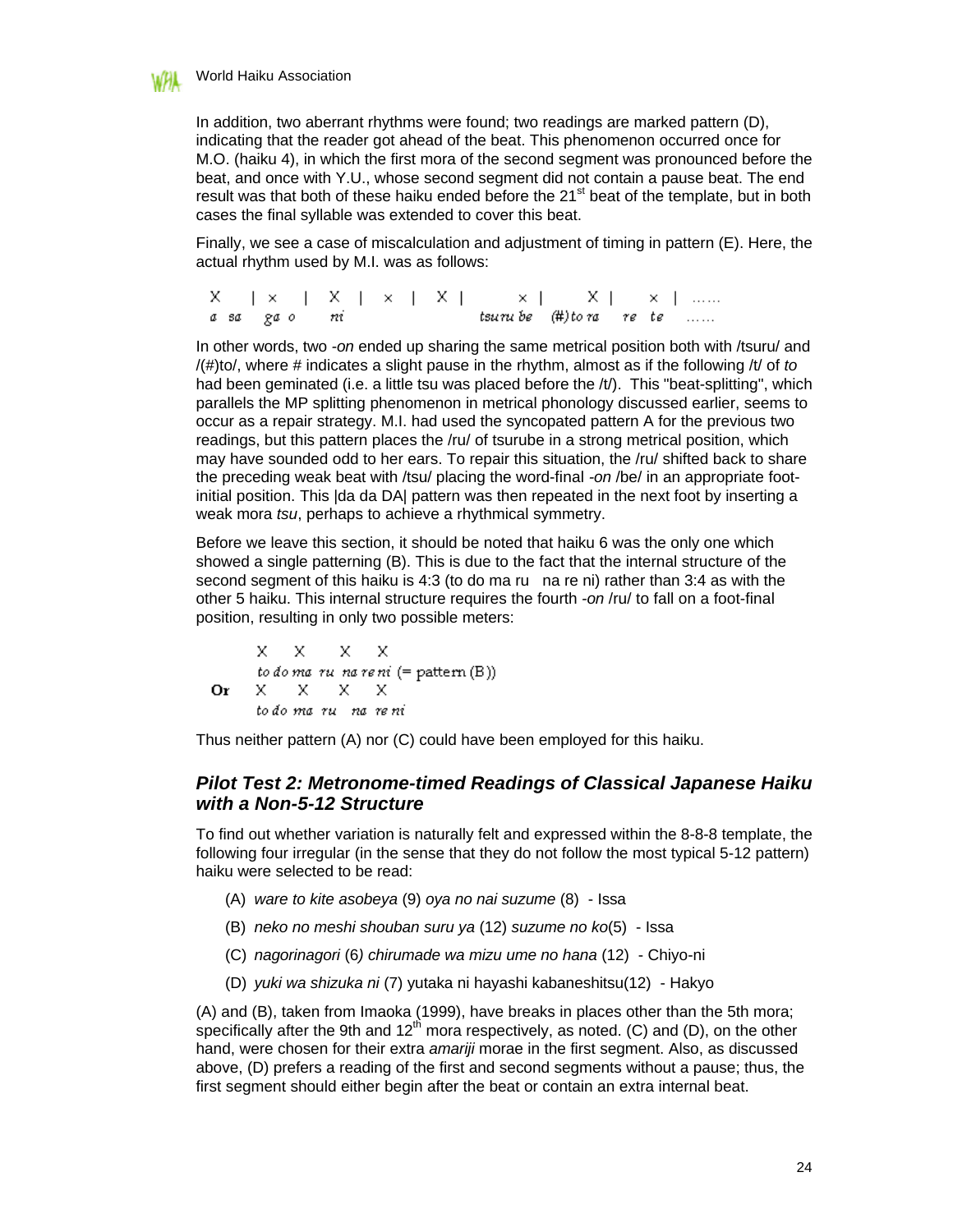|                     | Beat Patterns Observed in Metronome-timed Haiku (Pilot Study 2) |     |    |     |     |     |    |   |     |             |     |    |         |    |     |    |    |              |    |     |      |    |                     |
|---------------------|-----------------------------------------------------------------|-----|----|-----|-----|-----|----|---|-----|-------------|-----|----|---------|----|-----|----|----|--------------|----|-----|------|----|---------------------|
|                     |                                                                 |     |    |     |     |     |    |   |     |             |     |    |         |    |     |    |    |              |    |     |      |    | <b>Silent 23-24</b> |
| МP<br>$\rightarrow$ | 1                                                               | 2   | 3  | 4   | 5   | 6   | 7  | 8 | 9   | 10          | 11  | 12 | 13      | 14 | 15  | 16 | 17 | 18           | 19 | 20  | 21   | 22 | Name                |
|                     | х                                                               |     | x  |     | X   |     |    |   | х   |             | x   |    | x       |    | x   |    | X  |              | x  |     | x    |    | MO YU               |
| (A)                 | wa                                                              | re  | to | ki  | te  |     |    |   | a   | SO.         | be. | ya | $\circ$ | ya | no  |    | na | $\mathbf{I}$ | su | zu  | me   |    | TA KA               |
|                     |                                                                 |     |    |     |     |     |    |   |     |             |     |    |         |    |     |    |    |              |    |     |      |    |                     |
|                     | Х                                                               |     | x  |     | X   | ×   |    |   | X   |             | x   |    | X       |    | x   |    | X  |              | x  |     | X    |    | <b>MO YU</b>        |
| (B)                 | ne                                                              | ko. | no | me  | shi |     |    |   | sho | $\mathbf u$ | bа  | n  | su      | ru | ya  |    | su | zu           | me | no  | ko   |    | TA KA               |
|                     |                                                                 |     |    |     |     |     |    |   |     |             |     |    |         |    |     |    |    |              |    |     |      |    |                     |
|                     | Х                                                               |     |    |     | X   |     |    |   | X   |             |     |    | Х       |    |     |    | x  |              |    |     | X    |    | MO KA               |
| x                   |                                                                 |     |    | Х   |     |     |    |   | X   |             |     |    | X       |    |     |    | х  |              |    |     | X    |    | YU                  |
|                     | Х                                                               |     |    | X   |     |     |    |   | X   |             |     |    | X       | X  |     |    | X  |              |    |     | Х    |    | TA                  |
| $\circ$             | na                                                              | go. | r١ | na  | go. | ri. |    |   | chi | ru          | ma  | de | ha      | mı | zu  |    | u  | me           | no | ha. | na   |    |                     |
|                     |                                                                 |     |    |     |     |     |    |   |     |             |     |    |         |    |     |    |    |              |    |     |      |    |                     |
|                     | X                                                               |     |    |     | Х   |     |    |   |     | X           |     |    |         | X  |     |    |    | Х            |    |     |      | ∞  | ю                   |
|                     | х                                                               |     |    | Х   |     |     |    |   | X   |             |     |    | X       |    |     |    | х  |              |    |     | Х    |    | YU TA               |
|                     | х                                                               |     | X  | X   |     | X   |    |   | X   |             | x   | Χ  | x       |    | X   |    |    | x            |    | X   |      | ∞  | ΚA                  |
| (D)                 | yu                                                              | ki  | wa | shi | zu  | ka  | ni |   | yu  | ta          | ka. | nı | ha      | ya | shi |    | ka | bа           | ne | shi | Itsu |    |                     |

Four subjects (2 male, 2 female) were recorded using a method similar to the first test, and results can be seen in Table 5.

**Table 5. Location of metronome beats in the haiku (pilot study 2).**

#### $(X = \text{beats used by both the metron- and foot-time}d \text{ reads}; X = \text{beats used by foot-time}d$ **readers alone.)**

Interestingly, none of the subjects were able to break away from the original 5-12 pattern for the first two haiku (A) and (B), even with the obviousness of the *kireji* /ya/. This is a somewhat puzzling result, as the template should allow more metric variation. However, upon explanation of the difference, subjects readily agreed with the interpretations and imitated the rephrasing easily. One subject remarked that such phrasing would not occur to someone without a formal study of haiku, whereas another commented that the 5-12 pattern was so deeply ingrained in Japanese prosody that it was difficult to imagine breaking out of the mold.

On the other hand, results for haiku (C) and (D) were varied. In haiku (C), there is an extra beat in the first segment complicated by the fact that the internal structure is 3/3 (*nagori* is repeated twice). Here, we find Y.U. using a syncopated first beat and T.A. pausing after the first *nagori*. Both of these strategies have the effect of placing the second *na* at the beginning of the foot, which feels intuitively "right". The other two readers chose rather to add the sixth beat at the end of the five beat segment.

Haiku (C) shows variation in the first segment only, again because the internal structure of the second segment is 4:3 rather than 3:4, as with Haiku 6 in Pilot Test 1. Haiku (D), however, shows variation both in the first segment and the second segment. With respect to the first segment, it should be noted that none of the subjects chose an initial syncopation, as predicted by Sakano. Rather, 3 of the 4 paused after the 3rd *-on* /wa/, whereas M.O. ran the second segment into the first, delaying the problem pause until the very end of the haiku. Notably, however, because this reading strategy had the effect of making the haiku shorter than 6 beats, he lengthened the final *-on* /tsu/ to reach the sixth beat.

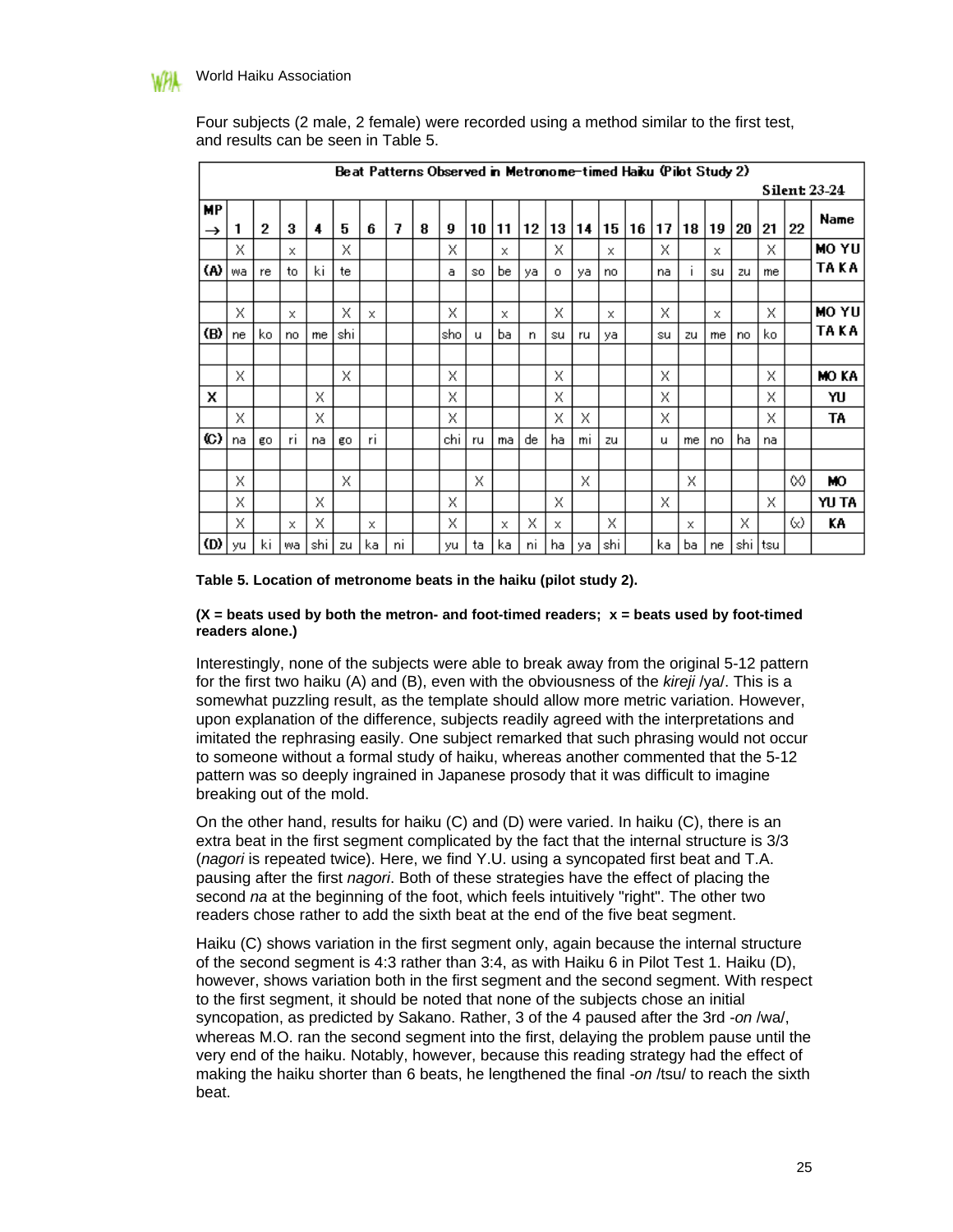

# **Implications for English Haiku**

### *Introduction*

Before proposing a metrical means of emulating the Japanese haiku in English based upon the previous experimental results, we would like to discuss some of the current received wisdom concerning how best to emulate the Japanese haiku. Because questions of emulation rest upon descriptive analysis (if not definitions) of the Japanese haiku, these descriptions will also be critiqued.

The most comprehensive information along these lines in a widely published volume is to be found in Higginson's discussions of traditional haiku form in *The Haiku Handbook*. These descriptions will provide the basis for our analysis.

### *Critique of Higginson's Description of a Traditional Form for Japanese Haiku*

It should be mentioned at the outset that this critique of A Haiku Path is not intended as a disparagement. This book remains one of the best broad introductions to haiku. In fact, it is due to the book's popularity and resulting impact that a critique seems especially necessary. Higginson summarized the traditional form of the Japanese haiku as:

1. A Japanese haiku . . . usually has two rhythmical units, one of about twelve [ *on*] and one of about five, the break between them often marked with . . . a *kireji*.

This description reduces the reader's perception of rhythm in Japanese haiku to two separated rhythmical units, if we focus on what Higginson alludes to as the 'usual' haiku. Actually, as we have seen, the Japanese haiku has two phrasal elements, contained in a tripartite metrical structure of three segments, each segment containing two metrons, four bi-moraic feet, and eight metrical (moraic) placements. In the sense that rhythm is "movement or fluctuation marked by the regular recurrence or natural flow of related elements."<sup>32</sup> the haiku is all of a piece, a dynamical rhythmic production, with a sense of beginning (first metrical line), middle (second metrical line), and end (last metrical line).

As for where the two phrases are parsed, the most common break is after the first five morae, that is, a 5-12 phrasing. But importantly, the rhythm of this phrasing can change. We need to remember that the 5 spoken sounds (-*on*) occur in the first metrical line of eight morae. The second phrase *may* begin at the first mora of the second segment, or it may not. It could begin, for instance, in the second moraic position of the second segment. In other words, there can be syncopation occurring metrically in the second phrase. Syntactical and grammatical elements all affect the overall rhythm. Thus, having a 5-12 pattern does not lead to the implication that there is any single unitary rhythm divined by that phrasal arrangement. There are also additional phrasings in the haiku. The second most common is the 12-5 phrasing, followed by the 8-9 or 9-8 phrasings, with the *kireji* placed in the *middle* of the second segment. Many traditional haiku utilize these and other, less common, phrasings and internal rhythmic structures. Why should we restrict our appreciation of the haiku to only the most common phrasing? We might rather recognize a multitude of both subtle and dramatic formal variations.<sup>33</sup> In any case, rather recognize a multitude of both subtle and dramatic formal variations. $3$ all rhythmical elements, from the bi-moraic foot to the phrase, are at all times relating to

<sup>&</sup>lt;sup>32</sup> Merriam-Webster (1999).

 $33$  The English haiku is rarely parsed in the middle of the second line, as historically this was not considered to be an appropriate emulation of the Japanese haiku. Nonetheless, a midpoint caesura (say, indicated by a comma or en-dash, space, etc.) would emulate a recognized means of phrase parsing in the Japanese haiku.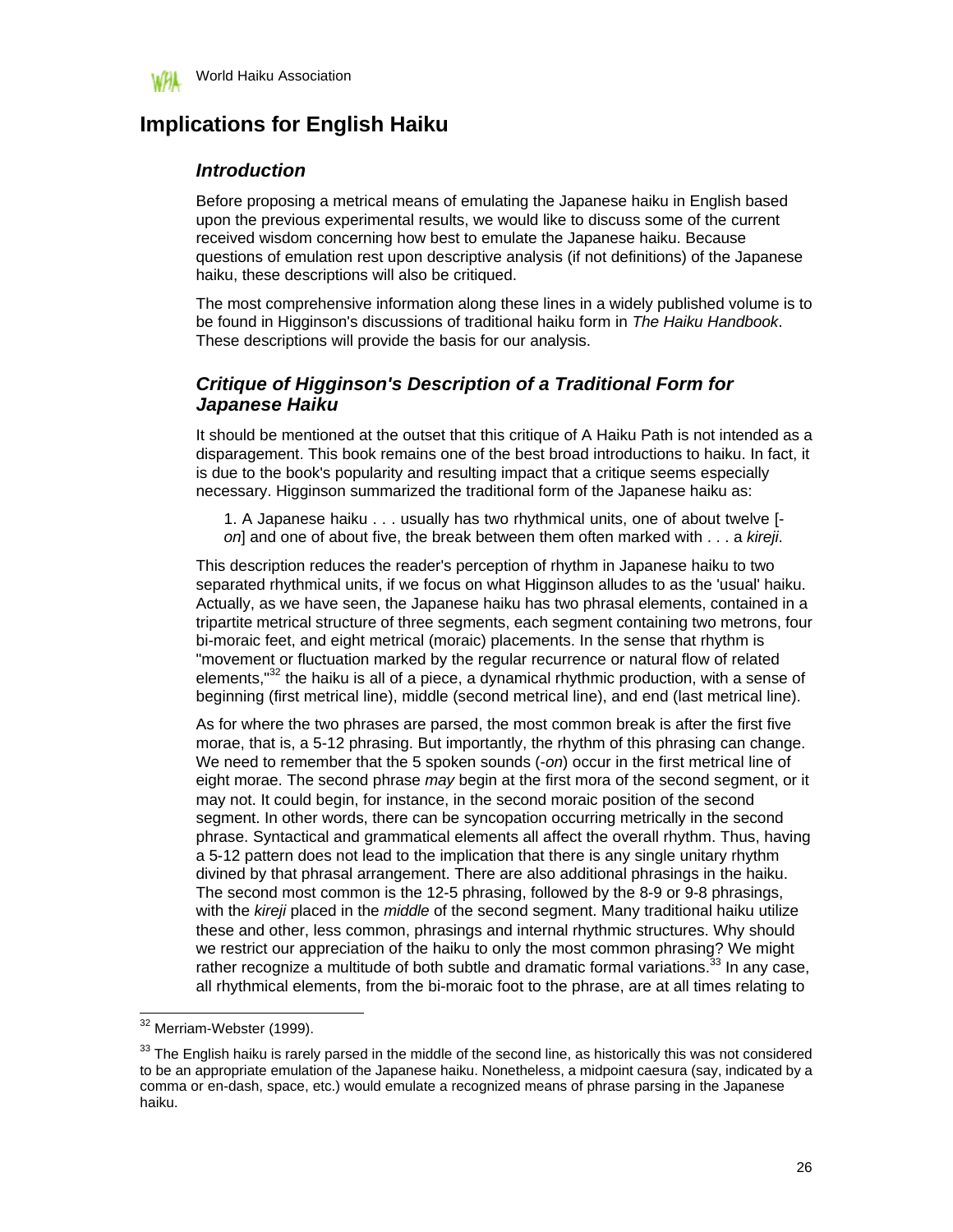

 $\overline{\phantom{a}}$ 

the fundamental metrical template. For instance, we have found caesura between the second and third metrical lines, with haiku that contain a final 12 -on phrase spanning these two lines. There are a number of additional examples. The main points of dissention here are that the metrical template affects the spoken rhythm; there are many more rhythmic "units" than two phrasal units; phrasal units come in several shapes and sizes, not merely 5/12; and, the Japanese haiku has many levels of rhythmic symmetry, asymmetry, and interaction.

2. Since the break between the two rhythmical units is equally likely to occur after the first five [-*on*] or after the first twelve, the normal rhythm . . . *in Japanese* is five, seven, and five [-*on*].

As mentioned above, statistically, there is a hierarchy of likelihood of where phrases break. The most likely break is after 5-*on*, and next most likely after 12-*on*, next at 8-9/9- 8, and etcetera, down the range of statistical likelihood, which ends with the exceptional or dramatic departure. It remains unclear what "the normal rhythm" is; our data suggests *at least* three common rhythmic patterns even within the 5-7-5 -*on* haiku on the part of different speakers--divergent rhythmic readings also occur *within the same haiku* (see Tables 4 and 5). Secondly, the *basis* of the rhythmic pattern is not syllabically determined. The rhythmic patterns are first determined by the metrical template, which is more fundamental than either the total number of -*on*, or where the phrase breaks occur. For instance, haiku having 7-7-5 -*on* or 6-7-5 -*on* also map themselves onto the metrical template. Third, haiku rhythm has much to do with the way syntactical and semantic elements of the haiku interact with the metrical pulse. Our conclusion is that haiku rhythm is not first *determined* by 5-7-5 at all; rather, the metrical template is the more fundamental feature. Indeed, 5-7-5 is not a necessity for haiku, though it is a highly selected choice, and accords well with the metrical template. Nevertheless, this choice is related with 1) typical language conventions, and 2) an individual poet's or 3) haiku school's aesthetic--and is not a formal rule.

3. The form of traditional haiku originated in the incomplete opening stanza of a longer poem; the haiku form is therefore rhythmically incomplete.

The form of the traditional haiku originated as the opening stanza of a longer poem. That is, the typical 5-7-5 -*on* occurring in a moraic structure of 8-8-8 was usually linked to a further two lines of 7-7 -*on* contained in two metrical lines of 8-8, in *waka* and *renga*. 34 The basic pattern is ancient, probably pre-historic, and can be found in the "call and response" pattern of the *katauta*, as Yasuda (1957, p. 109) points out. At issue here is the idea of rhythmic incompleteness, functionally related to a felt-need for rhythmic completion. The question is, does this rhythmic incompleteness really exist, and if so, is it a function related to an absence of metrical closure? It may be true, in terms of literary history, that the haiku is a rhythmically incomplete form. Nevertheless, the ubiquity of the haiku as an autonomous form in Japanese culture, and its use as a mnemonic device over the past century points to the necessity for either clarification or some alteration of the above view. The tripartite metrical structure of the haiku template has rhythmic closure. Due to the long-term popularity of the haiku (or 5-7-5 pattern), the sense of rhythmic incompleteness may have become highly mediated. Higginson's lack of clarification may lead one to mistakenly assume that "rhythmic incompleteness" equates with a lack of metrical closure.

<sup>34</sup> *Renga*--A poem usually composed by two or more poets, sometimes considered as a linked version of tanka, in which "one author wrote the 5-7-5 [stanza] and another responded and finished the poem by adding [a separate] . . . 7-7 [stanza]. Rather than ending the poem, another poet next wrote a new 5-7-5 [stanza] to "answer" the previous 7-7 link" and the poem continued in this linked fashion. cf. Reichhold, J. http://www.faximum.com/aha/d/haidefjr.htm. *Renga* do not possess a linear narrative structure; typical lengths are 36, 50, 100 (or more) stanzas.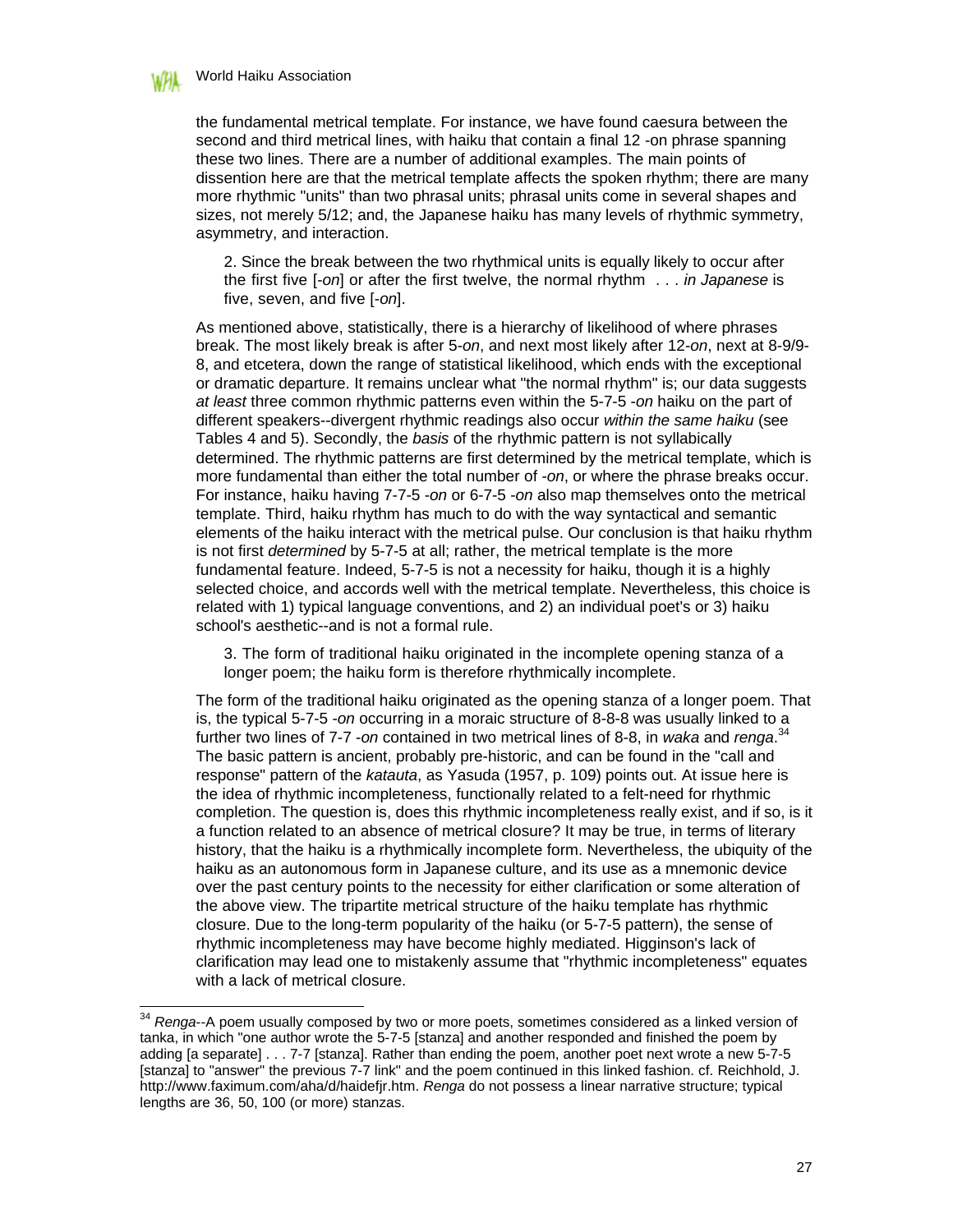#### World Haiku Association

Metrical closure is also indicated by formal symmetries. In the (most common) 5-12 phrasing, the 3 silent beats at the end of the first (introductory) metrical line are echoed in the last three silent beats of the third line (resolution). As well, there is caesura at the end of the second bi-moraic foot of the second metrical line, that is, exactly bisecting the metrical template; the haiku is thus metrically symmetrical from its midpoint: a 12-12 moraic pattern.

In any case, there seems not to be a pregnant rhythmic incompleteness emanating from the 5-7-5-*on* form as such, these days. Arguably, aphorisms such as: "at the red light/crossing all-together/is fearless" (*aka shingou/mina de watareba/kowakunai*) have rhythmic closure. A case for incompleteness in haiku might better be made by examining the semantic relationship of the phrases (especially the final phrase) in relation to the metrical template. Especially striking is that haiku (and all 5-7-5-approximate poetic structures, as *aka shingou*, above), end with silent beats, usually three. What is striking is that these silent beats are part of the formal structure of the poem, defined by the metrical verity. It is a unique outgrowth of the moraic nature of Japanese, and difficult, if not impossible, to replicate in English. Many traditional haiku place a final *kireji*-type expression at the end of the haiku, (*kana*, etc.). So, one could say that it is not so much rhythmic incompleteness, as a dissolving of the poem as an exhalation into space that lends haiku its unique resolution--evoked through the complex of the poem"s entire sensibility and the formal resolution in silence that is uniquely present within the metrical template. Our data would indicate that the 8-8-8 metrical structure has metrical closure, and 'missing' metrical lines are not evoked as a matter of course.

4. Haiku often omit features of normal grammar . . . (p. 104).

The Japanese haiku admits a number of further possibilities in terms of language. Imaoka (1999) states that "syntactic relationships, [and] word units [can] become independent and can be moved about more freely within a sentence or a clause without affecting its meaning" and "there are [many] more places [than in English] where a Japanese phrase can be divided without disrupting its meaning." A further analysis is off our topic, but point #4, above, begs expansion.

### *Critique of Higginson's Description of "A Traditional Form" for English Haiku*

Continuing on, Higginson develops a set of four prescriptive dicta for emulating the Japanese haiku in English, based upon his analysis of the Japanese haiku and an application of stylistics drawn from the English poetic tradition. The first is:

1. For haiku in English an overall form consisting of seven accented syllables, plus unaccented syllables up to a total of about twelve, would yield a rhythmical structure native to English and at the same time approximate the duration of traditional Japanese haiku. A major grammatical pause between the second and third or fifth and sixth accented syllables would provide the sense of division created by the Japanese kireji.

Any discussion of how to formally describe the English haiku, especially in terms of how it emulates, or does not emulate, the

Japanese haiku, is bound to arouse disagreements. We know there are still those for whom English haiku will only ever be 5-7-5 English syllables. Higginson's suggestion, above, is certainly an improvement over the 5-7-5 prescription. Nevertheless, many of the acclaimed English haiku presented earlier in this paper do not fit into Higginson's pattern (depending upon how one scans the accented syllables). In our presented examples, haiku have accented syllables from a minimum of 1-1-1 for a total of 3 in Tripi (Ex. 13), to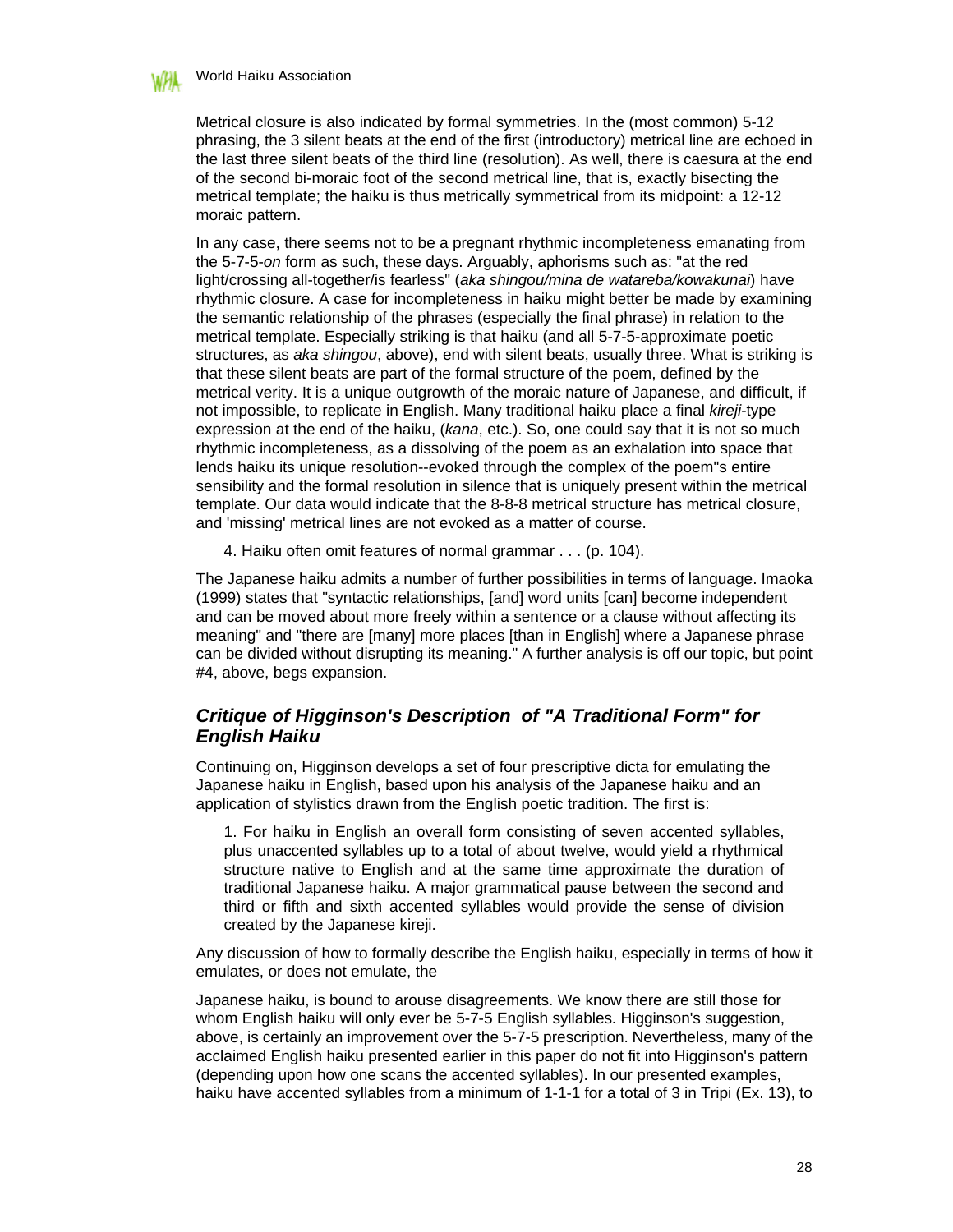#### World Haiku Association

Wright's haiku, which can be read as 3-3-2, with a total of eight accents. So, there is a range of 3--8 accented syllables in our example haiku, with a total of 6 accents (2-2-2 or 2-1-3 or 3-2-1 in our examples), predominating, slightly, over totals of 7 accents. In either case, we suspect that poets are not composing haiku by counting strong and weak syllable accents as a formal principle.

Hopefully, the reader gets the success of English haiku through our presented examples. Most haiku have one, two, or three accented syllables per line. It is hard to have less than one or more than four accents per line; more than nine or less than three accented beats, total. Metrical divisions are usually limited to one main division, to accord with the Japanese *kireji*, and this division is most often at the end of the first or second poetic line (though a mid-second line pause crops up here and there in some haiku). Total syllablecount is limited to emulate the Japanese form, and most haiku (93+%) have a three-line lineation, thus intuitively (or serendipitously) emulating the three-line metrical template of the Japanese. Which brings us to:

2. While Japanese are used to reading texts in which rhythms are not visually identified, the Western notion of a printed poem-text incorporates the idea of a line of type equaling a rhythmical unit, or verse-line. Therefore, a three-line structure of two, three, and two accented syllables, respectively, would establish rhythmical proportions similar to those of traditional Japanese haiku.

We have already addressed the problems of restriction to 7 stressed syllables above. A 2-3-2 approach only compounds these problems. For example, Wright (Ex. 3) might have a 2-3-2 pattern of accented syllables, if we leave off the accent (demote the second syllable) in "enough" in the first line; otherwise we have a 3-3-2 pattern. Evetts (Ex. 17) could be read in a 2-3-2 pattern, but also in a 2-2-2 pattern. Perhaps it is enough to say at the outset that Higginson's mode of emulation for English haiku has not been found especially useful by the English haiku movement. The 2-3-2 pattern as a singular form of emulation impoverishes the Japanese haiku by implication, and is creatively restrictive in English, excluding innumerable free-verse techniques for working with rhythm/cadence.

The metrical template we have described for Japanese haiku provides an alternative for creating an emulative metric structure in English without restricting it in terms of numbers or stress patterns. It will been seen in the next section that rhythmicities of 6 and 11 or 12 are naturally present in haiku form in English even in our examples. Such rhymicities however do not necessarily have to coincide with numbers of syllables, stressed or unstressed; they should rather be interpreted as pulsations though the poem; beats of timing, as it were. The fact that many non 5-7-5 haiku do show syllable counts nearing one of these numbers demonstrates that this metricality has been felt intuitively if not recognized formally in English haiku.

Higginson makes a good point here that in English poetry, a line of type equals a rhythmic unit (perhaps with the exception of run-on lines). The Japanese haiku metrical template is composed of three metrical lines, and this makes a clear-cut case for a threeline lineation in English haiku as a normative form of emulation. In terms of lineation, we have to disagree with Sato (1999b, p. 55), who says "I regard the Japanese poem as a one line poem and translate it accordingly." Sato is ignoring the metrical template which is intuitively and unconsciously grasped by the Japanese-native speaker, as our research shows. A singular metrical template does not exist in the English haiku. A line of Japanese haiku poetry and an unpunctuated, normally-spaced sequential-line translation of English haiku are perceptually divergent in terms of how line parsing, on the part of the reader, occurs. To best emulate the Japanese haiku, the foundational metrical structure needs some formal emulation, we would argue. Since this is already being done in virtually all acclaimed haiku composed in English (with successful departures as in Spriggs. Ex. 1), and also in translations, the point seems moot. Nonetheless, to think of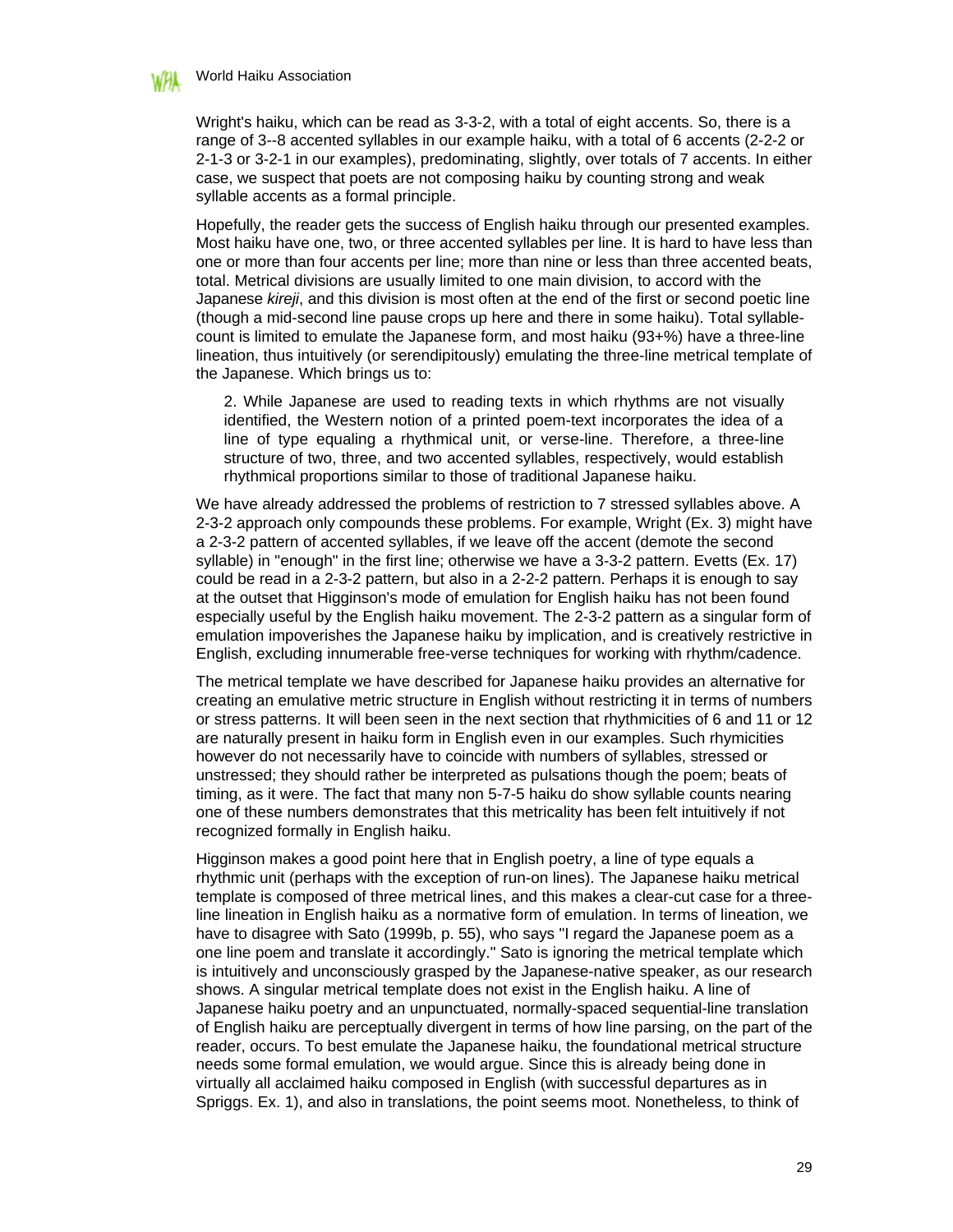

 $\overline{\phantom{a}}$ 

the Japanese haiku as similar to a one-line unpunctuated or otherwise metrically indeterminate English poetic form ignores the *regular tripartite internal metrics* of virtually all Japanese haiku ever written, traditional or modern, $35$  and often forces the English native-speaker to perform conceptual gymnastics in discerning the rhythmic parsing of the metrically indeterminate one-liner.

3. Since the most commonly encountered short structure in traditional English poetry is the "heroic couplet" with two five-beat lines, the two-three-two beat structure with a strong grammatical break after the second or fifth beat, as proposed, would yield a sense of rhythmic incompleteness similar to that in Japanese haiku.

As previously mentioned, rhythmic incompleteness in the Japanese haiku is a complex and debatable topic. Likewise, the idea of basing the English haiku on the heroic couplet is debatable. When you break up a single five-beat line into two, it takes on a completely different rhythmic character. Why not put in a vote for the four-beat rhythm? "This is the most common of all the possible rhythmic patterns, if every kind of verse is taken into account. It is the basis of most popular music, including rock and rap, of most folk, broadside, and industrial ballads from the Middle Ages to the twentieth century, of most hymns, of most nursery rhymes, and a great deal of printed poetry. It is popularity is not limited to the English language, either . . ." (Attridge, 1995). In fact, it comes as no surprise that the prevalent 2-2-2 accented-syllable pattern in English haiku successfully aligns with the four-beat rhythm. Pointedly, several rhythmic models and modes are utilized to advantage in English haiku, and there is a problem in prescribing any one exclusive emulatory model or method of composition. An investigation into the scansion of existing English haiku leads to several formal metrical possibilities, each having innumerable possible variations.

4. Grammar should be stripped to the minimum that seems reasonably natural. Complete sentences may or may not occur; articles ("a, an, and the") and prepositions should be used sparingly, but not naturally omitted.

This point, on brevity and concision, finds some resonance in two Imagist maxims: "To produce poetry that is hard and clear, never blurred nor indefinite." And, "Finally, most of us believe that concentration is of the very essence of poetry (*Poetry*, 1913)."

### *A Metrical Approach to English Haiku Based on the Japanese Template: A Musical Analogy*

Based on our discussion of the Japanese metrical template and observed experimental results, we propose that the best conceptual means of approaching the problem of emulation of the Japanese haiku is metrical, musical, and analogical. One of the reasons that most modes of emulation of Japanese haiku have been found to be unacceptable to the English haiku world is that fact that they are bound to be based on the lowest level of the metrical grid--i.e. the mora or MP level. Countless discussions of whether or not a syllable equates to a Japanese mora, or more, or less, are fruitless as they do not take into account what is happening at a higher level in the grid.

Instead of looking at the metrics from the bottom level only, then, we propose trying to find a pattern of emulation which will spring from a higher level of the hierarchy. Remember that Japanese haiku are metrically composed of 3 8-beat lines which are in turn composed of 4 feet and 2 metrons each. A top-down approach, then, would begin by dividing the whole time-space of the haiku (which has been described as "about a

 $35$  With the possible exceptions of free-meter haiku, and those haiku (a statistically small number) that find exception to a 24 morae metrical structure.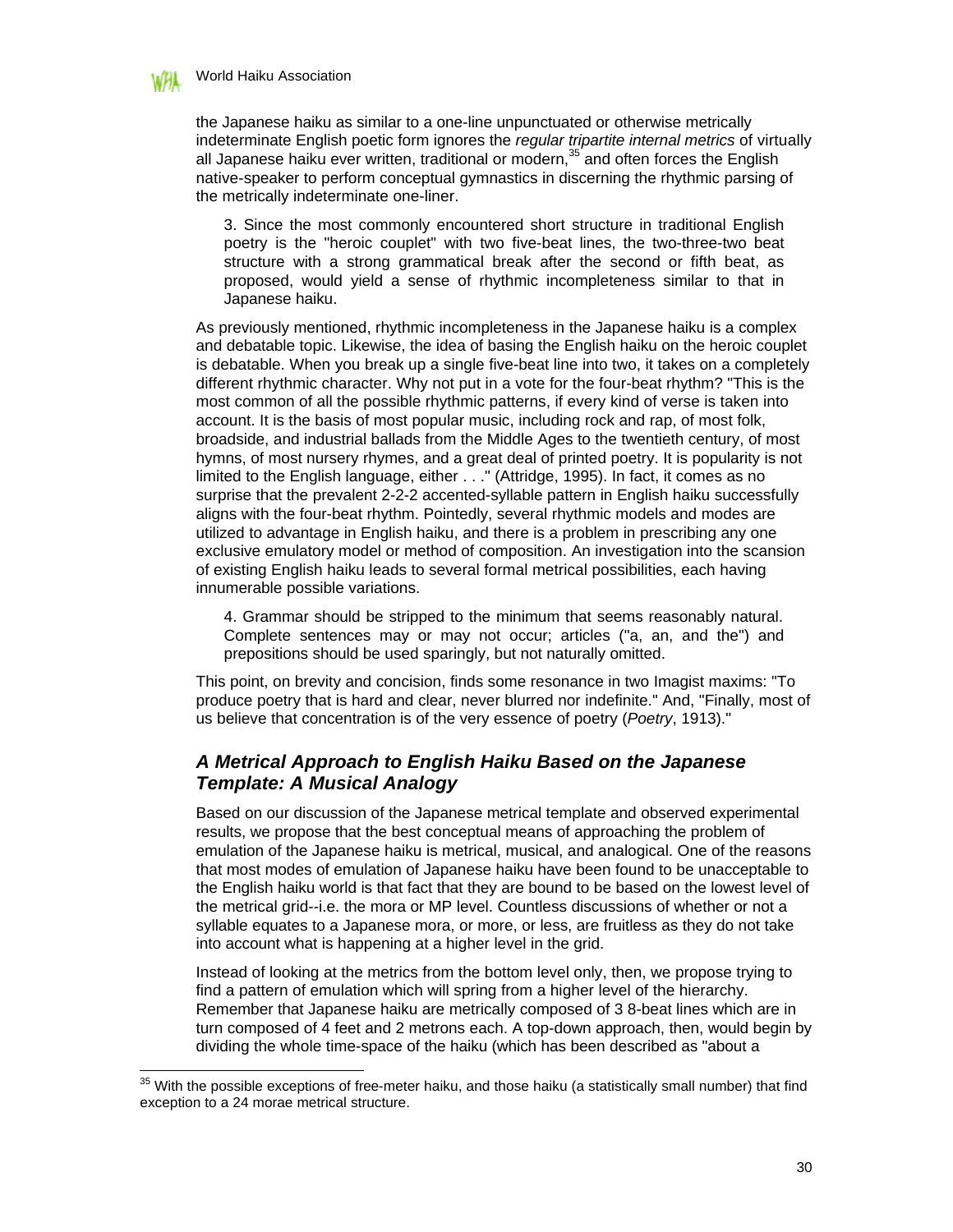

 $\overline{\phantom{a}}$ 

breath") first into 3 metrical lines (here we do not necessarily mean 3 lines on paper), next into 6 metrons, and finally into 12 feet.

Using a musical analogy, each metrical line would represent a measure, so a complete haiku would be composed of three measures (=lines). A 2/2 or 4/4 time signature at the beginning of these measures would then dictate a reading at either a metron level, for a total of 6 beats, or at a foot level, for a total of 12 beats. Consider the following:

| (Ex. 6)                    | $2/2$         | X X   X   X X   X X |
|----------------------------|---------------|---------------------|
| Spring wind                | I too         | am dust             |
| (Ex. 3)                    | $4/4$         | X X X   X           |
| just enough of rain        | X X X X   X   |                     |
| to bring the small of silk | from umbrella |                     |

We can see here that haiku with a lower number of syllables overall "feel natural" using a 2/2 time signature, i.e. a slower beat. On the other hand, English haiku with a higher number of syllables lend themselves better to a foot level metricality (i.e. 4/4 time). However, it is possible for a single haiku to work well at either level, e.g.:

| (Ex. 12) $2/2$ | X                 | X                   |   | X | X |   | X | X |  |
|----------------|-------------------|---------------------|---|---|---|---|---|---|--|
| arms folded    | I watch the crane | standing on one leg |   |   |   |   |   |   |  |
| 1              | X                 | X                   | X | X |   | X | X | X |  |
| 1              | watch the crane   | standing on one leg |   |   |   |   |   |   |  |

It is also possible for a haiku to work best at a line level, i.e. with a single beat per line  $(1/1$  time signature), as follows<sup>36</sup>:

 $1/1 \qquad | \qquad X \qquad | \qquad X \qquad | \qquad X$   $\qquad \qquad \text{my head} \qquad \qquad \text{in the clouds} \qquad \text{in the lake}$  $(E \times .1)$ 

In a haiku which incorporates temporal extension, a fermata( $*$ )<sup>37</sup> can be used, as in:

(Ex. 11)  $2/2$  | X  $X$  | X  $X$  (\*) | X<br>a barking dog ittle bits-of night breaking х  $\overline{1}$ breaking off

I

<sup>36</sup> Tentatively we may conclude that the inherent difference in length between -*on* and syllables would preclude the use of a MP-level rhythm for English haiku (=24 beats), but it is perhaps not impossible to construct a haiku of extremely short syllables that would read well with such a meter.

<sup>37</sup> *Fermata*--"A prolongation at the discretion of the performer of a musical note, chord, or rest beyond its given time value" Merriam-Webster (1999).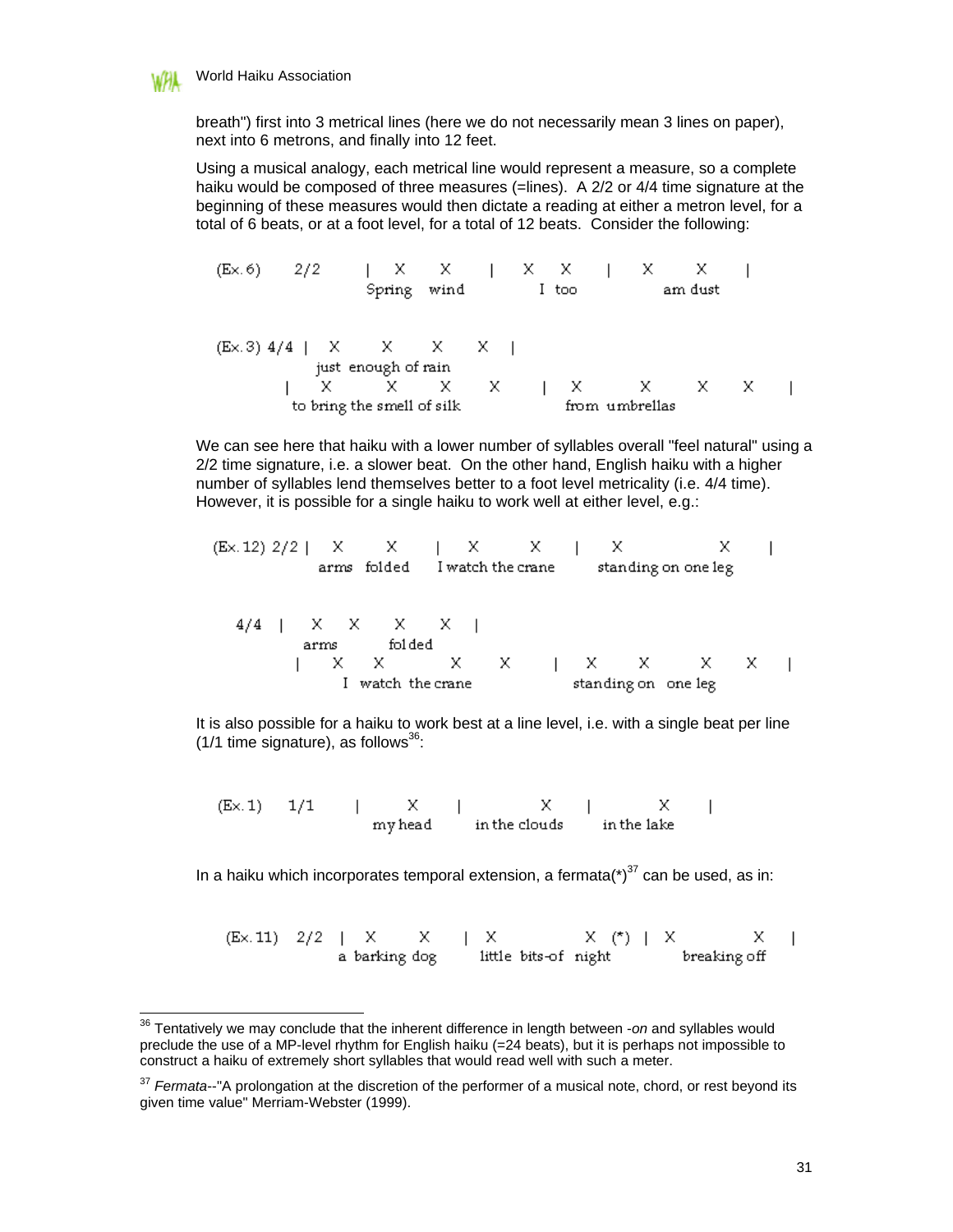

The meters suggested here should not be confused in any way with traditional verse meters such as iambic pentameter, which are mapped onto each syllable of a poem and leave little room for pauses or variation. The readings given here are only suggested ones, and make use of devices we have already observed in Japanese haiku, such as syncopation and beat-splitting. Naturally, use of such techniques in different parts of the haiku will yield an infinite number of possible readings. In addition, variation in readings may also be achieved through use of fermata-like beat lengthening, caesura accenting and other techniques.

The experimental results found here have another implication for the metricality of haiku in English. It has often been assumed in English haiku that if the second line has 2 more syllables than the other two lines, that it should also have a corresponding increase in length. However, in Japanese haiku the 8-8-8 template dictates that the length of the overall middle line should be *exactly* the same (i.e. 8 beats) as the first and third lines, and this is just what we have demonstrated experimentally. This means that if emulation of the proportional lengths in Japanese haiku is desired, the second line of an English haiku should be *felt* as being *metrically equivalent* to the first and third lines (which include final pauses) even though the actual number of words/syllables of the line may be longer.

In conclusion, our top-down approach allows us to hypothesize that haiku readability--at (at least) the first two levels of our metrical hierarchy --segment and metron--may form a natural and universal basis for overall haiku form. Furthermore, traditional Japanese haiku must also be readable at the third, or foot level--in other words, the foot level is language specific. Applying this requirement seems to be unnecessary for English haiku within the context of the North American haiku movement.

### **Conclusion**

 $\overline{\phantom{a}}$ 

In this paper we have mainly been concerned with issues of Japanese haiku form, and the manner in which English haiku emulate this form. The apparent dissimilitude of the two languages, combined with the dissimilitude of the highly regular syllabic quotient in the Japanese haiku vs. the free-verse syllabic, accentual, and verse-line variability in the English haiku, has presented a scenario in which commentators tend to view the two traditions as formally divergent or diverging. While form is not the only issue, it is, along with the use of *kigo*, a signal issue both obvious and troublesome. Some would say irreconcilable. We would hope that the above views are worthy of reconsideration in the light of a metrical approach to haiku--an approach that may have a further application in the many languages in which haiku are now being written.

To our knowledge, a demonstration and application of Japanese haiku metrics has not heretofore been presented in English. It may perhaps be only through a metrical analysis that formal and structural similarities between the English and Japanese forms become evident and compatible. Because Japanese morae are so unlike English syllables, any formal rule for versification that remains at the lowest metrically-hierarchical level is bound to be misleading, reductive, and restrictive in its treatment of haiku form, whichever cultural form you are looking at. A metrical approach seems an obvious boon for Japanese haiku study on the part of Westerners; it may seem a less palatable approach as a means of English free-verse poetry analysis. In fact, within the science of English versification, "free verse" is defined as "non-metrical verse." What the versification studies are really saying is that free verse is not regularly metrical when compared to the regulated metrical verse forms, that is, the historic cannon of English poetics.<sup>38</sup> There is a world of difference between "non-metrical" and "not *regularly*

 $38$  Whitman is generally considered the progenitor of free verse, circa 1855.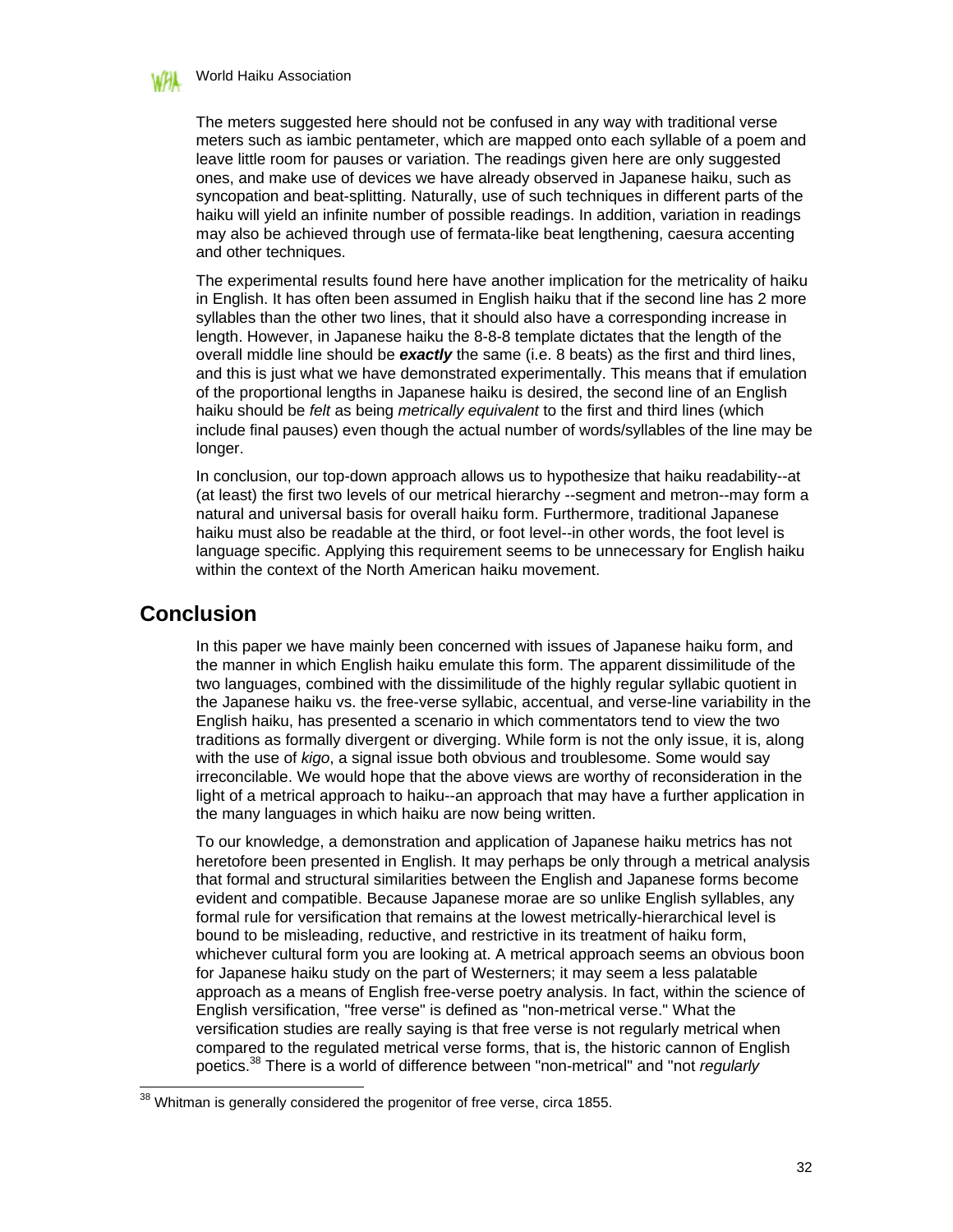#### World Haiku Association

metrical." "Non-metrical" in its bald sense, is a linguistic oxymoron. All language has meter. Free-verse poetry is not regularly metrical only at the level of the syllable--the basis of traditional verse analysis. We have found that English haiku, perhaps due to its brevity, combined with aesthetic and semantic verities, is amenable to a straightforward metrical treatment, but only at a metrical level hierarchically higher than where any single syllable might be placed. $39$ 

It is at this higher-order metrical level that formal emulation becomes a reasonable prospect. For those who must have some sort of singular equation between Japanese morae and English syllables, a metrical approach as we suggest will never work, just as for those who demand an English haiku of 5-7-5 syllables, a prescription of "about 11-12 syllables" will never work. One must keep in mind that the higher-order metrical approach in English does not create identities between syllables and metrical pulses. It is a musically analogical approach that finds the typically varied readings of English haiku to have one of several similar temporal structures and metrical patterns (and these patterns are yet to be fully explicated). One can make the same statement about the Japanese haiku, though readings in Japanese are, taken as a whole, less varied than English readings. The pattern is flexible, and is cognate with the musical measure and musical time signatures.

Our approach to metrical emulation first began with an intuition. Listening to modern English haiku and listening to Japanese haiku, there are, of course many obvious differences. And yet, there appears to exist a metrical character with a sense of congruency--not perhaps in every case and for every reading (this is yet to be determined), but for many. It has not been our intention to prove a metrical verity for English haiku, nor to prescribe rules for formal emulation. It is unclear at present how definitive such analyses and rules can hope to be. Nonetheless, by demonstrating a paradigm in which many acclaimed English haiku *already* metrically emulate Japanese haiku, and by providing a means of appreciating the formal complexity that is the music of the Japanese haiku, it is our hope that both English and Japanese haiku literary cultures will benefit.

# **Acknowledgments**

We would like to gratefully acknowledge Prof. Ryoji Matsuno, (Kumamoto Prefectural University), who devoted many hours to authoring the metronome/voice recording software utilized in our data collection. In addition, we would like to thank reviewers Prof. Masahiro Hori (Kumamoto Gakuen University) and Prof. Sadahiro Kumamoto (Kumamoto University) for their helpful comments and suggestions. Any errors remain our own.

### **References**

 $\overline{\phantom{a}}$ 

*American Heritage Dictionary*.(1992). New York: Houghton Mifflin.

Anakiev, D. and Kacian, J., Editors. (1999). *Knots: The Anthology of Southeastern European Haiku Poetry.* Winchester, VA: Red Moon Press, dist.

Attridge, D. (1995*). Poetic Rhythm*. Cambridge: Cambridge University Press.

 $39$  The musical analogy is that syllables are like notes in a musical measure. They can take on different temporal values and accents, and be placed anywhere in relation to the beat. The situation is not entirely free (or aleatoric), because there is a time signature, and a defined number of measures in the performance. As well, numerous diverse performances are metrically similar--as in the example of 12-bar Blues musical structures.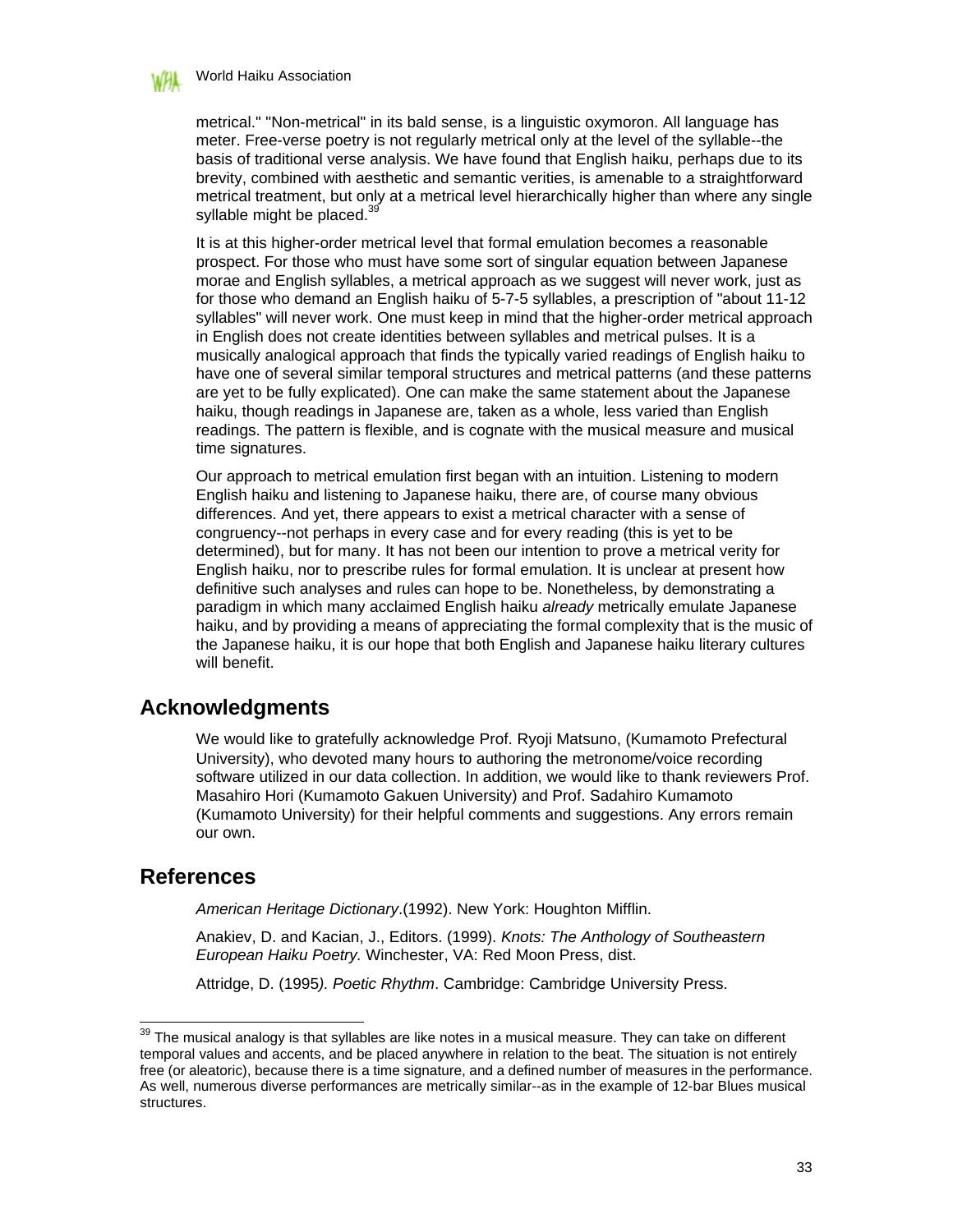

Blyth, R. H. (1952). *Haiku*. vols. 1-4. Tokyo: Tuttle.

Collier, G. L. and Wright, C.E. (1995). Temporal Rescaling of Simple and Complex Ratios in Rhythmic Tapping. *Journal of Experimental Psychology: Human Perception and Performance*, (Vol 21, No. 3), 602-627.

Cummins, F. and Port, R. (1998). Rhythmic Constraints on Stress Timing in English. *Journal of Phonetics* 26, 145-171.

Gilbert, R. (1999). Stalking the Wild Onji: The Search for Current Linguistic Terms Used in Japanese Poetry Circles. *Language Issues: Journal of the Foreign Language Education Center*, (Vol. 5, No. 1). Prefectural University of Kumamoto, Kumamoto, Japan. Also *Frogpond: Journal of the Haiku Society of America*, XXII: Supplement, 7-32.

Gilbert, R. (2000). Universalism vs. Particularism in International Haiku. *Haiku Novine*, March Issue. Nis: Yugoslavia.

Goldsmith, J.A. (1990*). Autosegmental and Metrical Phonology*. Cornwall: Basil Blackwell.

Gurga, L. (1997). American Haiku Today. *Frogpond: Journal of the Haiku Society of America*, XX: Supplement, 33-34.

*A Haiku Path*. (1994). New York: Haiku Society of America, Inc.

Halle, M. and Keyser, S.J . (1966). Chaucer and the study of Prosody. *College English* 26, 187-219.

Han, M. S. (1994). Acoustic manifestations of mora timing in Japanese, J. *Acoust. Soc. Am.* 96 (1), July, 73-82.

Henderson, H. G. (1971). [Letter to Anita Virgil, dated May 5, 1971] In *A Haiku Path*, (1994), 46. New York: Haiku Society of America, Inc.

Henderson, H. G. (1967). *Haiku in English*. Tokyo: Tuttle.

Higginson, W. (1996). *Haiku World: An International Poetry Almanac*. Tokyo: Kodansha.

Higginson, W. (1985). *The Haiku Handbook: How to Write, Share, and Teach Haiku*. Tokyo: Kodansha.

Imaoka, K. (1999). Forms in English Haiku. Unpublished manuscript, available at: http://www.faximum.com/aha.d/keirule.htm.

Jyouo, H. (1989). *nihonjin no nihongo shirazu* [What Japanese People Don"t Know About Japanese]. Tokyo: Arc Books.

Kacian, J. (1999). Haiku and Music in the Western Tradition. *Frogpond: Journal of the Haiku Society of America*, XXII: Supplement, 33-41.

Kacian, J., Editor. (1999). *Snow on the Water: The Red Moon Anthology of English-Language Haiku*. Winchester, VA: Red Moon Press.

Kacian, J., Editor. (1998). *Red Moon Anthology 1997*. Winchester, VA: Red Moon Press.

Kacian, J., Editor. (1997). *Red Moon Anthology 1996*. Winchester, VA: Red Moon Press.

Katada, F. (1990). On the Representation of Moras: Evidence from a Language Game. *Linguistic Inquiry*, 21:4, 641-646.

Kiparsky, P. and Youmans, G., Editors. (1989). *Phonetics and Phonology: Rhythm and Meter*. San Diego: Academic Press.